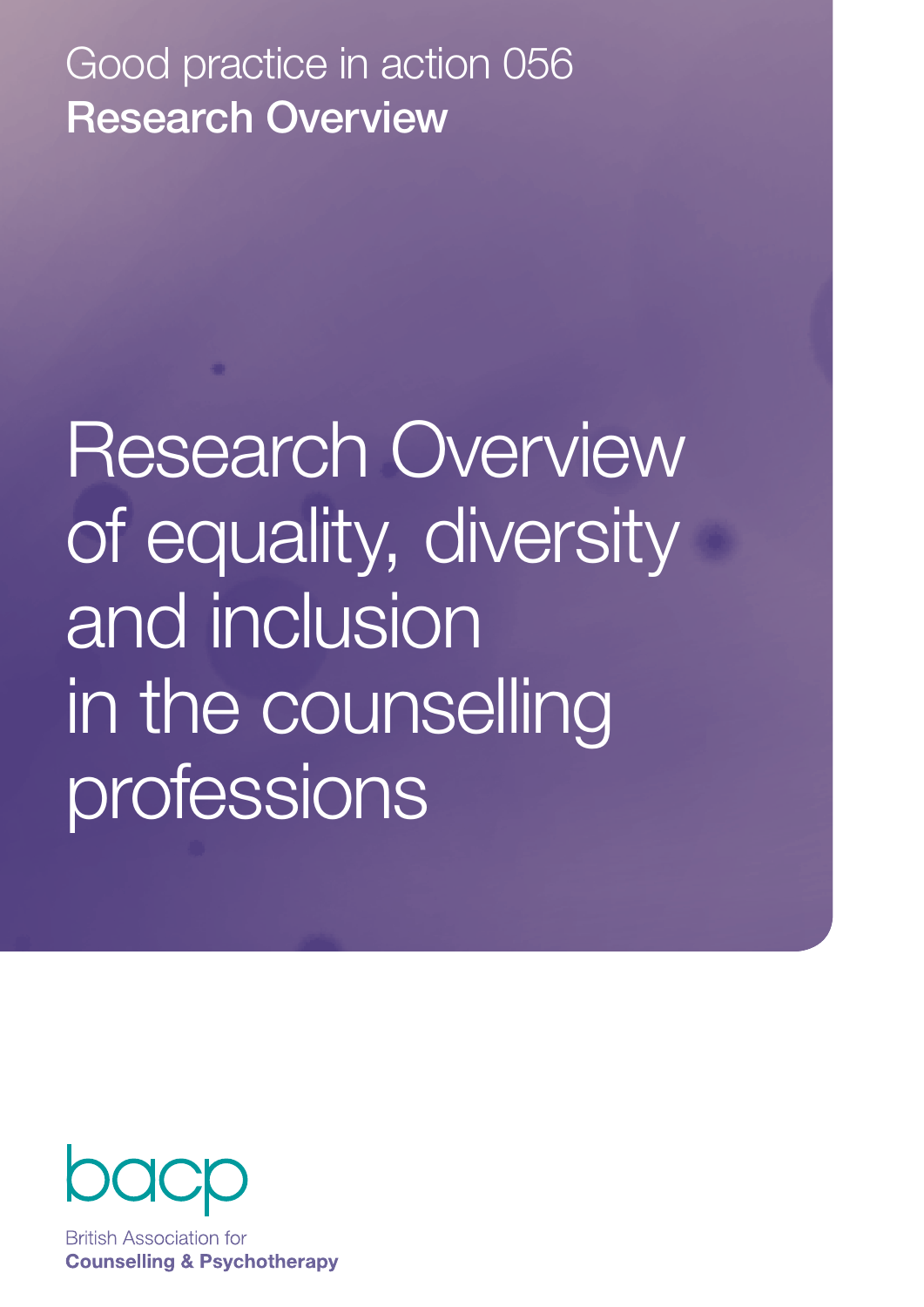

Good Practice in Action 056: *Research Overview of Equality, diversity and inclusion in the counselling professions* is published by the British Association for Counselling and Psychotherapy, BACP House, 15 St John's Business Park, Lutterworth, Leicestershire, LE17 4HB.

t: 01455 883300 f: 01455 550243 e: [bacp@bacp.co.uk](mailto:bacp@bacp.co.uk) w: [www.bacp.co.uk](http://www.bacp.co.uk)

BACP is the largest professional organisation for counselling and psychotherapy in the UK, is a company limited by guarantee 2175320 in England and Wales, and a registered charity, 298361.

Copyright © 2016 British Association for Counselling and Psychotherapy.

Permission is granted to reproduce for personal and educational use only. Commercial copying, hiring and lending are prohibited.

Design by Steers McGillan Eves.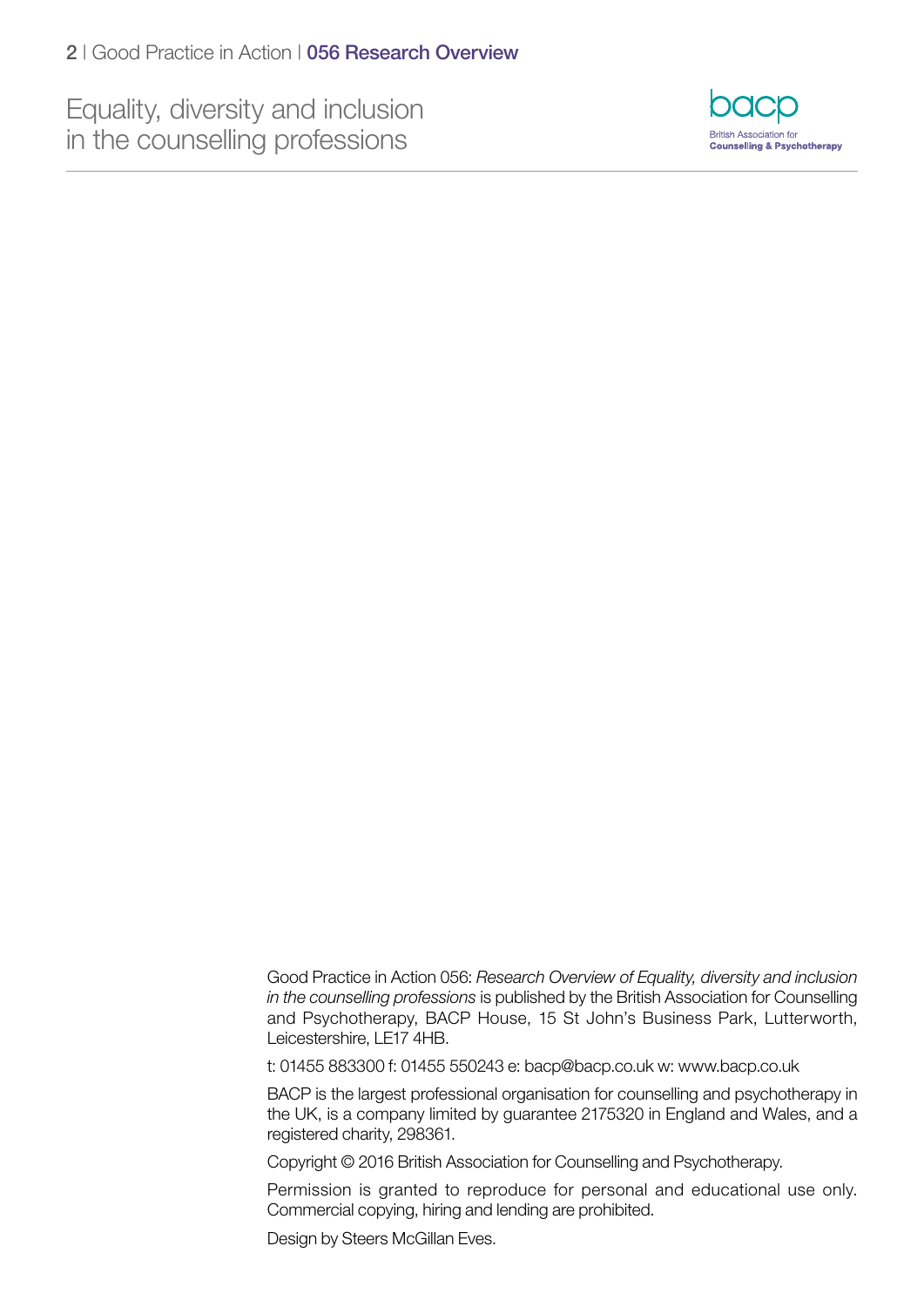

# **Contents**

| Context        |                                                              | 5  |
|----------------|--------------------------------------------------------------|----|
|                | Using the research and literature overviews                  | 5  |
| 1              | Focus of the resource                                        | 6  |
| $\overline{2}$ | Aims and relevance of the resource                           | 7  |
| 3              | Definition of terms and concepts under the Equality Act 2010 | 9  |
|                | Age                                                          | 9  |
|                | Disability                                                   | 9  |
|                | Discrimination                                               | 9  |
|                | Discrimination arising from disability                       | 9  |
|                | Diversity                                                    | 9  |
|                | Equality                                                     | 9  |
|                | Equality duty                                                | 9  |
|                | Gender reassignment                                          | 9  |
|                | Harassment                                                   | 10 |
|                | Inclusion                                                    | 10 |
|                | Indirect discrimination                                      | 10 |
|                | Marriage and civil partnership                               | 10 |
|                | Pregnancy and maternity                                      | 10 |
|                | Protected characteristics                                    | 10 |
|                | Race                                                         | 10 |
|                | Reasonable adjustments                                       | 10 |
|                | Religion and belief                                          | 10 |
|                | Gender                                                       | 11 |
|                | Sexual orientation                                           | 11 |
|                | Victimisation                                                | 11 |
| 4              | Search strategy                                              | 12 |
|                | 4.1 Limitations and omissions from the scanning process      | 12 |
| 5              | Overview of findings                                         | 13 |
| 6              | Diversity and inclusion                                      | 14 |
| 7              | Discrimination, prejudice and victimisation                  | 16 |
|                | <b>7.1 Colour blindness</b>                                  | 16 |
|                | 7.2 Impact of therapist's personal beliefs                   | 17 |
| 8              | Age                                                          | 19 |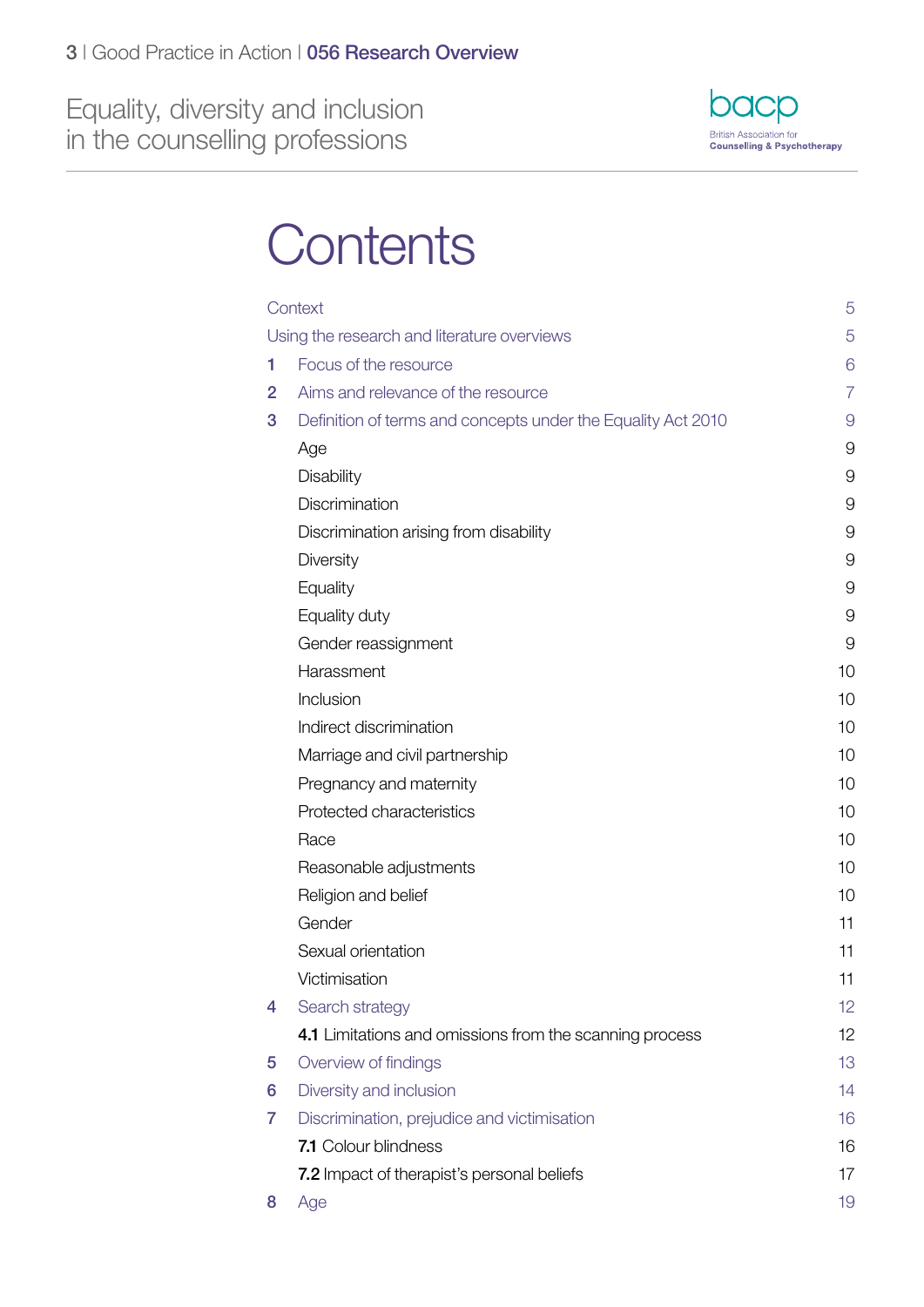

| Context                                       | 9               | <b>Disability</b>                                               | 21        |
|-----------------------------------------------|-----------------|-----------------------------------------------------------------|-----------|
| Purpose                                       | 10              | Gender                                                          | 26        |
| Using the research and                        | 11              | Gender reassignment                                             | 28        |
| literature overviews                          | 12              | Pregnancy and maternity                                         | 31        |
| 1 Focus of the resource                       | 13 <sup>°</sup> | Race                                                            | 34        |
| 2 Aims and relevance of<br>the resource       |                 | <b>13.1</b> Asylum seekers and refugees                         | 34        |
| <b>3</b> Definition of terms and              |                 | <b>13.2 Racial ethnic minorities</b>                            | 35        |
| concepts under the                            |                 | <b>13.3</b> Culture values and beliefs                          | 36        |
| Equality Act 2010                             |                 | 13.4 Language                                                   | 38        |
| 4 Search strategy                             | 14              | Religion and belief                                             | 41        |
| 5 Overview of findings                        | 15              | Sexual orientation                                              | 44        |
| <b>6</b> Diversity and inclusion              | 16              | Same sex marriage and civil partnership                         | 46        |
| 7 Discrimination, prejudice                   | 17              | Dual characteristics                                            | 47        |
| and victimisation                             | 18              | Conclusion                                                      | 49        |
| 8 Age                                         |                 | About the Author                                                | <b>50</b> |
| 9 Disability                                  |                 | References                                                      | <b>50</b> |
| 10 Gender                                     |                 | Appendix                                                        | 57        |
| 11 Gender reassignment                        |                 | Appendix 1 Multicultural Competency Inventory                   | 57        |
| 12 Pregnancy and<br>maternity                 |                 | Appendix 2 Conceptual Models of Disability                      | 58        |
| 13 Race                                       |                 | Appendix 3 Proactive Model for Counselling in Secondary Schools | 59        |
| 14 Religion and belief                        |                 | Appendix 4 BACP Statement of Ethical Practice                   | <b>60</b> |
| <b>15</b> Sexual orientation                  |                 |                                                                 |           |
| 16 Same sex marriage<br>and civil partnership |                 |                                                                 |           |
| <b>17 Dual characteristics</b>                |                 |                                                                 |           |
| <b>18 Conclusion</b>                          |                 |                                                                 |           |

About the Autho[r](#page-43-0)

**[References](#page-52-0)** 

- Appendix 1
- Appendix 2

Appendix 3

Appendix 4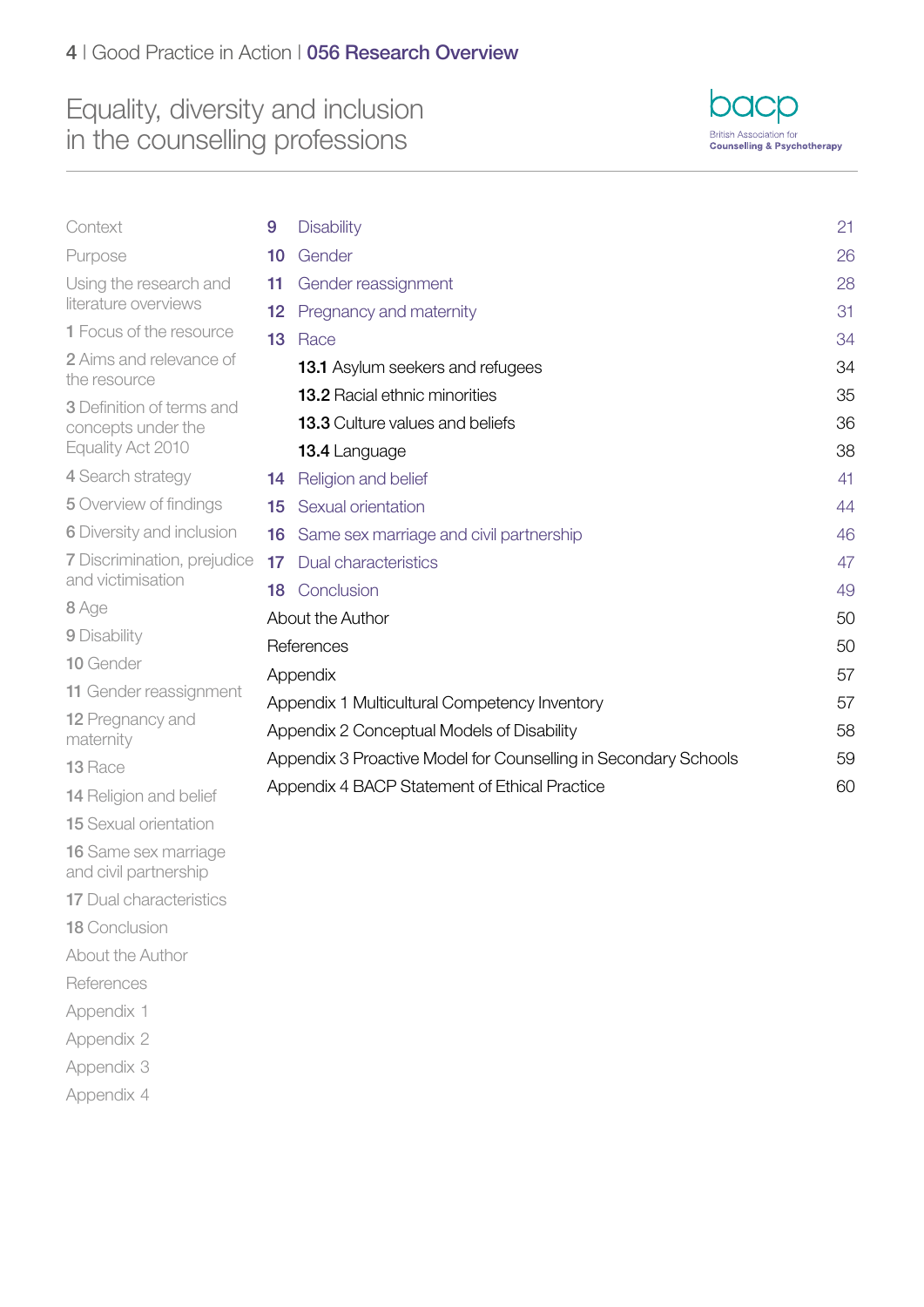

<span id="page-4-0"></span>**Context** 

Purpose

Using the research and literature overviews

[1](#page-5-0) Focus of the resource

[2](#page-6-0) Aims and relevance of the resource

3 [Definition of terms and](#page-9-0)  [concepts under the](#page-9-0)  [Equality Act 2010](#page-9-0)

4 [Search strategy](#page-10-0)

[5](#page-12-0) Overview of findings

6 [Diversity and inclusion](#page-13-0)

7 [Discrimination, prejudice](#page-14-0)  [and victimisation](#page-14-0)

8 [Age](#page-15-0)

9 [Disability](#page-16-0)

10 [Gender](#page-40-0)

11 [Gender reassignment](#page-41-0)

[12](#page-42-0) Pregnancy and maternity

13 [Race](#page-13-0)

14 [Religion and belief](#page-14-0)

15 [Sexual orientation](#page-15-0)

16 [Same sex marriage](#page-16-0)  [and civil partnership](#page-16-0)

17 [Dual characteristics](#page-40-0)

[18](#page-41-0) Conclusion

About the Autho[r](#page-43-0)

[References](#page-52-0)

Appendix 1

Appendix 2

Appendix 3

Appendix 4

# **Context**

This document is one of a suite of resources prepared by BACP to enable members to engage with the current BACP *Ethical Framework for the Counselling Professions* (BACP, 2016) in respect of equality, diversity and inclusion (EDI) within the counselling professions.

# Using the research and literature overviews

BACP is developing the *Good Practice in Action* resources, which are a new series of publications that are free for BACP members to download. It is hoped these will support good practice in the counselling related professions. They are all reviewed both by member-led focus groups and experts in the field and are based on current research and evidence.

BACP members have a contractual commitment to work in accordance with the current *Ethical Framework for the Counselling Professions*. The *Good Practice in Action* resources are not contractually binding on members, but are intended to support practitioners by providing general information on principles and policy applicable at the time of publication, in the context of the core ethical principles, values and personal moral qualities of BACP.

Specific issues in practice will vary depending on clients, particular models of working, the context of the work and the kind of therapeutic intervention provided. As specific issues arising from work with clients are often complex, BACP always recommends that you discuss practice dilemmas with a supervisor and/or consult with a suitably qualified and experienced legal or other relevant practitioner.

In these resources, apart from where research specifically refers to a particular field of therapeutic work, the word 'therapist' is used to mean specifically counsellors and psychotherapists and 'therapy' to mean specifically counselling and psychotherapy. The terms 'practitioner' and 'counselling related services' are used generically in a wider sense, to include the practice of counselling, psychotherapy, coaching and pastoral care.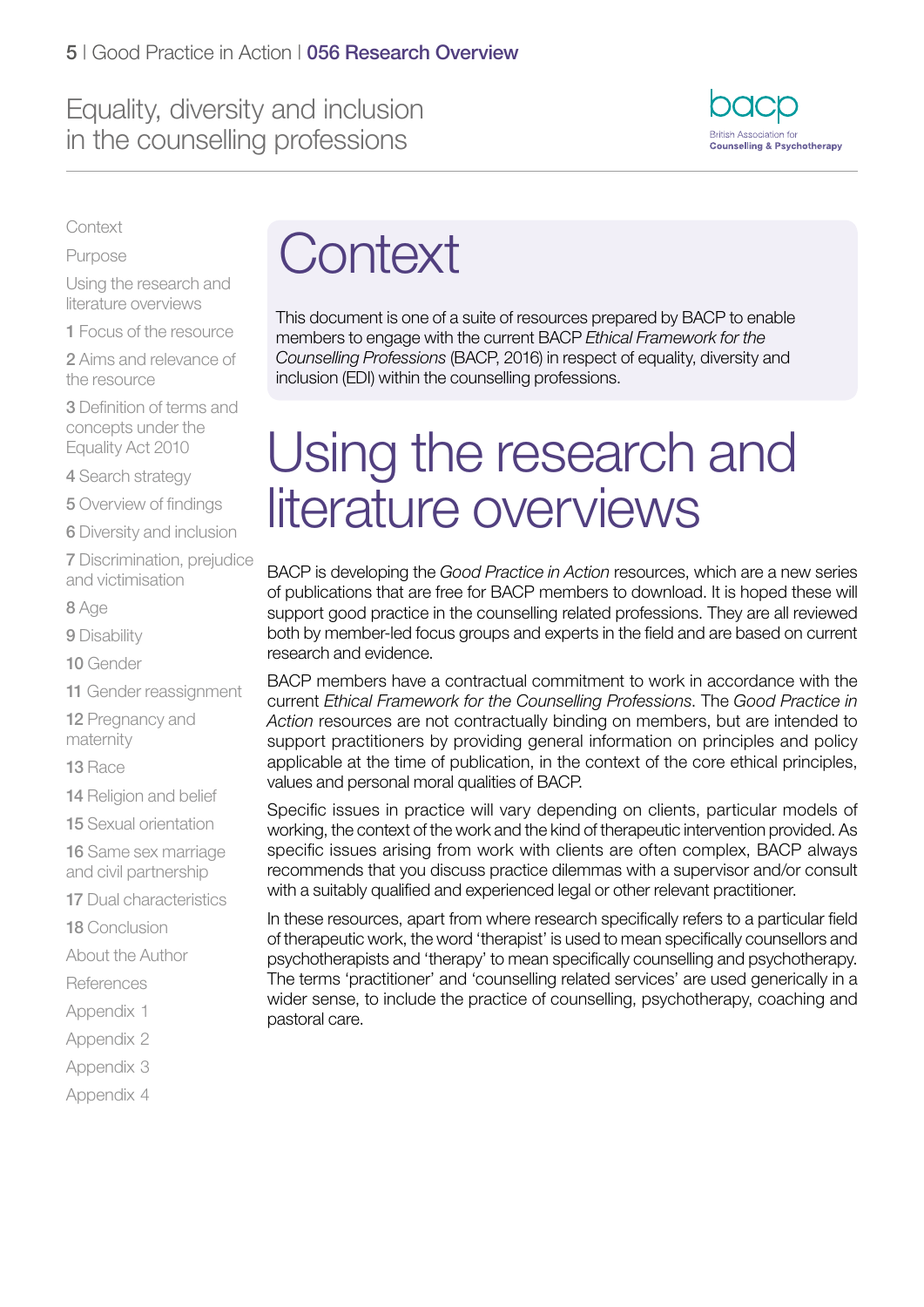

<span id="page-5-0"></span>**[Context](#page-4-0)** 

[Purpose](#page-4-0)

[Using the research and](#page-4-0)  [literature overviews](#page-4-0)

1 Focus of the resource

[2](#page-6-0) Aims and relevance of the resource

3 [Definition of terms and](#page-9-0)  [concepts under the](#page-9-0)  [Equality Act 2010](#page-9-0)

4 [Search strategy](#page-10-0)

[5](#page-12-0) Overview of findings

6 [Diversity and inclusion](#page-13-0)

7 [Discrimination, prejudice](#page-14-0)  [and victimisation](#page-14-0)

8 [Age](#page-15-0)

9 [Disability](#page-16-0)

10 [Gender](#page-40-0)

11 [Gender reassignment](#page-41-0)

[12](#page-42-0) Pregnancy and maternity

13 [Race](#page-13-0)

14 [Religion and belief](#page-14-0)

15 [Sexual orientation](#page-15-0)

16 [Same sex marriage](#page-16-0)  [and civil partnership](#page-16-0)

**17 [Dual characteristics](#page-40-0)** 

[18](#page-41-0) Conclusion

About the Autho[r](#page-43-0)

[References](#page-52-0)

Appendix 1

Appendix 2

Appendix 3

Appendix 4

# **1** Focus of the resource

This resource gives an overview of published research and articles addressing issues of equality, diversity and inclusion within the counselling professions. Studies included and summarised in this resource deal with the nine characteristics protected under the Equality Act 2010: age; disability; gender reassignment; marriage and civil partnership; pregnancy and maternity; race; religion and belief; gender; and sexual orientation. It is intended as an overview of equality, diversity and inclusion literature in these fields, rather than a comprehensive documentation of all research conducted in respect of each characteristic.

In 2010, the Equality Act drew together all anti-discrimination laws in the UK to ensure consistency in legal policy (BACP, 2010a), and also to ensure that the law is easier to understand as it seeks to protect people in the workplace as well as in wider society. This law forms the basic framework of protection for these characteristics in the UK (Government UK, 2013).

This resource also includes studies on issues of discrimination, diversity and inclusion as it relates to racial socialisation, racial bias, socioeconomic status, poverty, and low educational attainment. Studies that discuss concepts such as cultural competence, acculturation, inculturation and cultural mediation are also included. Studies that challenge the common model of a White therapist and a client who is from an ethnic minority group are explored, as are studies that probe whether or not persons with physical disabilities have access to, and those with intellectual disabilities can benefit from, therapy. The purpose is to broaden the understanding of issues involved in equality, diversity and inclusion in the context of the counselling professions.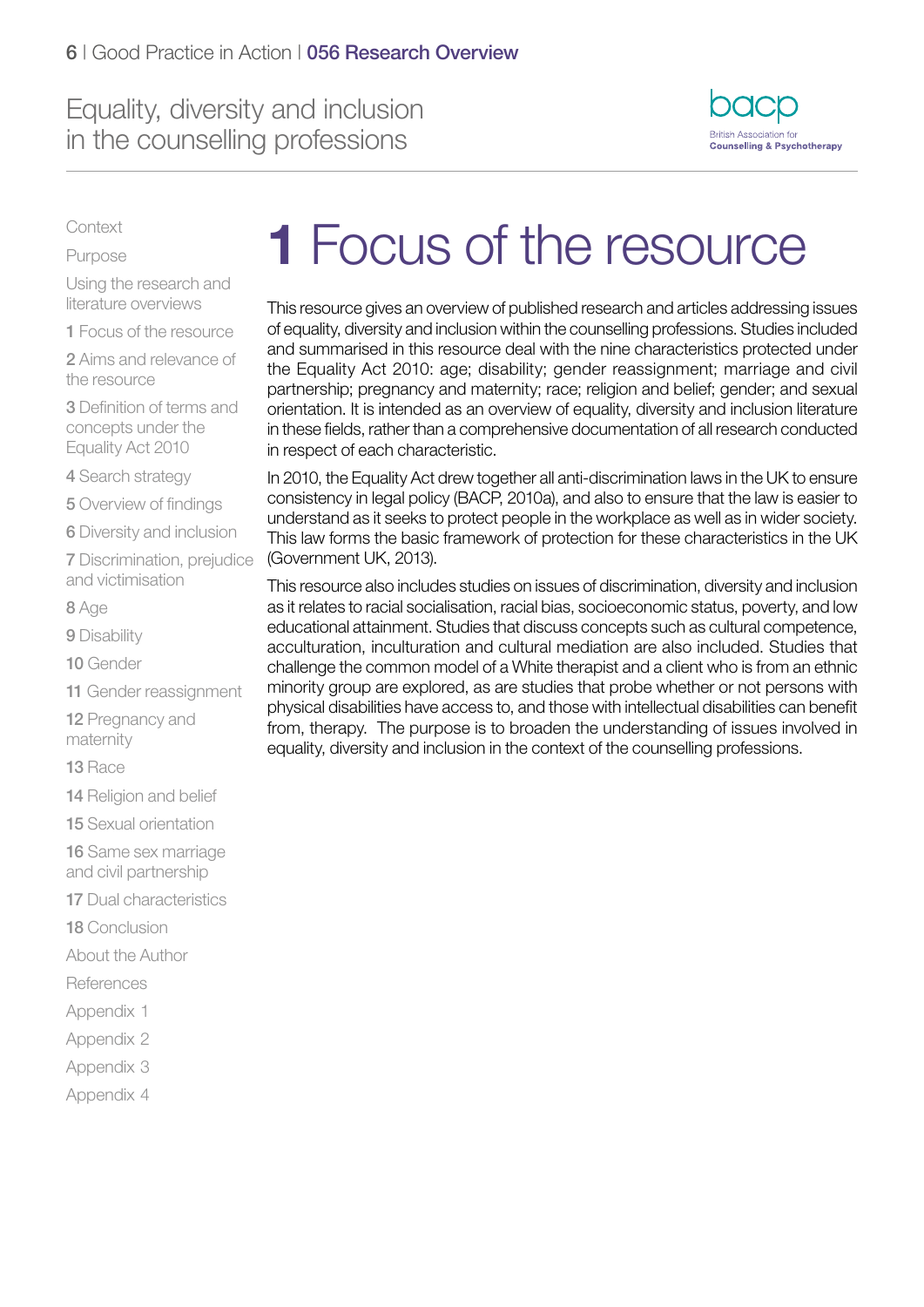

<span id="page-6-0"></span>**[Context](#page-4-0)** 

[Purpose](#page-4-0)

[Using the research and](#page-4-0)  [literature overviews](#page-4-0)

[1](#page-5-0) Focus of the resource

2 Aims and relevance of the resource

3 [Definition of terms and](#page-9-0)  [concepts under the](#page-9-0)  [Equality Act 2010](#page-9-0)

4 [Search strategy](#page-10-0)

[5](#page-12-0) Overview of findings

6 [Diversity and inclusion](#page-13-0)

7 [Discrimination, prejudice](#page-14-0)  [and victimisation](#page-14-0)

8 [Age](#page-15-0)

9 [Disability](#page-16-0)

10 [Gender](#page-40-0)

11 [Gender reassignment](#page-41-0)

[12](#page-42-0) Pregnancy and maternity

13 [Race](#page-13-0)

14 [Religion and belief](#page-14-0)

15 [Sexual orientation](#page-15-0)

16 [Same sex marriage](#page-16-0)  [and civil partnership](#page-16-0)

**17** [Dual characteristics](#page-40-0)

[18](#page-41-0) Conclusion

About the Autho[r](#page-43-0)

**[References](#page-52-0)** 

Appendix 1

Appendix 2

Appendix 3

Appendix 4

# 2 Aims and relevance of the resource

The legal protection against discrimination provided by the law under the Equality Act 2010 extends and applies to the context of counselling related services. BACP both as an employer and as a professional body adheres to the vision of providing therapy and counselling related services in a manner that is supportive, fair, just, and free from discrimination (BACP, 2010b).

This resource embodies the aim and purpose of BACP to actively promote equality and diversity within the counselling professions, to ensure that legislation and policy requirements are implemented in all working practices (BACP, 2010b), and to embed legal responsibilities under the Equality Act 2010 in everyday working practices (BACP, 2015). This resource is part of the commitment of BACP to create an environment in which all people have equal and dignified care, as well as ease of access to all services, facilities and activities of BACP (2010b).

This resource also helps flesh out in practical ways BACP members' commitment within the *Ethical Framework for the Counselling Professions* (BACP, 2016) to the ethical principle of justice, and to:

- '..respect our clients as people by providing services that:
	- *a. endeavour to demonstrate equality, value diversity and ensure inclusion for all clients*
	- *b. avoid unfairly discriminating against clients or colleagues*
	- *c. accept we are all vulnerable to prejudice and recognise the importance of selfinquiry, personal feedback and professional development*
	- *d. work with issues of identity in open-minded ways that respect the client's autonomy and be sensitive to whether this is viewed as individual or relational autonomy*
	- *e. make adjustments to overcome barriers to accessibility, so far as is reasonably possible, for clients of any ability wishing to engage with a service*
	- *f. recognise when our knowledge of key aspects of our client's background, identity or lifestyle is inadequate and take steps to inform ourselves from other sources where available and appropriate, rather than expecting the client to teach us*
	- *g. are open-minded with clients who appear similar to ourselves or possess familiar characteristics so that we do not suppress or neglect what is distinctive in their lives* (Good Practice, Point 22).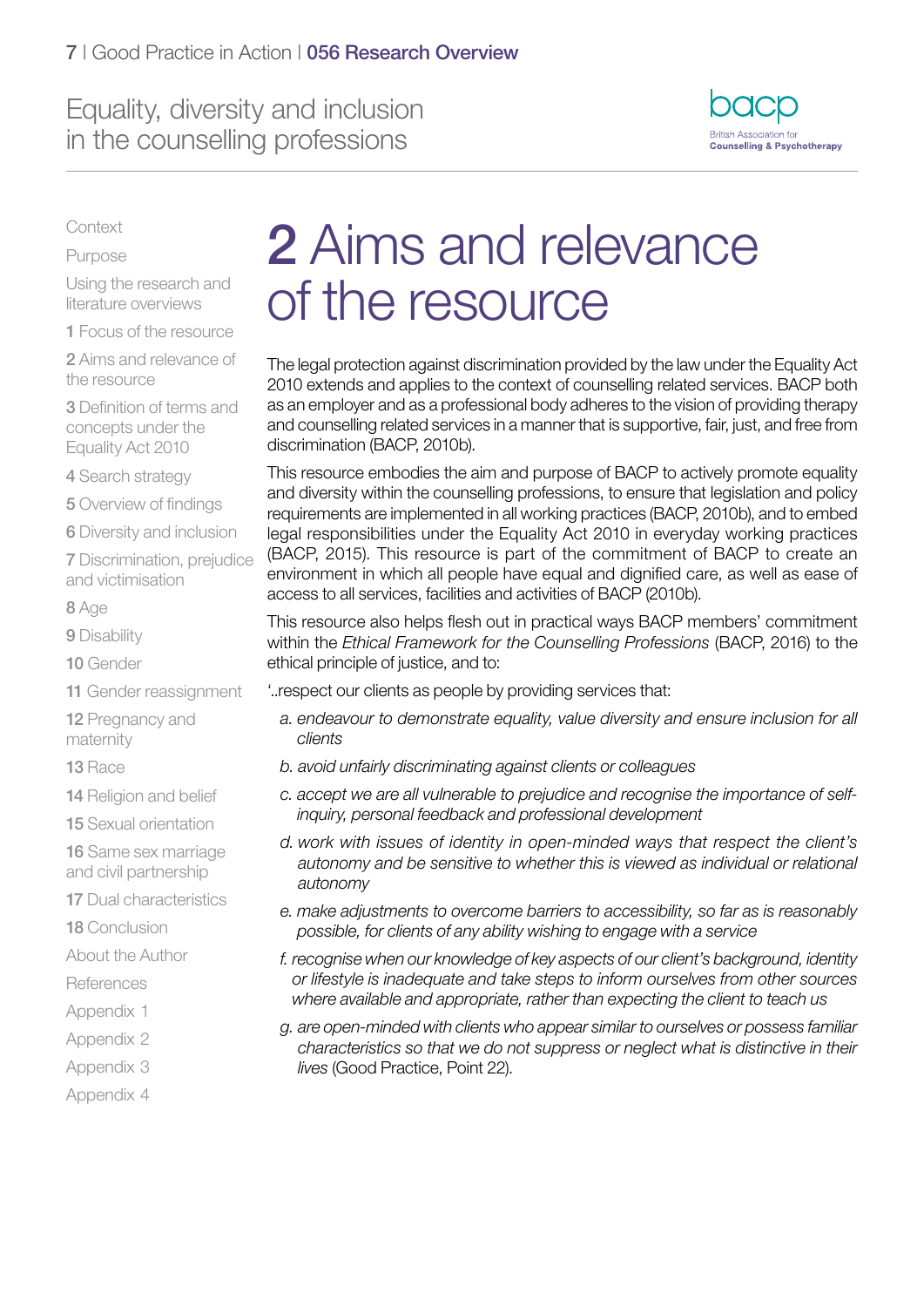

### **[Context](#page-4-0)**

[Purpose](#page-4-0)

[Using the research and](#page-4-0)  [literature overviews](#page-4-0)

[1](#page-5-0) Focus of the resource

[2](#page-6-0) Aims and relevance of the resource

3 [Definition of terms and](#page-9-0)  [concepts under the](#page-9-0)  [Equality Act 2010](#page-9-0)

4 [Search strategy](#page-10-0)

[5](#page-12-0) Overview of findings

6 [Diversity and inclusion](#page-13-0)

7 [Discrimination, prejudice](#page-14-0)  [and victimisation](#page-14-0)

8 [Age](#page-15-0)

9 [Disability](#page-16-0)

10 [Gender](#page-40-0)

11 [Gender reassignment](#page-41-0)

[12](#page-42-0) Pregnancy and maternity

13 [Race](#page-13-0)

14 [Religion and belief](#page-14-0)

15 [Sexual orientation](#page-15-0)

16 [Same sex marriage](#page-16-0)  [and civil partnership](#page-16-0)

**17** [Dual characteristics](#page-40-0)

[18](#page-41-0) Conclusion

About the Autho[r](#page-43-0)

**[References](#page-52-0)** 

Appendix 1

Appendix 2

Appendix 3

Appendix 4

To ensure that the resource appropriately meets the needs of BACP members, a survey comprising 211 members/respondents of the Good Practice focus group was conducted. Respondents proposed reasons why they think that a *Good Practice in Action* resource on equality, diversity and inclusion (EDI) would be personally relevant to them and to their practice. Among the cited reasons were that a resource such as this would improve their understanding and knowledge of EDI issues, develop the breadth of their skills and experience, and ensure that they can deliver the best service they can to their clients. Still, others who work within the context of supervision said that a resource on EDI will ensure that any gaps in the initial training of therapists in supervision may be addressed with relevant and up-to-date information.

The survey also highlighted the aspects of EDI that members would like to have further Good Practice resources on, including: cognitive disabilities and impairments; race and ethnicity; gender reassignment and identity; culture; spirituality; belief and religion; physical disabilities and impairments; sexuality and sexual orientation; and age. In sum, aspects of all but two of the protected characteristics (pregnancy and maternity, marriage and civil partnership) were of interest to the respondents. Therefore, the rationale for this resource is that it meets the needs of members within their practice context.

In particular, this resource supports good practice by offering insight into legal obligations to comply with statutory standards on EDI by providing definitions of protected characteristics within the context of therapy, information as to how these characteristics may become barriers to, or promoters of, help-seeking behaviour in mental health or to participation in clinical trials or studies, and techniques on how counsellors can increase self-awareness and identify unconscious bias, discrimination and unfair treatment of clients. It also illumines the inherent power dynamics within the therapeutic relationship that may become a barrier to a good outcome for clients who have one or some of these protected characteristics.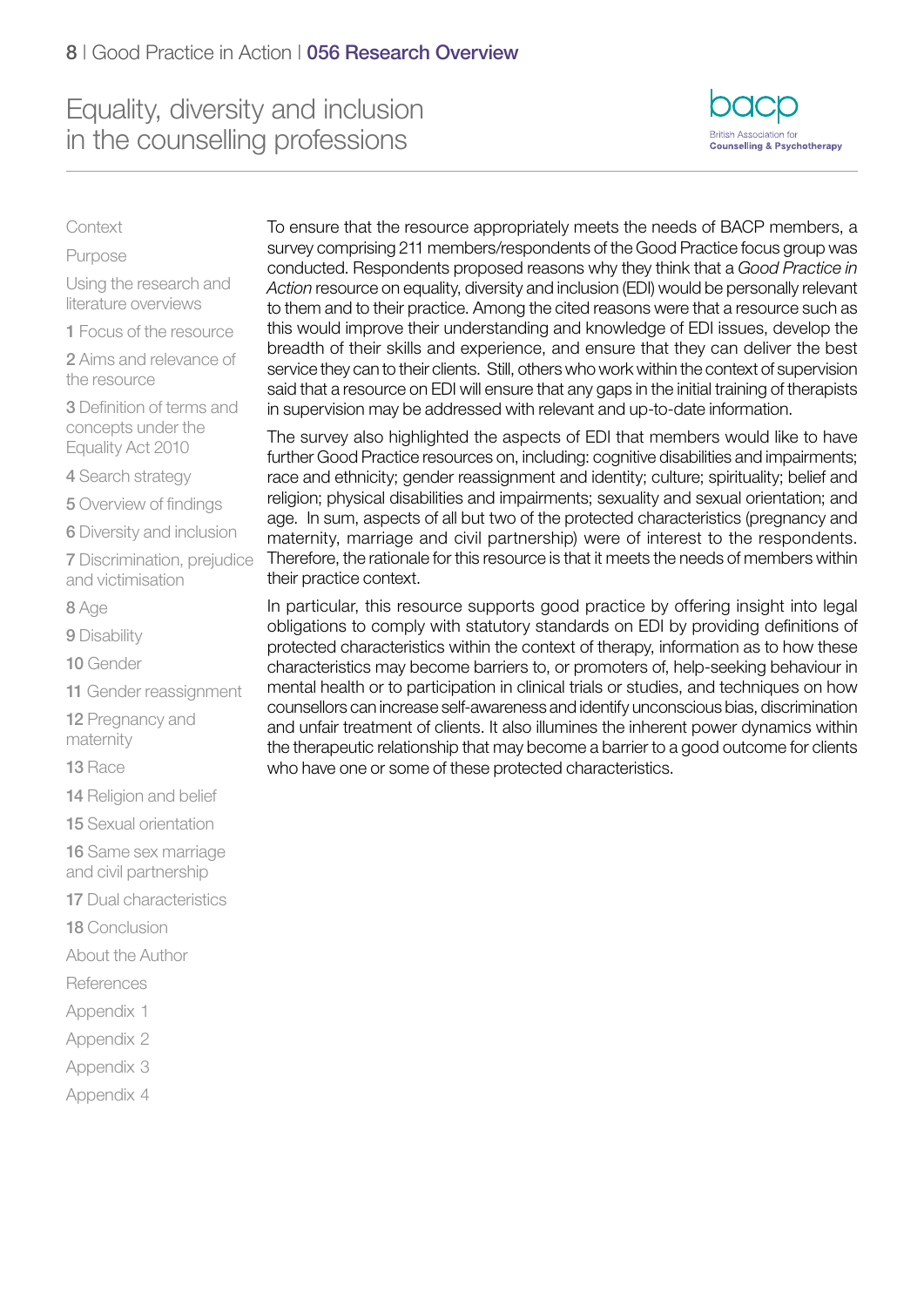

### <span id="page-8-0"></span>**[Context](#page-4-0)**

[Purpose](#page-4-0)

[Using the research and](#page-4-0)  [literature overviews](#page-4-0)

[1](#page-5-0) Focus of the resource

[2](#page-6-0) Aims and relevance of the resource

3 [Definition of terms and](#page-9-0)  [concepts under the](#page-9-0)  [Equality Act 2010](#page-9-0)

4 [Search strategy](#page-10-0)

[5](#page-12-0) Overview of findings

6 [Diversity and inclusion](#page-13-0)

7 [Discrimination, prejudice](#page-14-0)  [and victimisation](#page-14-0)

8 [Age](#page-15-0)

9 [Disability](#page-16-0)

10 [Gender](#page-40-0)

11 [Gender reassignment](#page-41-0)

[12](#page-42-0) Pregnancy and maternity

13 [Race](#page-13-0)

14 [Religion and belief](#page-14-0)

15 [Sexual orientation](#page-15-0)

16 [Same sex marriage](#page-16-0)  [and civil partnership](#page-16-0)

**17** [Dual characteristics](#page-40-0)

[18](#page-41-0) Conclusion

About the Autho[r](#page-43-0)

**[References](#page-52-0)** 

Appendix 1

Appendix 2

Appendix 3

Appendix 4

# 3 Definition of terms and concepts under the Equality Act 2010

This law defines new concepts and harmonises thresholds for the duty to make reasonable adjustments for persons with disabilities. The Equality Act 2010 sets forth an equality duty to eliminate discrimination, advance equality of opportunity, and foster good relations between different people when carrying out activities (Government Equalities Office, 2011). The concepts introduced in the Equality Act 2010 are here defined:

Age. This refers to a person belonging to a particular age (e.g. 32 year olds) or age range (e.g. 18-30 year olds) (Part 2, Chapter 1, Section 5, Equality Act 2010).

**Disability.** A condition where a person has a physical or mental impairment, which has a substantial and long-term adverse effect on their ability to carry out normal dayto-day activities (Part 2, Chapter 1, Section 6, Equality Act 2010).

Discrimination. Prohibited conduct including any unfavourable treatment or segregation of an individual from others because of their possession of any of the protected characteristics. Furthermore, this unfavourable treatment was conducted without showing that there was a proportionate means of achieving a legitimate aim (Part 2, Chapter 2, Section 13 Equality Act 2010).

**Discrimination arising from disability.** This comprises prohibited conduct involving any unfavourable treatment of a person with a disability. The unfavourable treatment arises as a consequence of disability and the unfavourable treatment was conducted without showing that there was a proportionate means of achieving a legitimate aim; or that it could not be known or it could not be reasonably expected to know about the disability (Part 2, Chapter 2, Section 15, Equality Act 2010).

**Diversity.** A mix of different people (young and old, men and women, people of different races, those with and without disability) (Government Equalities Office, 2011, p.8).

**Equality under the Equality Act 2010.** This is taken to mean that everyone has the same chances of doing what they can, with some people requiring extra help to have the same chances (Government Equalities Office, 2011, p.3).

**Equality duty.** This refers to the duty of the public sector to eliminate discrimination, advance equality of opportunity, and foster good relations between different people when carrying out their activities (Government Equalities Office, 2011, p.12).

Gender reassignment. The process of transitioning from one gender to another. It includes individuals who propose to undergo, are undergoing, or have undergone a process or part of a process of reassigning their gender or by changing physiological or other attributes of gender (Part 2, Chapter 1, Section 7, Equality Act 2010).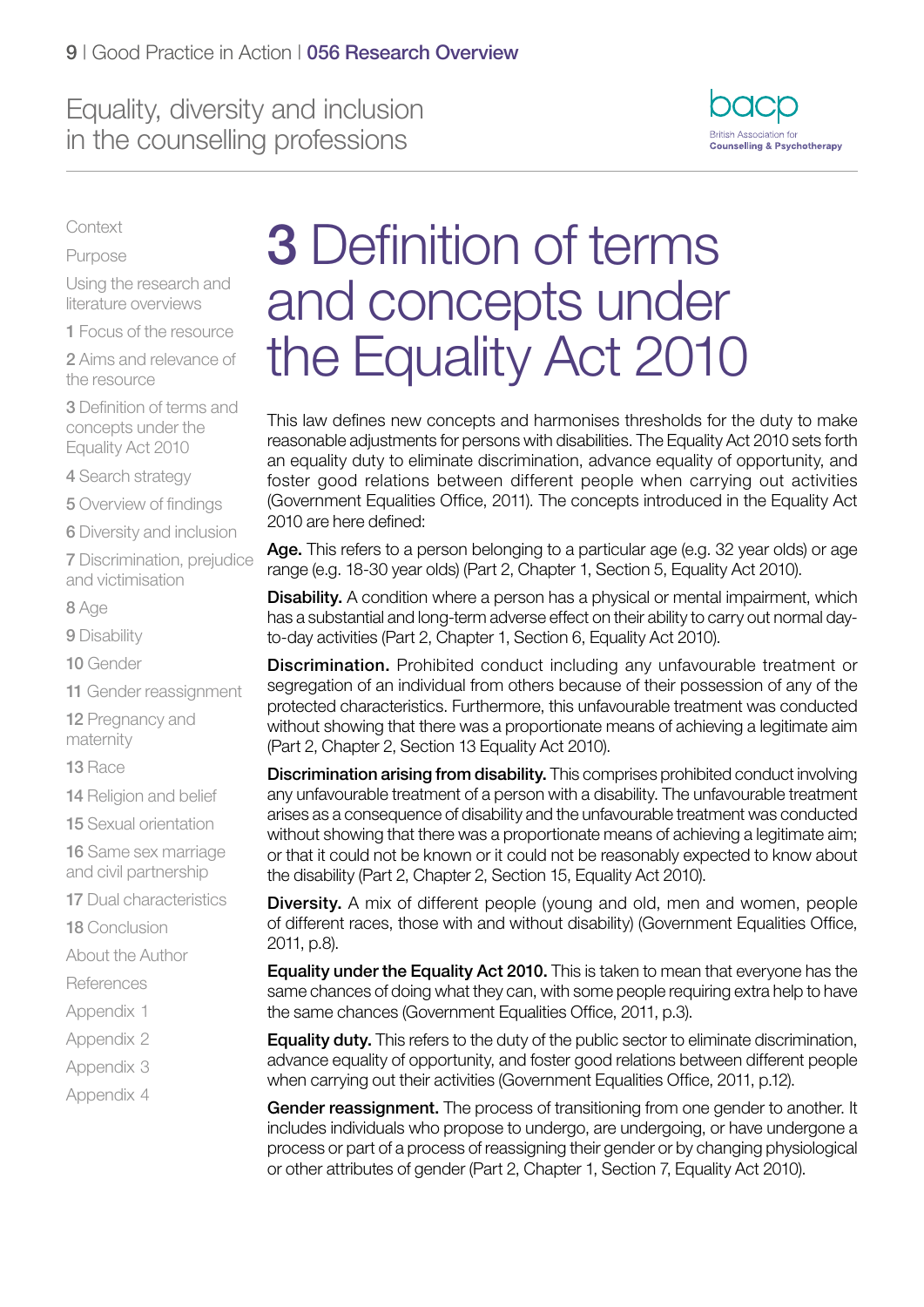

<span id="page-9-0"></span>**[Context](#page-4-0)** 

[Purpose](#page-4-0)

[Using the research and](#page-4-0)  [literature overviews](#page-4-0)

[1](#page-5-0) Focus of the resource

[2](#page-6-0) Aims and relevance of the resource

3 Definition of terms and concepts under the Equality Act 2010

4 [Search strategy](#page-10-0)

[5](#page-12-0) Overview of findings

6 [Diversity and inclusion](#page-13-0)

7 [Discrimination, prejudice](#page-14-0)  [and victimisation](#page-14-0)

8 [Age](#page-15-0)

9 [Disability](#page-16-0)

10 [Gender](#page-40-0)

11 [Gender reassignment](#page-41-0)

[12](#page-42-0) Pregnancy and maternity

13 [Race](#page-13-0)

14 [Religion and belief](#page-14-0)

15 [Sexual orientation](#page-15-0)

16 [Same sex marriage](#page-16-0)  [and civil partnership](#page-16-0)

**17** [Dual characteristics](#page-40-0)

[18](#page-41-0) Conclusion

About the Autho[r](#page-43-0)

**[References](#page-52-0)** 

Appendix 1

Appendix 2

Appendix 3

Appendix 4

Harassment. Any unwanted conduct which violates the dignity of an individual who possesses a protected characteristic, or to the creation of an intimidating, hostile, degrading, humiliating or offensive environment. It also includes unfavourable treatment because the person with the protected characteristic has refused, rejected or does not submit to the unwanted conduct (Part 2, Chapter 2, Section 26, Equality Act 2010).

**Inclusion.** Bringing together people with diverse characteristics and harnessing their diversity in order to cultivate an environment of respect, co-operation, connection and involvement, which in turn creates a richness in perspective and creativity.

Indirect discrimination. Any provision, criterion or practice that results in unfavourable treatment relevant to a particular disability by putting persons with a disability at a disadvantage or giving an advantage to those who do not share the disability (Part 2, Chapter 2, Section 19, Equality Act 2010).

**Marriage and civil partnership.** Domestic relationships, which are more or less permanent and long term (Part 2, Chapter 1, Section 8, Equality Act 2010). In England and Wales, marriage is no longer restricted to a union between a man and a woman but now includes marriage between same-sex couples (Marriage (Same Sex Couples) Act 2013, Section 1). This will also be true in Scotland when the relevant legislation is brought into force (Marriage and Civil Partnership (Scotland) Act 2014). Same-sex couples can also have their relationships legally recognised as 'civil partnerships'. Civil partners must not be treated less favourably than married couples.

**Pregnancy and maternity.** The condition of being pregnant or expecting a baby. Maternity refers to the period after the birth, and is linked to maternity leave in the employment context. In the non-work context, protection against maternity discrimination is for 26 weeks after giving birth (whether or not the child is born alive), and this includes treating a woman unfavourably because she is breastfeeding (Part 2, Chapter 2, Section 17, Equality Act 2010).

**Protected characteristics.** These are nine characteristics which are protected by law against discrimination in employment, services, public functions, education, associations, and transport (Part 2, Chapter 1, Section 4, Equality Act 2010).

Race. In this resource, this refers to a group of people defined by their race, colour, and nationality (including citizenship), ethnic or national origins (Part 2, Chapter 1, Section 9, Equality Act 2010).

**Reasonable adjustments.** The duty to take reasonable steps to avoid disadvantage to persons who possess the protected characteristics; to remove or alter any feature in the design, construction, access, furniture or elements that cause the disadvantage; to provide without cost to the person with a disability any auxiliary aid to prevent substantial disadvantage. This includes providing information in an accessible format (Part 2, Chapter 2, Section 20, Equality Act 2010).

Religion and belief. In this resource, this refers to the common meanings given in everyday use but also includes religious and philosophical beliefs including lack of belief (e.g. Atheism). Generally, a belief should affect your life choices or the way you live for it to be included in the definition (part 2, Chapter 1, Section 10, Equality Act 2010).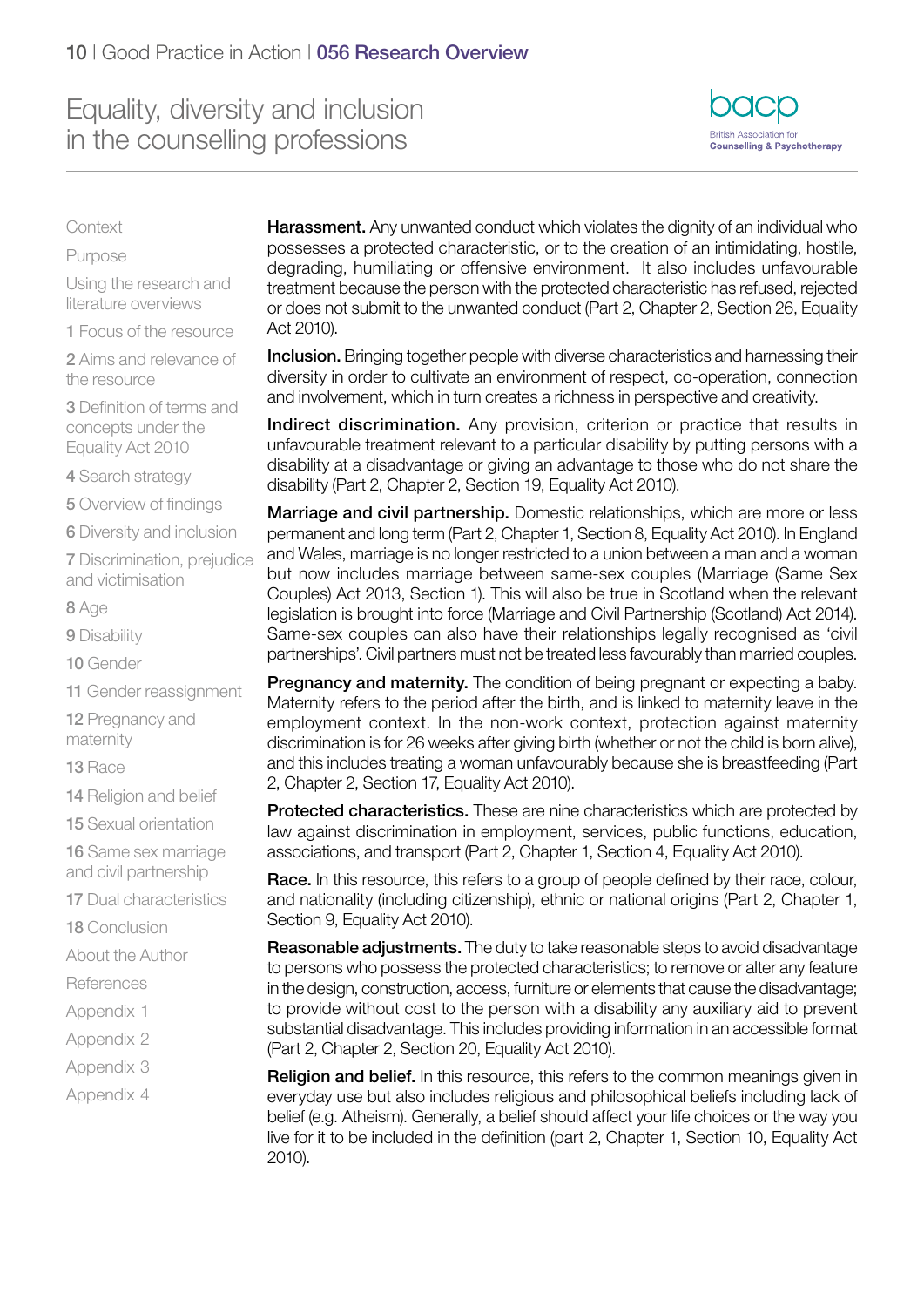

<span id="page-10-0"></span>**[Context](#page-4-0)** 

[Purpose](#page-4-0)

[Using the research and](#page-4-0)  [literature overviews](#page-4-0)

[1](#page-5-0) Focus of the resource

[2](#page-6-0) Aims and relevance of the resource

3 [Definition of terms and](#page-9-0)  [concepts under the](#page-9-0)  [Equality Act 2010](#page-9-0)

4 Search strategy

[5](#page-12-0) Overview of findings

6 [Diversity and inclusion](#page-13-0)

7 [Discrimination, prejudice](#page-14-0)  [and victimisation](#page-14-0)

8 [Age](#page-15-0)

9 [Disability](#page-16-0)

10 [Gender](#page-40-0)

11 [Gender reassignment](#page-41-0)

[12](#page-42-0) Pregnancy and maternity

13 [Race](#page-13-0)

14 [Religion and belief](#page-14-0)

15 [Sexual orientation](#page-15-0)

16 [Same sex marriage](#page-16-0)  [and civil partnership](#page-16-0)

**17 [Dual characteristics](#page-40-0)** 

[18](#page-41-0) Conclusion

About the Autho[r](#page-43-0)

[References](#page-52-0)

Appendix 1

Appendix 2

Appendix 3

Appendix 4

Gender. This refers to being male or female (Part 2, Chapter 1, Section 11, Equality Act 2010).

Sexual orientation. This refers to whether a person is sexually attracted to their own gender, the opposite gender, or to both genders (Part 2, Chapter 1, Section 12, Equality Act 2010).

Victimisation. The subjection of a person with a protected characteristic to detriment for having brought proceedings under the Equality Act, for giving evidence or information in connection with the Equality Act, or for making an express or implied allegation of any breach of the Equality Act (Part 2, Chapter 2, Section 27 Equality Act 2010).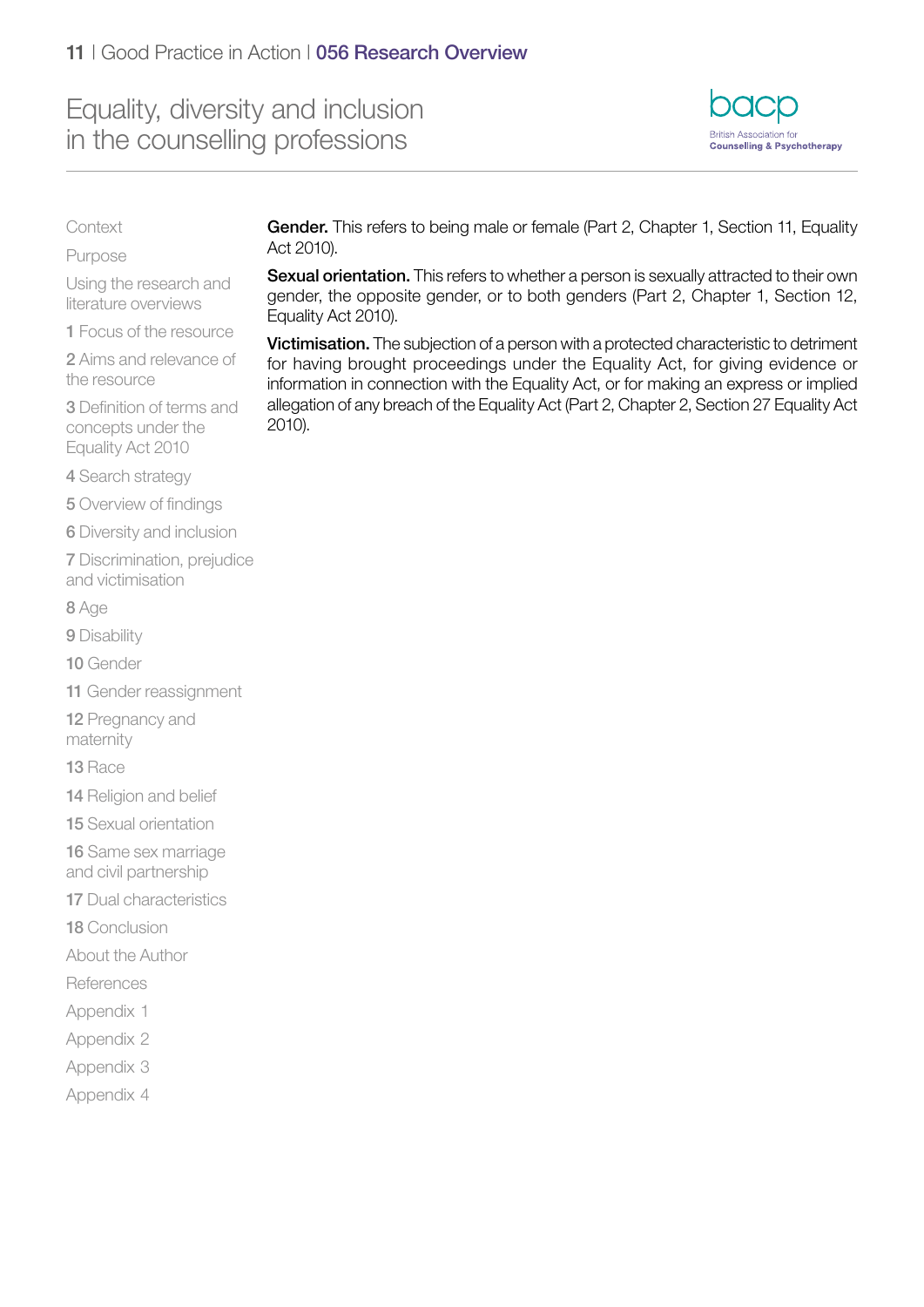

<span id="page-11-0"></span>**[Context](#page-4-0)** 

[Purpose](#page-4-0)

[Using the research and](#page-4-0)  [literature overviews](#page-4-0)

[1](#page-5-0) Focus of the resource

[2](#page-6-0) Aims and relevance of the resource

3 [Definition of terms and](#page-9-0)  [concepts under the](#page-9-0)  [Equality Act 2010](#page-9-0)

4 [Search strategy](#page-10-0)

[5](#page-12-0) Overview of findings

6 [Diversity and inclusion](#page-13-0)

7 [Discrimination, prejudice](#page-14-0)  [and victimisation](#page-14-0)

8 [Age](#page-15-0)

9 [Disability](#page-16-0)

10 [Gender](#page-40-0)

11 [Gender reassignment](#page-41-0)

[12](#page-42-0) Pregnancy and maternity

13 [Race](#page-13-0)

14 [Religion and belief](#page-14-0)

15 [Sexual orientation](#page-15-0)

16 [Same sex marriage](#page-16-0)  [and civil partnership](#page-16-0)

**17** [Dual characteristics](#page-40-0)

[18](#page-41-0) Conclusion

About the Autho[r](#page-43-0)

[References](#page-52-0)

Appendix 1

Appendix 2

Appendix 3

Appendix 4

# **4** Search strategy

Databases, such as the Web of Science and Google Scholar, were searched for relevant studies. The following search terms were used: '*counselling OR psychotherapy AND access OR barriers*'; '*counselling OR psychotherapy AND ethnic minorities*'; '*counselling OR psychotherapy and ageism*'; '*counselling OR psychotherapy AND culture*'; '*counselling OR psychotherapy AND race*'; '*counselling OR psychotherapy AND discrimination*'; '*counselling OR psychotherapy AND prejudice*'; '*counselling OR psychotherapy AND gender*'; '*counselling OR psychotherapy AND sexual orientation*'.

To provide relevant and up-to-date information, only studies and articles published in English from 2009 until 2015 were included. The focus of the literature search was to identify literature that focused on: protected characteristics as they pertain to counselling professions in the UK, as well as how issues of equality, diversity and inclusion and the nine protected characteristics are integrated into the context and practice of counselling.

Since countries, such as the US, Australia, Canada, Italy, Japan, Turkey, Germany and Scandinavia, also have similar laws and professional practices that promote diversity and inclusion as well as protect similar characteristics, studies from these countries were also included in this overview as long as they were also published in English. Most studies found were qualitative and mixed methods' studies. Excluded from this overview were books and chapters of books, although review articles and other opinion articles were included, along with systematic reviews and other analytical and descriptive studies.

A total of 73 studies were identified as relevant and included in the research overview.

# **4.1** *Limitations and omissions from the scanning process*

The focus of the literature sought to be included in this review is on the nine protected characteristics and how they impact the provision of therapy, or how protected characteristics can serve as facilitators or barriers for help-seeking and accessing counselling services. Studies were excluded even if they examined the nine protected characteristics but did not focus on the EDI aspects of these characteristics. The characteristics must have been investigated as factors that hinder or facilitate EDI in psychotherapy and counselling in order to be included.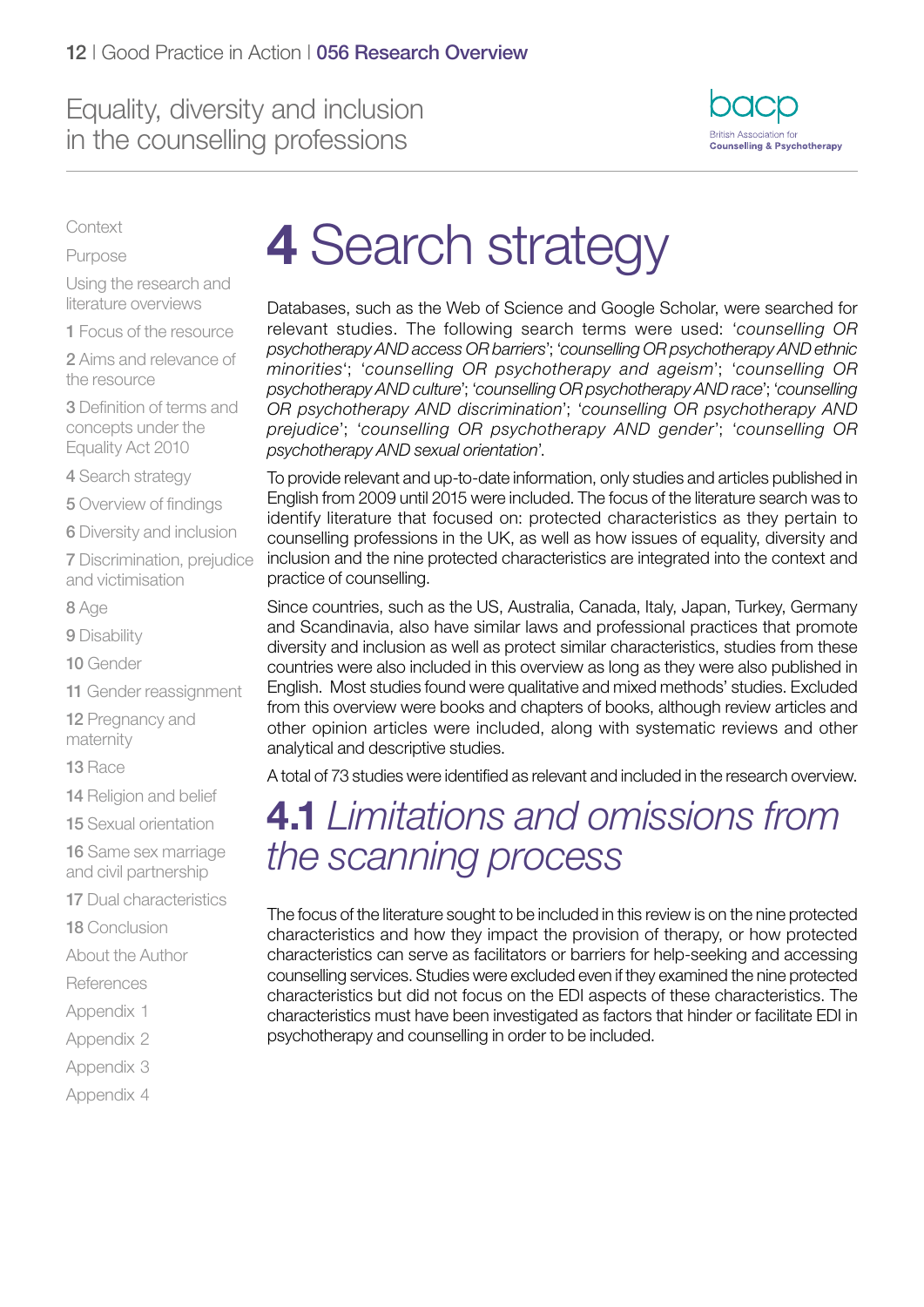

<span id="page-12-0"></span>**[Context](#page-4-0)** 

[Purpose](#page-4-0)

[Using the research and](#page-4-0)  [literature overviews](#page-4-0)

[1](#page-5-0) Focus of the resource

[2](#page-6-0) Aims and relevance of the resource

3 [Definition of terms and](#page-9-0)  [concepts under the](#page-9-0)  [Equality Act 2010](#page-9-0)

4 [Search strategy](#page-10-0)

5 Overview of findings

6 [Diversity and inclusion](#page-13-0)

7 [Discrimination, prejudice](#page-14-0)  [and victimisation](#page-14-0)

8 [Age](#page-15-0)

9 [Disability](#page-16-0)

10 [Gender](#page-40-0)

11 [Gender reassignment](#page-41-0)

[12](#page-42-0) Pregnancy and maternity

- 13 [Race](#page-13-0)
- 14 [Religion and belief](#page-14-0)
- 15 [Sexual orientation](#page-15-0)

16 [Same sex marriage](#page-16-0)  [and civil partnership](#page-16-0)

**17** [Dual characteristics](#page-40-0)

[18](#page-41-0) Conclusion

About the Autho[r](#page-43-0)

[References](#page-52-0)

- Appendix 1
- Appendix 2
- Appendix 3
- Appendix 4

# **5** Overview of findings

One defining feature of the counselling professions is an appreciation for individual diversity, multiculturalism and cultural diversity (Hansen, 2010). Since 1965, the UK Parliament has enacted laws to protect certain characteristics with the purpose of ending discrimination (Government UK, 2010). However, ending discrimination by penalising discrimination is only an initial step towards the goals of: appreciating the diversity of clients in therapy practice; striving toward inclusivity; achieving equality; and, fully actualising the value of fairness and justice in practice. Even within the research in respect of the counselling professions, very few research studies include research topics with people who have protected characteristics, or other diverse needs.

Watkins (2012) poses the question of whether psychological research has been 'inclusive' enough. This article reports on a meta-analysis of 104 short-term and longterm psychodynamic treatments. The findings suggest that:

- while all 104 studies reported on gender and age information, most did not report the socioeconomic status or educational level.
- 75% of the studies provided no information about race or ethnicity
- when studies did report the race or ethnicity of participants, 75% were White, 21% were Black, and 4% were "Other" (which could mean Asian, Hispanic, American Indian, and participants with unspecified race or ethnic origin)
- it was noted that there were only three studies with more Black and Hispanic participants than White participants and these were studies comprising clients with cocaine and opiate addiction
- psychodynamic treatment data on non-White participants are exceedingly rare, and there is poor reporting of sample characteristics.

This study calls for more inclusion of non-White subjects in psychodynamic treatment research to make studies more accessible, more replicable and more racially and ethnically relevant.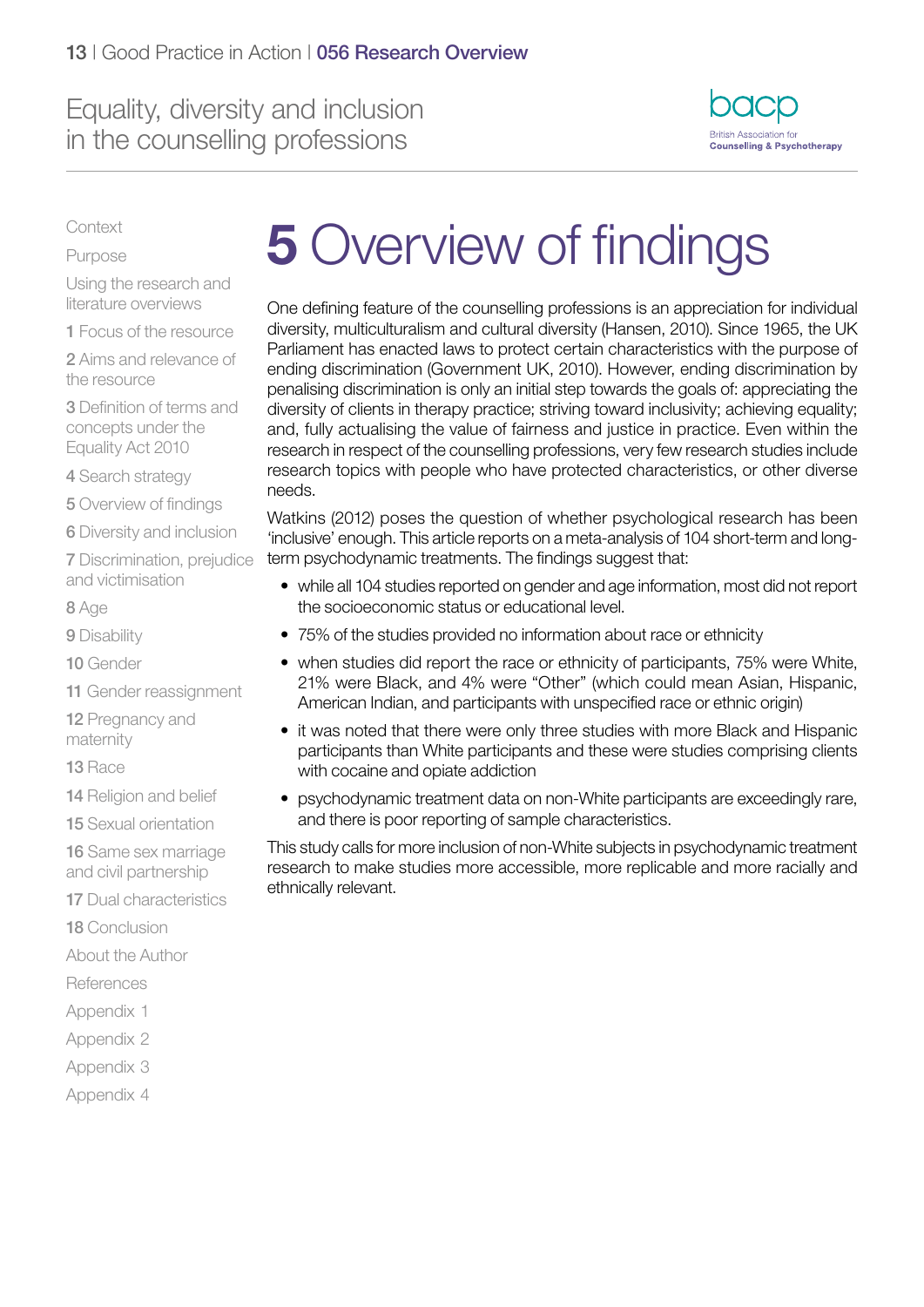

<span id="page-13-0"></span>**[Context](#page-4-0)** 

[Purpose](#page-4-0)

[Using the research and](#page-4-0)  [literature overviews](#page-4-0)

[1](#page-5-0) Focus of the resource

[2](#page-6-0) Aims and relevance of the resource

3 [Definition of terms and](#page-9-0)  [concepts under the](#page-9-0)  [Equality Act 2010](#page-9-0)

4 [Search strategy](#page-10-0)

- [5](#page-12-0) Overview of findings
- 6 Diversity and inclusion

7 [Discrimination, prejudice](#page-14-0)  [and victimisation](#page-14-0)

8 [Age](#page-15-0)

9 [Disability](#page-16-0)

10 [Gender](#page-40-0)

11 [Gender reassignment](#page-41-0)

[12](#page-42-0) Pregnancy and maternity

- 13 Race
- 14 [Religion and belief](#page-14-0)
- 15 [Sexual orientation](#page-15-0)

16 [Same sex marriage](#page-16-0)  [and civil partnership](#page-16-0)

**17** [Dual characteristics](#page-40-0)

[18](#page-41-0) Conclusion

About the Autho[r](#page-43-0)

- **[References](#page-52-0)**
- Appendix 1
- Appendix 2
- Appendix 3

Appendix 4

# **6** Diversity and Inclusion

One key theme among the studies identified for this research overview, is that poverty and low socioeconomic status (SES) are consistently associated with emotional distress. However, poverty and low SES are not protected characteristics under the Equality Act 2010. Studies on characteristics, such as poverty or low SES, class, or low educational attainment, could not be included under any of the protected characteristics, but these can be included under the heading of diversity and inclusion as, indeed, disadvantage often results from possession of these characteristics. Therefore, in order to make counselling more inclusive, these characteristics must be considered.

Appio et al. (2013) asserts that poverty is a difficult life condition not only because of the financial hardships, but also because of the social stigma that accompany it. Their findings show that:

- clients in poverty notice when therapists do not grasp that their poverty influences their emotional wellbeing
- clients feel misunderstood, frustrated, anxious and ashamed when their therapists ignore the influence of poverty
- clients are aware of the class differences between themselves and their therapists but often do not directly discuss it
- class differences can therefore create a barrier and affect the outcomes of therapy if they remain unacknowledged
- genuineness and directness by therapists is shown to be appreciated, especially when the therapists help with concrete needs such as needs for food, clothing and shelter.

The authors suggest that therapists increase and deepen their self-awareness by reading literature on poverty and exploring relational-cultural therapy as one way by which they can relate to marginalised clients. Relational-cultural therapy proceeds from the work of Jean Baker Miller, and is usually identified with feminist and multicultural movements in psychology as it embraces social justice principles from these movements (Comstock et al., 2008).

Holman (2014) asks the question why people living in poverty or those with lower socioeconomic status (SES) may not continue in counselling. Holman asserts that:

- talking therapies are underutilised by working-class people even if they are effective in tackling depression and anxiety and poverty, and the conditions of poverty, are a way of life – a culture - for the working class and should be viewed as factors of social structural conditioning
- in order for the clients to engage with treatment instead of stopping prematurely, they must be engaged to verbalise and introspect regarding their motivations for emotional health and their views about medical authority
- the conclusion drawn is that therapists must realise that material, health, occupational and educational characteristics of working-class circumstances shape clients' motivations and views about seeking and continuing with treatment.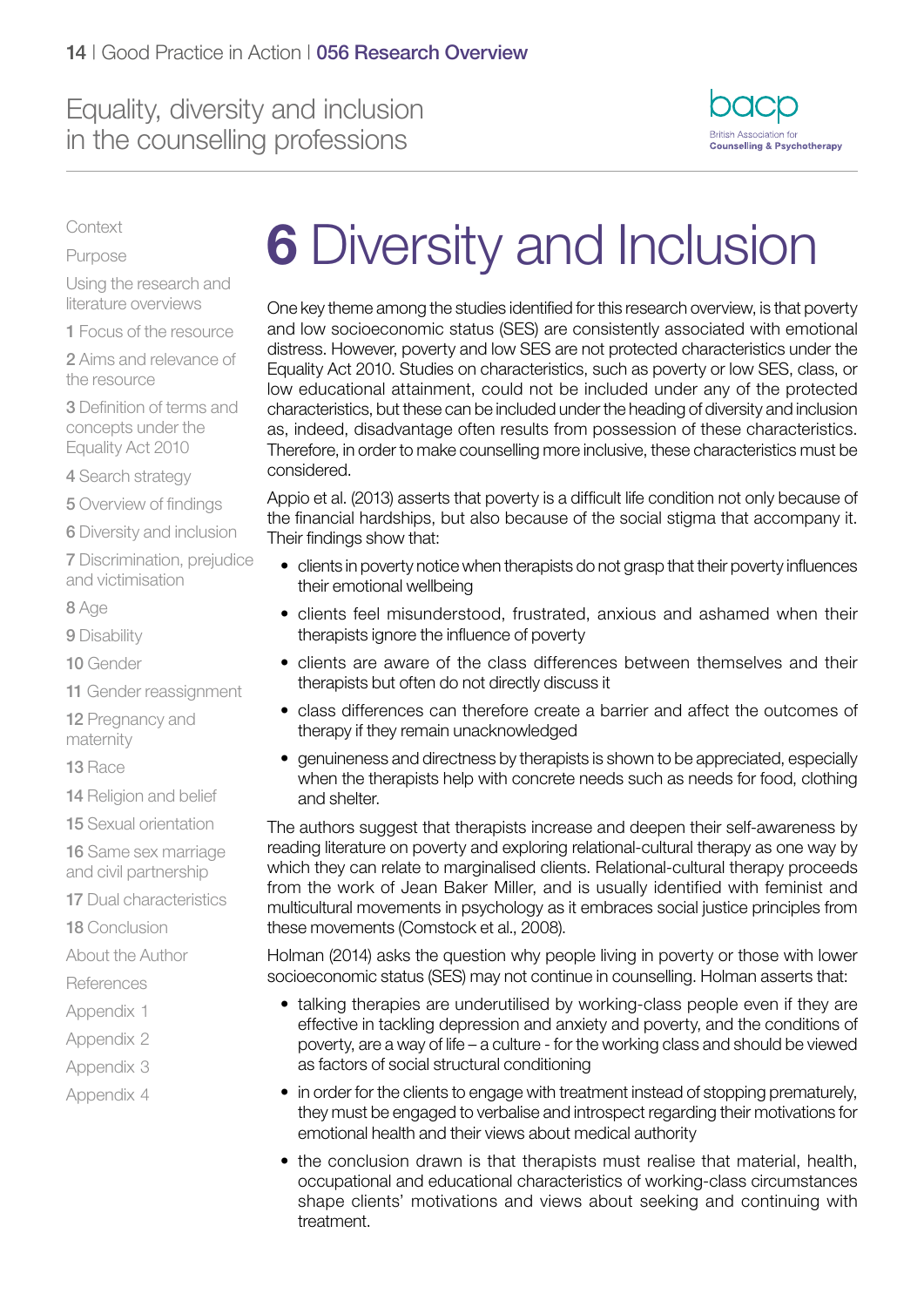

### <span id="page-14-0"></span>**[Context](#page-4-0)**

### [Purpose](#page-4-0)

[Using the research and](#page-4-0)  [literature overviews](#page-4-0)

[1](#page-5-0) Focus of the resource

[2](#page-6-0) Aims and relevance of the resource

3 [Definition of terms and](#page-9-0)  [concepts under the](#page-9-0)  [Equality Act 2010](#page-9-0)

4 [Search strategy](#page-10-0)

[5](#page-12-0) Overview of findings

6 [Diversity and inclusion](#page-13-0)

7 Discrimination, prejudice and victimisation

8 [Age](#page-15-0)

9 [Disability](#page-16-0)

10 [Gender](#page-40-0)

11 [Gender reassignment](#page-41-0)

[12](#page-42-0) Pregnancy and maternity

13 [Race](#page-13-0)

14 Religion and belief

15 [Sexual orientation](#page-15-0)

16 [Same sex marriage](#page-16-0)  [and civil partnership](#page-16-0)

**17** [Dual characteristics](#page-40-0)

[18](#page-41-0) Conclusion

About the Autho[r](#page-43-0)

[References](#page-52-0)

- Appendix 1
- Appendix 2
- Appendix 3
- Appendix 4

Therapy cannot be inclusive, if it is not accessible. This was something discussed by Green et al. (2009) who described community-based projects that accompany the social and economic regeneration of inner-city housing estates in East London. They described their counselling project as a participatory action research project which challenged stereotypical images of counselling. The project, they felt, demonstrated that locally-based counselling services which are also free and accessible are needed in regenerating communities, but that planning and funding are essential to the success of such counselling projects.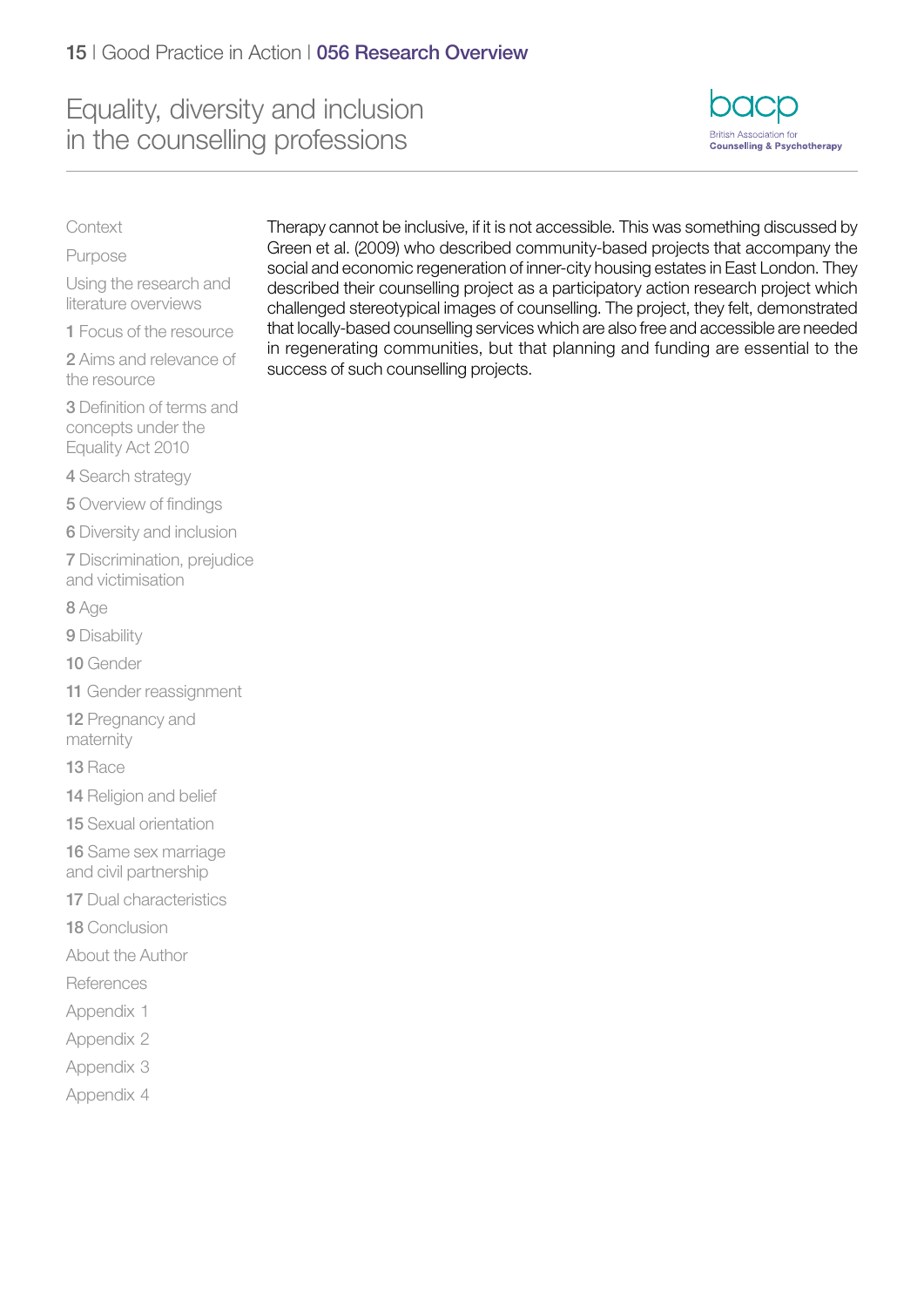

### <span id="page-15-0"></span>**[Context](#page-4-0)**

[Purpose](#page-4-0)

[Using the research and](#page-4-0)  [literature overviews](#page-4-0)

[1](#page-5-0) Focus of the resource

[2](#page-6-0) Aims and relevance of the resource

3 [Definition of terms and](#page-9-0)  [concepts under the](#page-9-0)  [Equality Act 2010](#page-9-0)

4 [Search strategy](#page-10-0)

[5](#page-12-0) Overview of findings

6 [Diversity and inclusion](#page-13-0)

7 [Discrimination, prejudice](#page-14-0)  [and victimisation](#page-14-0)

8 Age

9 [Disability](#page-16-0)

10 [Gender](#page-40-0)

11 [Gender reassignment](#page-41-0)

[12](#page-42-0) Pregnancy and maternity

13 [Race](#page-13-0)

14 [Religion and belief](#page-14-0)

15 Sexual orientation

16 [Same sex marriage](#page-16-0)  [and civil partnership](#page-16-0)

**17** [Dual characteristics](#page-40-0)

[18](#page-41-0) Conclusion

About the Autho[r](#page-43-0)

- **[References](#page-52-0)**
- Appendix 1

Appendix 2

Appendix 3

Appendix 4

# **7** Discrimination, prejudice and victimisation

The question of how therapists can prevent discrimination, prejudice and victimisation in their practice is another theme within the studies. For instance, Mintz et al. (2009) suggest the drafting of a values statement so as to prevent the scenario where counselling trainees claim that professional requirements for diversity and inclusion stand in conflict with their personal values. They argue for the necessity of a values statement in training programmes, which can clearly articulate the diversity-related values of therapy, and make the connection between individual, professional and societal value structures that either reinforce or challenge systemic oppression. They also assert that a values statement will enable trainees to develop philosophical sophistication by which they can reconcile their personal and professional values.

# **7.1** *Colour blindness*

Bartoli et al. (2015) suggests that past studies have focused on the impact of racial identity on the therapeutic process and the therapeutic relationship. They observe that multicultural competence in counsellors is based on an additive model where counsellors are White and clients are from racial or ethnic minorities. Within this model, racial identity must be openly discussed because discomfort in discussing racial identity preserves the normativity of what is described as 'Whiteness'.

They present the possibility of a scenario where the therapist and the client both belong to racial or ethnic minorities. In this case, they suggest that the issue might be who is a victim of oppression or who between their races (Latinos or African-Americans) experience more oppression. They discuss:

- the concept of racial socialisation, seeing this as the process by which individuals learn about, interpret, and interact with members of their own and other racial or ethnic groups. Informants such as parents, teachers and counsellors communicate racial hierarchies, ways of managing racial conflict, and norms for interacting
- they also comment that colour blindness is an ineffective but common strategy that is applied with the intent of erasing racial bias and promoting interracial relationships
- however, they assert that colour blindness merely breeds aversion to discussing race.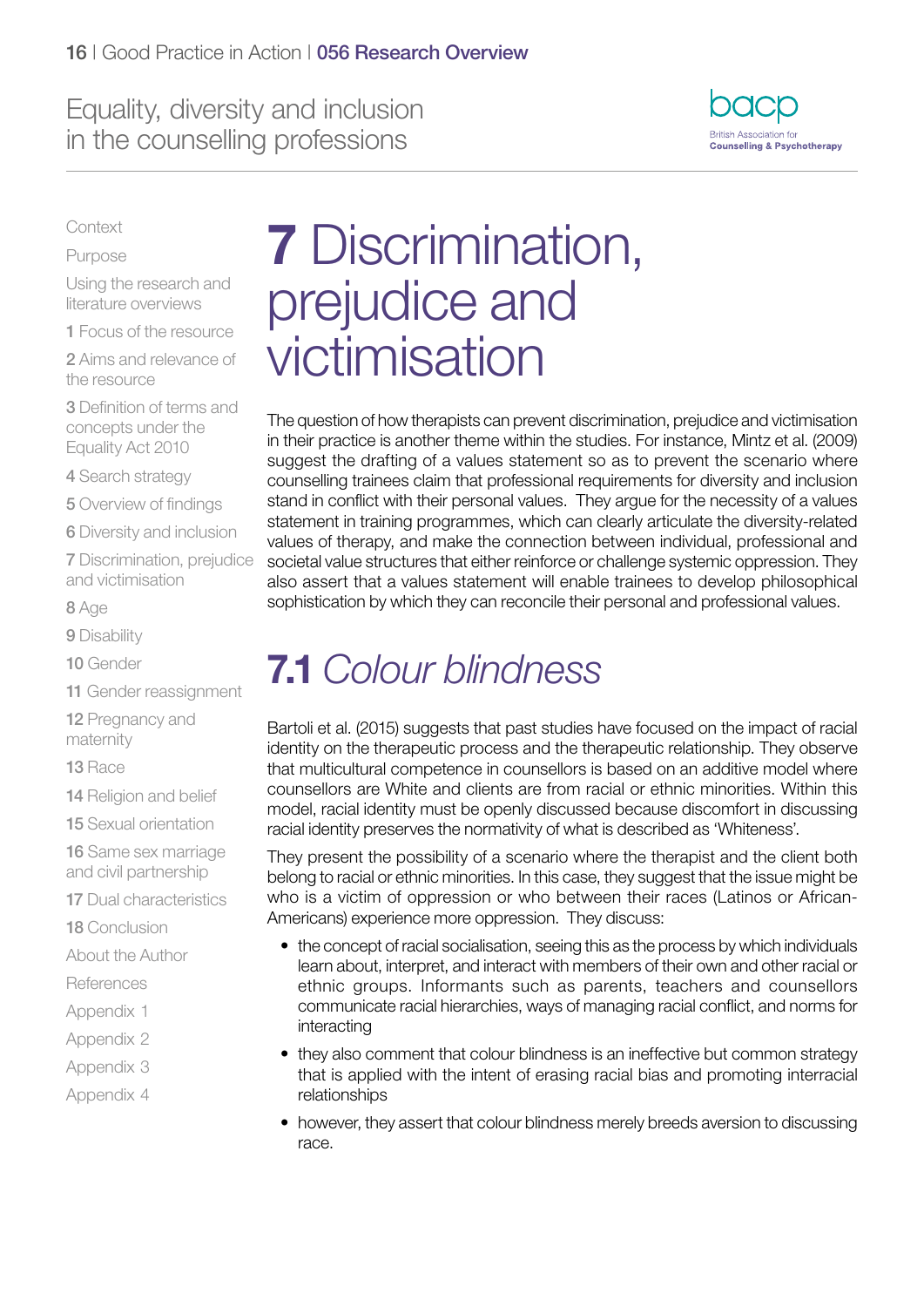

### <span id="page-16-0"></span>**[Context](#page-4-0)**

[Purpose](#page-4-0)

[Using the research and](#page-4-0)  [literature overviews](#page-4-0)

[1](#page-5-0) Focus of the resource

[2](#page-6-0) Aims and relevance of the resource

3 [Definition of terms and](#page-9-0)  [concepts under the](#page-9-0)  [Equality Act 2010](#page-9-0)

4 [Search strategy](#page-10-0)

[5](#page-12-0) Overview of findings

6 [Diversity and inclusion](#page-13-0)

7 [Discrimination, prejudice](#page-14-0)  [and victimisation](#page-14-0)

8 [Age](#page-15-0)

9 Disability

10 [Gender](#page-40-0)

11 [Gender reassignment](#page-41-0)

[12](#page-42-0) Pregnancy and maternity

13 [Race](#page-13-0)

14 [Religion and belief](#page-14-0)

15 [Sexual orientation](#page-15-0)

16 Same sex marriage and civil partnership

**17** [Dual characteristics](#page-40-0)

[18](#page-41-0) Conclusion

About the Autho[r](#page-43-0)

- **[References](#page-52-0)**
- Appendix 1
- Appendix 2
- Appendix 3

Appendix 4

Sue et al. (2009) observe that there has been an emphasis on cultural or multicultural competence, which initially meant cultural responsiveness or sensitivity. This definition, they consider, has developed to include an appreciation and respect for cultural differences and similarities within, among and between culturally diverse groups. It includes acknowledging the importance of culture and its incorporation in cross-cultural relations, vigilance toward dynamics that result from cultural differences, expansion of cultural knowledge, and adaptation of interventions to meet culturally unique needs.

Bean and Titus (2009) observe that there is a lower level of accessibility to mental health care and a poorer quality of clinical services for ethnically diverse groups in the United States (US). There is an undersupply of clear, culturally relevant treatment. In order to appropriately serve diverse client populations, practitioners must have awareness of their own culture, values, biases and assumptions regarding their clients' ethnic/cultural group. They must also have knowledge of their clients' culture and worldview, as well as skills and therapeutic strategies and interventions relevant and appropriate for working with clients' cultural and contextual factors. A cultural milieu is imposed on the client and their social system as the clinical issue dictates acceptable behaviour, affect and cognition for clients.

# **7.2** *Impact of therapist's personal beliefs*

Bean and Titus conclude that:

- counsellors should engage in a self-evaluative process to become and remain aware of personal beliefs and values influencing the course of treatment. This evaluative process may be performed during supervision and when inspecting personal values for possible bias. In particular, it is necessary for counsellors to investigate the degree to which they hold stereotypical views regarding members of particular ethnic groups they are working with
- counsellors should also examine their personal views regarding specific issues such as death and grief. For instance, Western cultural beliefs conceptualise normative grief stages and symptoms of grief lessen over time
- these perspectives, are often ingrained and unquestioned but often facilitate a cultural gap and if it remains unquestioned, the counsellor will consciously, or unconsciously, take the stance of an expert of the client.

Katz and Hoyt (2014) conducted an online survey of 173 trainees and mental health professionals to examine whether or not it was possible to predict an anti-Black bias among them. They used the Implicit Association Test (Project Implicit, 2011) to measure any automatic prejudice toward people of Black ethnicity and the Multicultural Counselling Inventory (Sodowsky et al., 1994) to measure global multicultural competence (See Appendix 1 for details). They also used the Balanced Inventory of Desirable Responding (Paulhus, 1991) to control for socially desirable responding.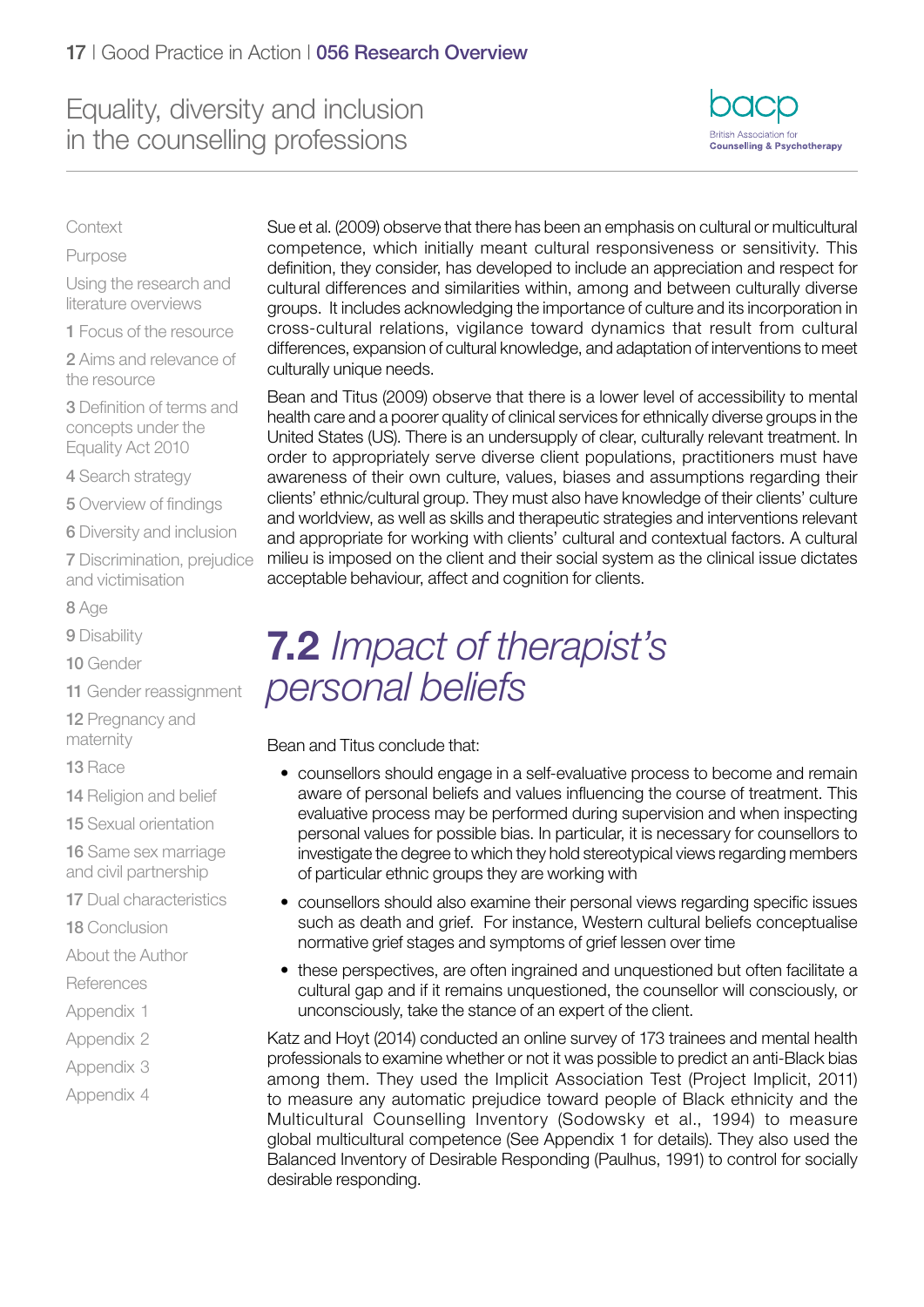

### **[Context](#page-4-0)**

[Purpose](#page-4-0)

[Using the research and](#page-4-0)  [literature overviews](#page-4-0)

[1](#page-5-0) Focus of the resource

[2](#page-6-0) Aims and relevance of the resource

3 [Definition of terms and](#page-9-0)  [concepts under the](#page-9-0)  [Equality Act 2010](#page-9-0)

4 [Search strategy](#page-10-0)

[5](#page-12-0) Overview of findings

- 6 [Diversity and inclusion](#page-13-0)
- 7 [Discrimination, prejudice](#page-14-0)  [and victimisation](#page-14-0)

8 [Age](#page-15-0)

9 [Disability](#page-16-0)

10 [Gender](#page-40-0)

11 [Gender reassignment](#page-41-0)

[12](#page-42-0) Pregnancy and maternity

13 [Race](#page-13-0)

14 [Religion and belief](#page-14-0)

15 [Sexual orientation](#page-15-0)

16 [Same sex marriage](#page-16-0)  [and civil partnership](#page-16-0)

**17** [Dual characteristics](#page-40-0)

[18](#page-41-0) Conclusion

About the Autho[r](#page-43-0)

- **[References](#page-52-0)**
- Appendix 1

Appendix 2

Appendix 3

Appendix 4

The BIDR measures the tendency to give self-reports that are honest even if these are positively biased, and it also measures the tendency to deliberately 'self-present' denying psychologically threatening thoughts, or feelings, to an audience. They added a new self-report measure of anti-Black clinical prejudice which they designed specifically for this study. Their findings yielded that their self-report measure accounted for anti-Black bias in prognosis or clinical expectancies where the two measures (Implicit Association Test and the Multicultural Counselling Inventory) did not. They thus caution researchers that anti-Black bias may be revealed in prognosis and clinical expectancies.

Chao et al. (2011) investigated Multicultural Counselling Competence and explored whether multicultural training moderated racial or ethnic differences and whether or not it changed the relationship between colour-blindness and multicultural counselling competence. The findings suggest that trainees who belong to racial or ethnic minorities had significantly higher multicultural awareness than trainees with White ethnicity.

Bartoli and Pyati (2009) state that, as therapists, they often hear clients make racist and racially prejudiced remarks during therapy, but there are no clear guidelines as to how to address this. Their article suggests that people of White race have an aversion toward being perceived as racist and therefore may deny the significance of race or that there are racial hierarchies; they can also idealise colour-blindness. This has implications in the therapeutic relationship, creating stress and the need for appraisal and coping strategies to deal with such stress. Whether or not racism is acknowledged, it will still hold meaning and pose implications for both the therapist and the client.

Sue et al. (2010) reported that White trainees express feeling powerful emotions of anxiety, helplessness, and fear of being misunderstood. These feelings evoked defensive manoeuvres to avoid discussing topics related to race, giving reactions to racial disclosures, and avoiding racial dialogue. Thus, White trainees tend not to discuss the racial aspects of therapeutic relationships, which could perhaps be addressed in training.

Hollwich et al. (2015) probed the high proportion of unethical practice of therapists having sexual relationships with clients, with the purpose of finding a new and effective preventive intervention. About 421 participants condemned this practice as inherently careless, abusive and exploitative of clients. They also felt it creates a dependency in the client, and that it is inconsistent with the inherent intention of therapy. A total of 41.3% respondents indicated that much of the cases of therapistclient sexual relationships is attributed to clients (clients initiated the sexual/romantic relationship) and therefore there is a need for self-protection on the part of the therapist. The respondents exhibited a strong preference for confronting a colleague who is engaged in this kind of practice. It was concluded that there is a need to make any ethical requirements in this context more explicit, and for integrating this topic into training. There is also a call for a discrete procedure to report instances of therapistclient sexual relationships.

The *Ethical Framework for the Counselling Professions* commits BACP members to 'building appropriate relationships' and not having 'sexual relationships with or behave sexually towards our clients, supervisees or trainees' (Good Practice, Point 34) and goes on to state 'we will [also] avoid having sexual relationships with, or behaving sexually towards people whom we know to be close to our clients in order to avoid undermining our clients' trust in us'. (Good Practice, Point 35)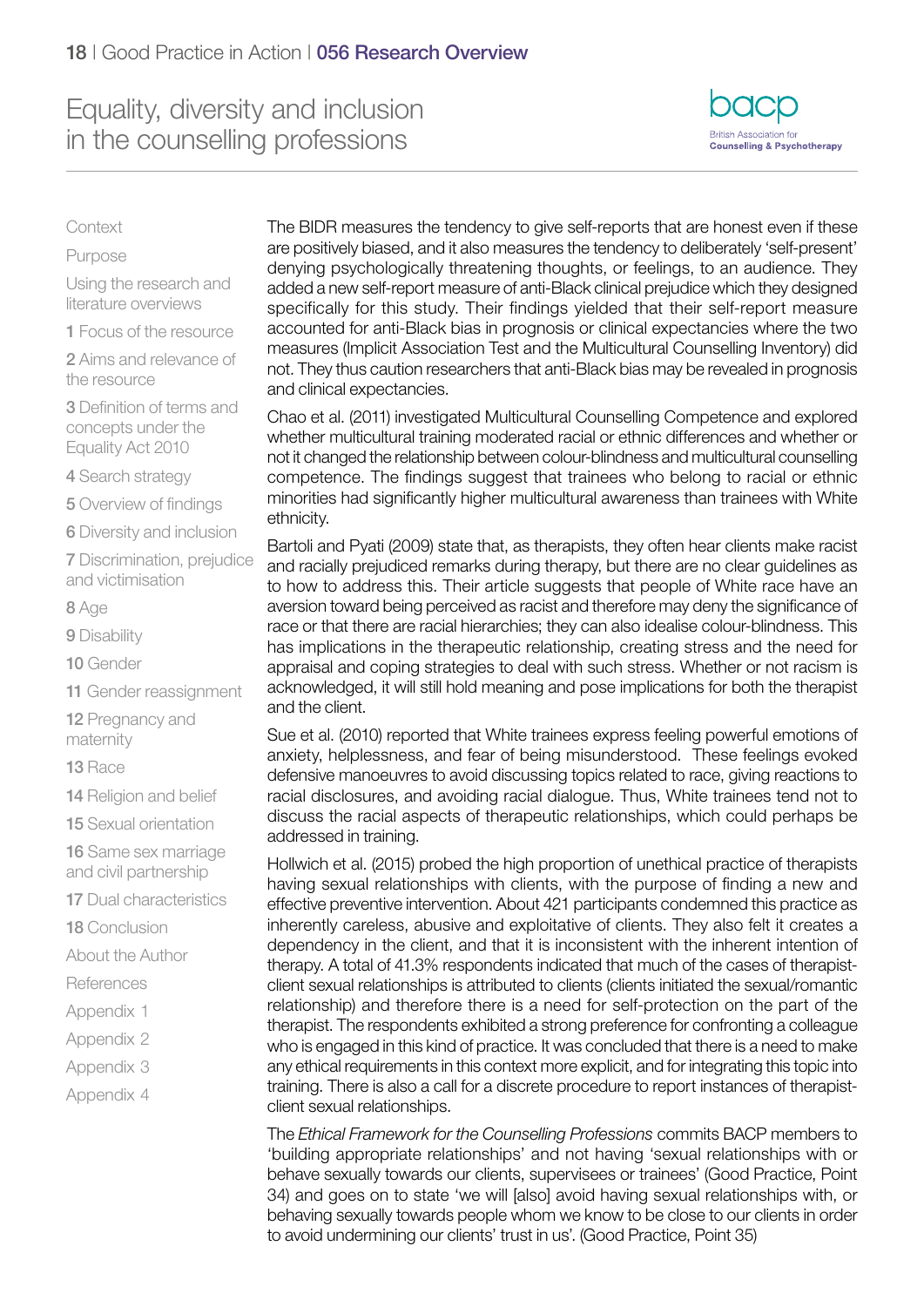

<span id="page-18-0"></span>**[Context](#page-4-0)** 

[Purpose](#page-4-0)

[Using the research and](#page-4-0)  [literature overviews](#page-4-0)

[1](#page-5-0) Focus of the resource

[2](#page-6-0) Aims and relevance of the resource

3 [Definition of terms and](#page-9-0)  [concepts under the](#page-9-0)  [Equality Act 2010](#page-9-0)

4 [Search strategy](#page-10-0)

[5](#page-12-0) Overview of findings

6 [Diversity and inclusion](#page-13-0)

7 [Discrimination, prejudice](#page-14-0)  [and victimisation](#page-14-0)

8 [Age](#page-15-0)

9 [Disability](#page-16-0)

10 [Gender](#page-40-0)

11 [Gender reassignment](#page-41-0)

[12](#page-42-0) Pregnancy and maternity

13 [Race](#page-13-0)

14 [Religion and belief](#page-14-0)

15 [Sexual orientation](#page-15-0)

16 [Same sex marriage](#page-16-0)  [and civil partnership](#page-16-0)

**17** [Dual characteristics](#page-40-0)

[18](#page-41-0) Conclusion

About the Autho[r](#page-43-0)

**[References](#page-52-0)** 

Appendix 1

Appendix 2

Appendix 3

Appendix 4



The common theme in studies exploring the issue of age is whether or not therapy can benefit specific age groups. The questions that these studies answer are: how can therapy be structured, offered or provided in such a way that clients in different age groups have increased engagement and access to mental health services? And, what benefits, if any, can mental health services and interventions give to specific age groups?

A US study by Pepin et al. (2009) examined barriers to utilisation of mental health services by using the 56-item Barriers to Mental Health Services' Scale, which were developed to identify reasons for reluctance to use mental health services among younger and older adults. The 10 barriers were seen to be: help-seeking attitudes; stigma; knowledge and fear of therapy; belief about inability to find a therapist; belief that depressive symptoms are normal; lack of health or medical insurance or concerns about payment; ageism; concerns about therapist qualifications; lack of a physician's referral; and transportation concerns.

In this sample of 76 younger adults and 88 older adults, the barriers for younger and adults (compared to older adults) from accessing mental health services were identified as being:

- a perceived fear of therapy
- a belief about being unable to find a therapist
- and insurance concerns.

Within this study, males perceived stigma to be a greater barrier than females, but females perceived finding a therapist a greater barrier than males (in both age groups). It was concluded that, in younger and older adults, stigma was not seen as a primary barrier to accessing mental health services.

Haugvik (2013) discussed parallel therapy work where children undergo structured therapy along with their parents. They interviewed separate families whose children were experiencing difficult family situations. Parents reported positive experiences with therapy, and positive behaviour changes in their children. The parents also reported changes in their perspectives about their family situation and deepening insight into the factors that influenced changes in their children's behaviour. Most importantly, the parents reported having increasing concern with understanding their children's expressions. They recommend this therapy method to give parents opportunity for reflection and what they describe as 'mentalisation' which, in turn, they considered also helps their children reach their therapeutic goals.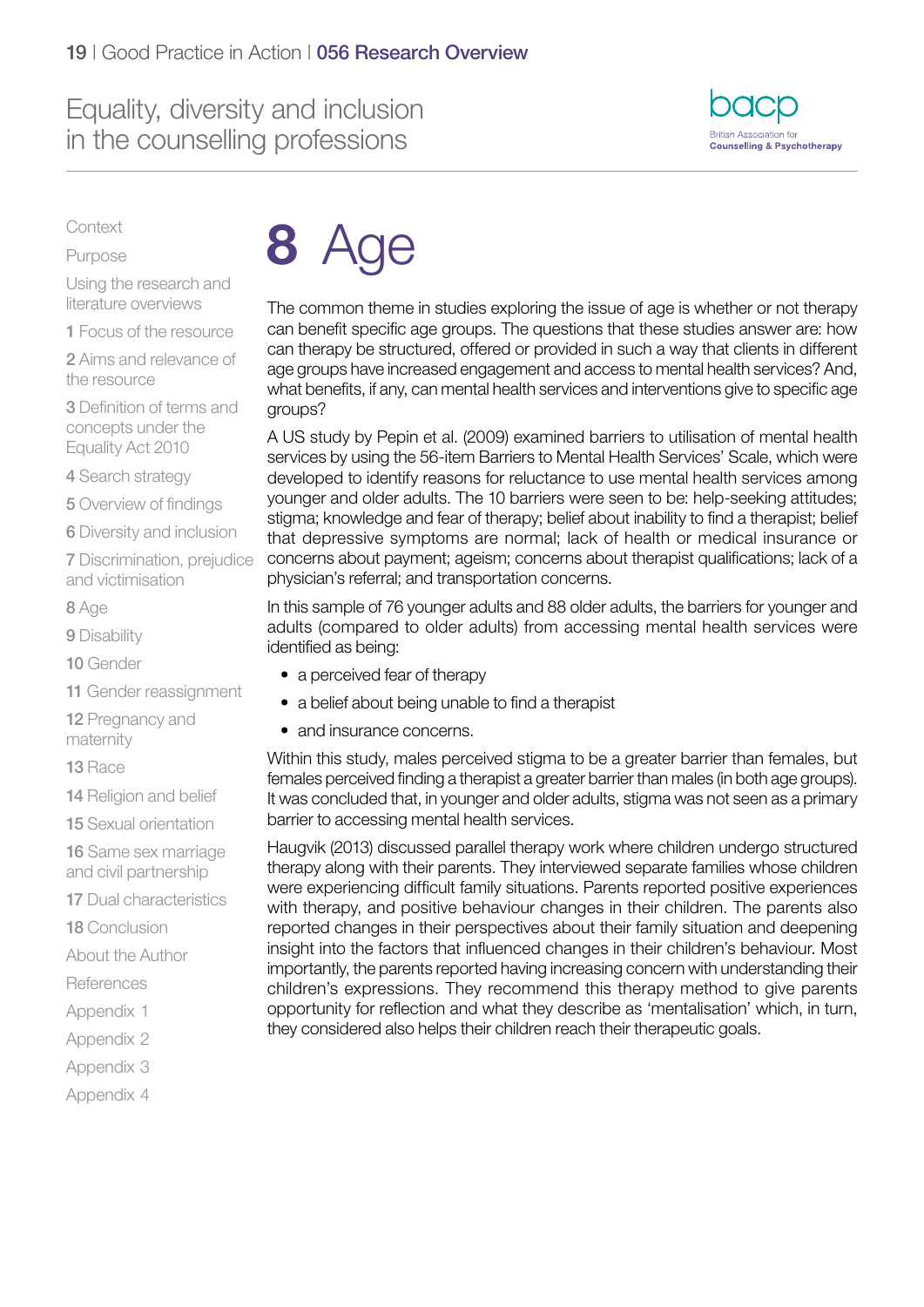

### **[Context](#page-4-0)**

### [Purpose](#page-4-0)

[Using the research and](#page-4-0)  [literature overviews](#page-4-0)

[1](#page-5-0) Focus of the resource

[2](#page-6-0) Aims and relevance of the resource

3 [Definition of terms and](#page-9-0)  [concepts under the](#page-9-0)  [Equality Act 2010](#page-9-0)

4 [Search strategy](#page-10-0)

[5](#page-12-0) Overview of findings

6 [Diversity and inclusion](#page-13-0)

7 [Discrimination, prejudice](#page-14-0)  [and victimisation](#page-14-0)

8 [Age](#page-15-0)

9 [Disability](#page-16-0)

10 [Gender](#page-40-0)

11 [Gender reassignment](#page-41-0)

[12](#page-42-0) Pregnancy and maternity

13 [Race](#page-13-0)

14 [Religion and belief](#page-14-0)

15 [Sexual orientation](#page-15-0)

16 [Same sex marriage](#page-16-0)  [and civil partnership](#page-16-0)

**17** [Dual characteristics](#page-40-0)

[18](#page-41-0) Conclusion

About the Autho[r](#page-43-0)

[References](#page-52-0)

Appendix 1

Appendix 2

Appendix 3

Appendix 4

Hall et al. (2013) conducted a qualitative study of the views of residents of a nursing home on participating in clinical trials for dignity therapy; a palliative care therapy. Participants were aged 65 and over with no major cognitive impairment and living in one of 15 nursing or care homes in London. Both the control and intervention groups reported that the benefits they derived from participating was:

• refocusing;

- making a contribution;
- interaction with the researcher or therapist; and,
- diversion from routine.

The findings suggest that participating in research, even when they were not part of the intervention group and did not receive dignity therapy, still led to benefits. The research also suggests that while dignity therapy may be beneficial to some residents of care homes, not all residents will benefit from it; for example, more research is needed to determine if residents, who may have major cognitive impairment, would also benefit from dignity therapy.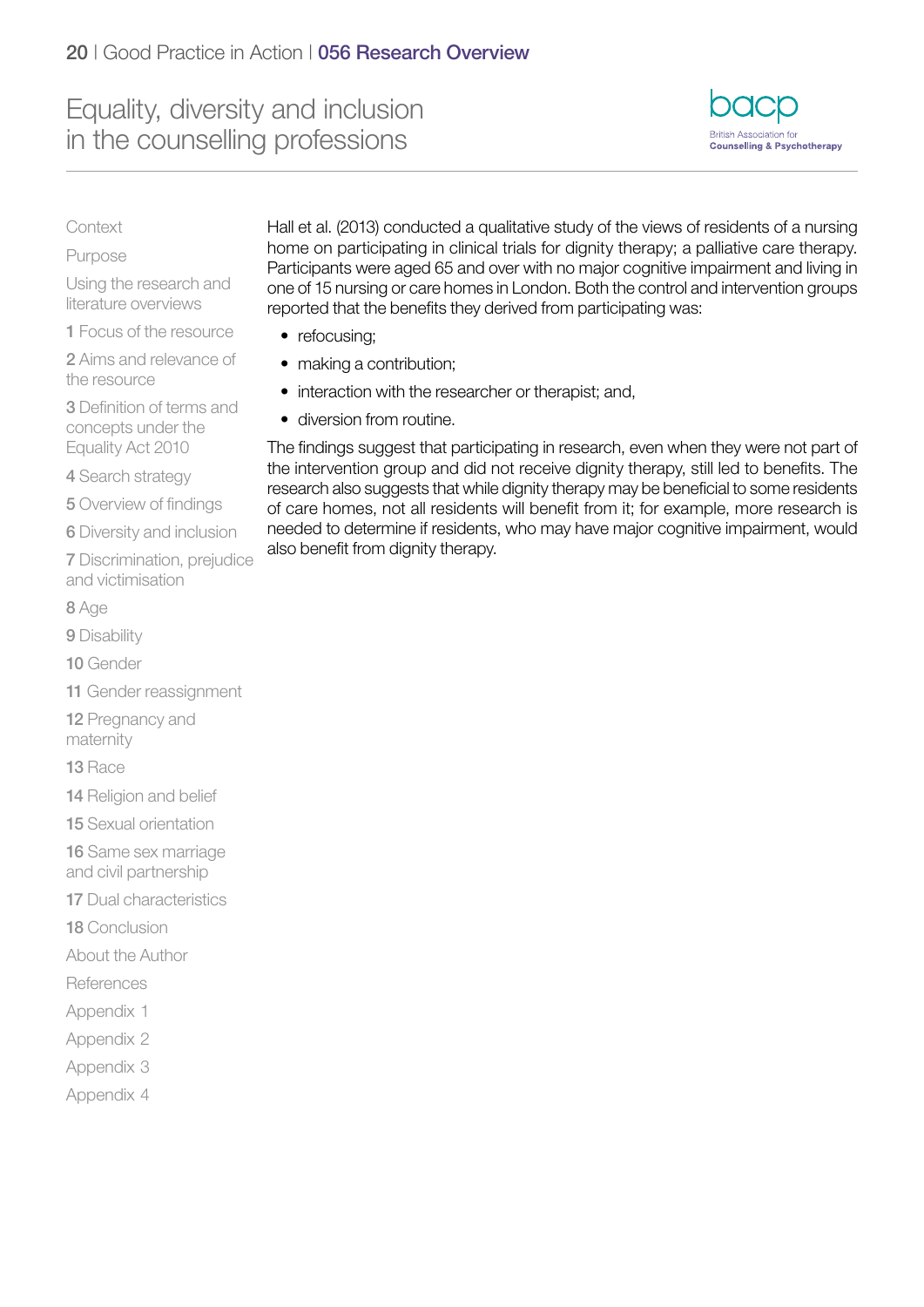

<span id="page-20-0"></span>**[Context](#page-4-0)** 

[Purpose](#page-4-0)

[Using the research and](#page-4-0)  [literature overviews](#page-4-0)

[1](#page-5-0) Focus of the resource

[2](#page-6-0) Aims and relevance of the resource

3 [Definition of terms and](#page-9-0)  [concepts under the](#page-9-0)  [Equality Act 2010](#page-9-0)

4 [Search strategy](#page-10-0)

[5](#page-12-0) Overview of findings

6 [Diversity and inclusion](#page-13-0)

7 [Discrimination, prejudice](#page-14-0)  [and victimisation](#page-14-0)

8 [Age](#page-15-0)

9 [Disability](#page-16-0)

10 [Gender](#page-40-0)

11 [Gender reassignment](#page-41-0)

[12](#page-42-0) Pregnancy and maternity

13 [Race](#page-13-0)

14 [Religion and belief](#page-14-0)

15 [Sexual orientation](#page-15-0)

16 [Same sex marriage](#page-16-0)  [and civil partnership](#page-16-0)

**17** [Dual characteristics](#page-40-0)

[18](#page-41-0) Conclusion

About the Autho[r](#page-43-0)

[References](#page-52-0)

- Appendix 1
- Appendix 2
- Appendix 3

Appendix 4

# **9** Disability

The common themes which emerged from the studies included here in respect of disability are:

- there are two main ways of viewing disability one is from a medical perspective, seeing the disabled person as 'lacking' or 'damaged/injured' in some way, and the social perspective, where the person is seen only to be disabled by societal exclusion and prejudice
- there is a difference in the experience of those who have 'acquired a disability' compared to those who have lived with disability form birth. There were less studies relating to therapeutic work with the latter group – who often viewed their disability from a social perspective in terms of exclusion and identity. The studies with those living with an acquired disability were shown to be helped by the therapeutic process, but that therapy was often not widely available
- questions of whether or not persons with intellectual disabilities can engage and be included as clients in therapy.

For example, in respect of the last point, Breckon et al. (2013) asked the question: how would 12 offenders with intellectual disability know that they are ready to engage with psychological therapy? The findings of the qualitative study suggest that persons with intellectual disability are ready to engage with psychological therapy when they show: stability or predictability, readiness to develop relationships with staff, accept reassurances about progress, and realise that change is needed.

Artman and Daniels (2010) assert that persons with disabilities constitute the largest minority population in the US, but the issues regarding treatment for this particular group has only recently been discussed beyond the traditional medical model. They stress that the most basic consideration in working with persons with disabilities would be the conceptual models of disability (Appendix 2) and the cultural competence of therapists working with this group. The cultural competence of therapists is necessary when living with a disability is considered as a "culture" or a specific way of living.

Barnes and Summers (2012) reflect upon a case study of their experience providing therapy for a couple who had cerebral palsy and learning disabilities. In this context, the most salient issues to be considered are: the power dynamics of the therapeutic relationship, the impact of physical disability, the capacity to give informed consent, and the effects of past abuse and whether or not these may be addressed in therapy.

Ueda and Tsuda (2013) studied young adults undergoing a four-month live-in rehabilitation programme for those with acquired visual impairment. Two groups were studied at two different rehabilitation centres. The intervention group of 37 adults were divided into two groups: one that received a Living Skills Training Programme with group counselling and one group that received a Living Skills Training Programme with group counselling and individual cognitive therapy. One limitation of this study was that the participants in the intervention group decided whether to also have individual cognitive therapy (they were not randomly assigned to receive the individual therapy).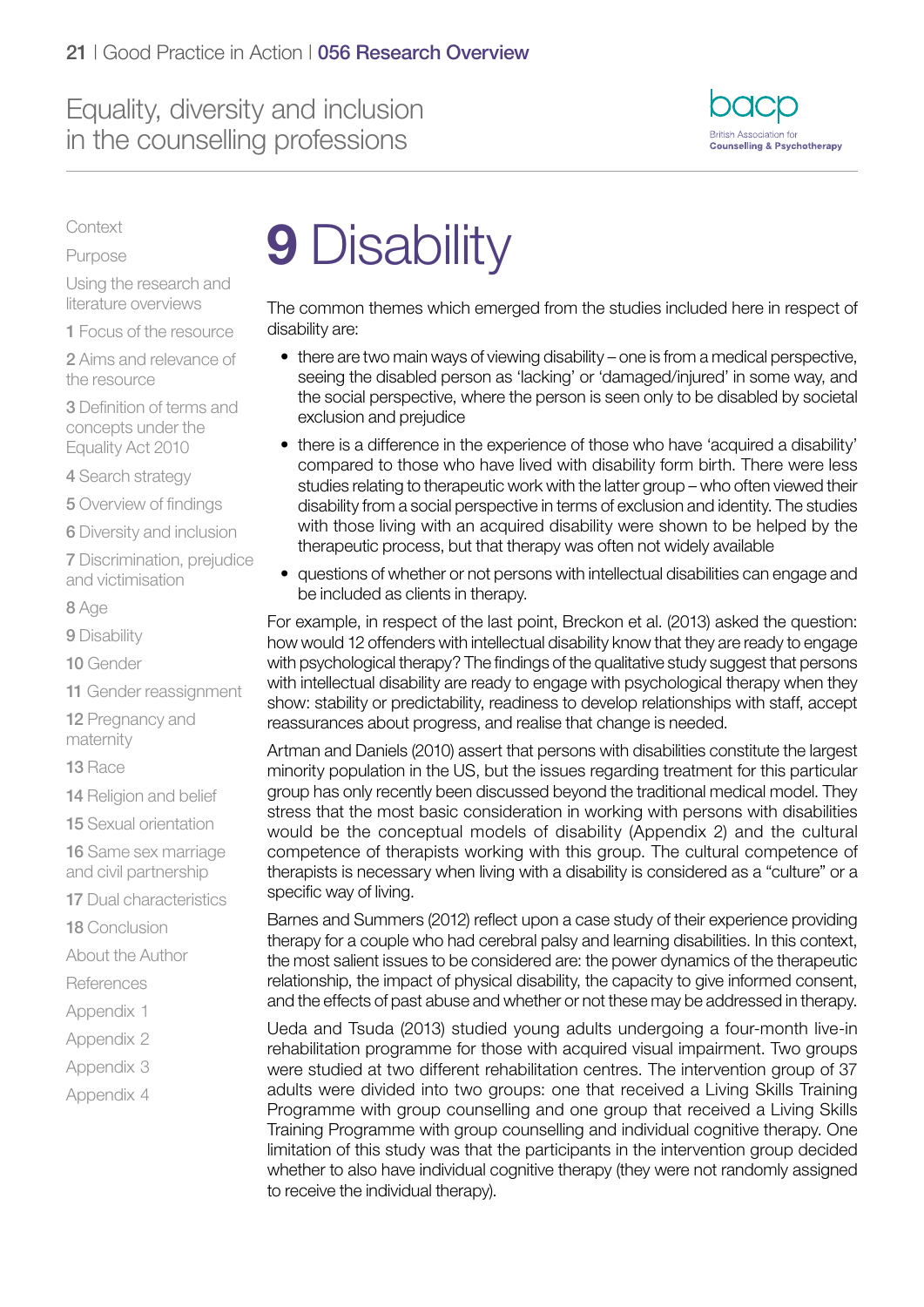

### **[Context](#page-4-0)**

#### [Purpose](#page-4-0)

[Using the research and](#page-4-0)  [literature overviews](#page-4-0)

[1](#page-5-0) Focus of the resource

[2](#page-6-0) Aims and relevance of the resource

3 [Definition of terms and](#page-9-0)  [concepts under the](#page-9-0)  [Equality Act 2010](#page-9-0)

4 [Search strategy](#page-10-0)

[5](#page-12-0) Overview of findings

6 [Diversity and inclusion](#page-13-0)

7 [Discrimination, prejudice](#page-14-0)  [and victimisation](#page-14-0)

8 [Age](#page-15-0)

9 [Disability](#page-16-0)

10 [Gender](#page-40-0)

11 [Gender reassignment](#page-41-0)

[12](#page-42-0) Pregnancy and maternity

13 [Race](#page-13-0)

14 [Religion and belief](#page-14-0)

15 [Sexual orientation](#page-15-0)

16 [Same sex marriage](#page-16-0)  [and civil partnership](#page-16-0)

**17** [Dual characteristics](#page-40-0)

[18](#page-41-0) Conclusion

About the Autho[r](#page-43-0)

**[References](#page-52-0)** 

Appendix 1

Appendix 2

Appendix 3

Appendix 4

The researchers explored whether the psychological distress of the adults with acquired visual impairment in the intervention group was decreased when they participated in the Living Skills Training Programme and either group counselling or group counselling with individual cognitive therapy. A total of 42 adults were in the control group and they received only the Living Skills Training Programme.

Assessments were performed at the beginning of the rehabilitation programmes and measured anxiety, depression and acceptance of disability. Participants in the intervention group who chose to engage in individual therapy in addition to group counselling showed decreased anxiety, depression and fatigue as well as a significant improvement in their acceptance of disability. Those participants from both the intervention group and the control group who, at baseline, had low psychological distress, showed decreased anxiety and increased acceptance of disability even when they did not participate in group counselling or individual cognitive therapy. Those who had high distress levels at baseline did not show any improvement on these two outcomes even with group counselling or individual therapy at the end of the rehabilitation programme. The group counselling group, however, showed improved attitudes toward others in those participants with high distress levels at baseline. One remarkable development was the marked increase in anger levels of the participants from across all groups. The researchers hypothesised that the increased anger at the end of the study was caused by the knowledge that group counselling and individual therapy were not regular parts of the rehabilitation programme. The researchers believe that anger may be desirable in so far as it fuels the quest for justice and equality. These results indicate that group counselling combined with individual cognitive therapy can be effective as part of rehabilitation treatment for clients with sight loss or affected by sight loss.

Hodge et al. used a mixed methods' study to evaluate an emotional support and counselling service delivered within an integrated low vision pathway. The findings showed the service to be helpful to users, enabling them to normalise their experience by talking to an impartial listener and helping them to accept and adapt to the physical, emotional and social changes in their lives resulting from significant sight loss (Hodge et al. 2013).

Meyer and Kasubeck-West (2013) examine the relationships between disability factors and psychosocial outcomes in persons with acquired hearing loss. They differentiate between those who were born with a hearing impairment, those who lost their hearing after learning language as a child, and those who acquired hearing loss after the age of 12 (late-deafness). Hearing loss, they consider, makes basic conversation difficult to comprehend and thus affects the person's social and emotional quality of life. Late-deafness was considered unique because it is unexpected and requires psychosocial adaptation.

The researchers explain that there are three perspectives on hearing impairment. These being:

- the medical model, which focuses on the physiological aspect or anatomical issues of deafness and the dysfunction of the ear
- audiology, that focuses on the ability of the person to communicate
- deaf culture, which does not view hearing loss as a deficit, but as a natural and normal characteristic and part of one's self-concept. There is not a focus here on limitation, or loss, but rather embracing the culture and language of the population.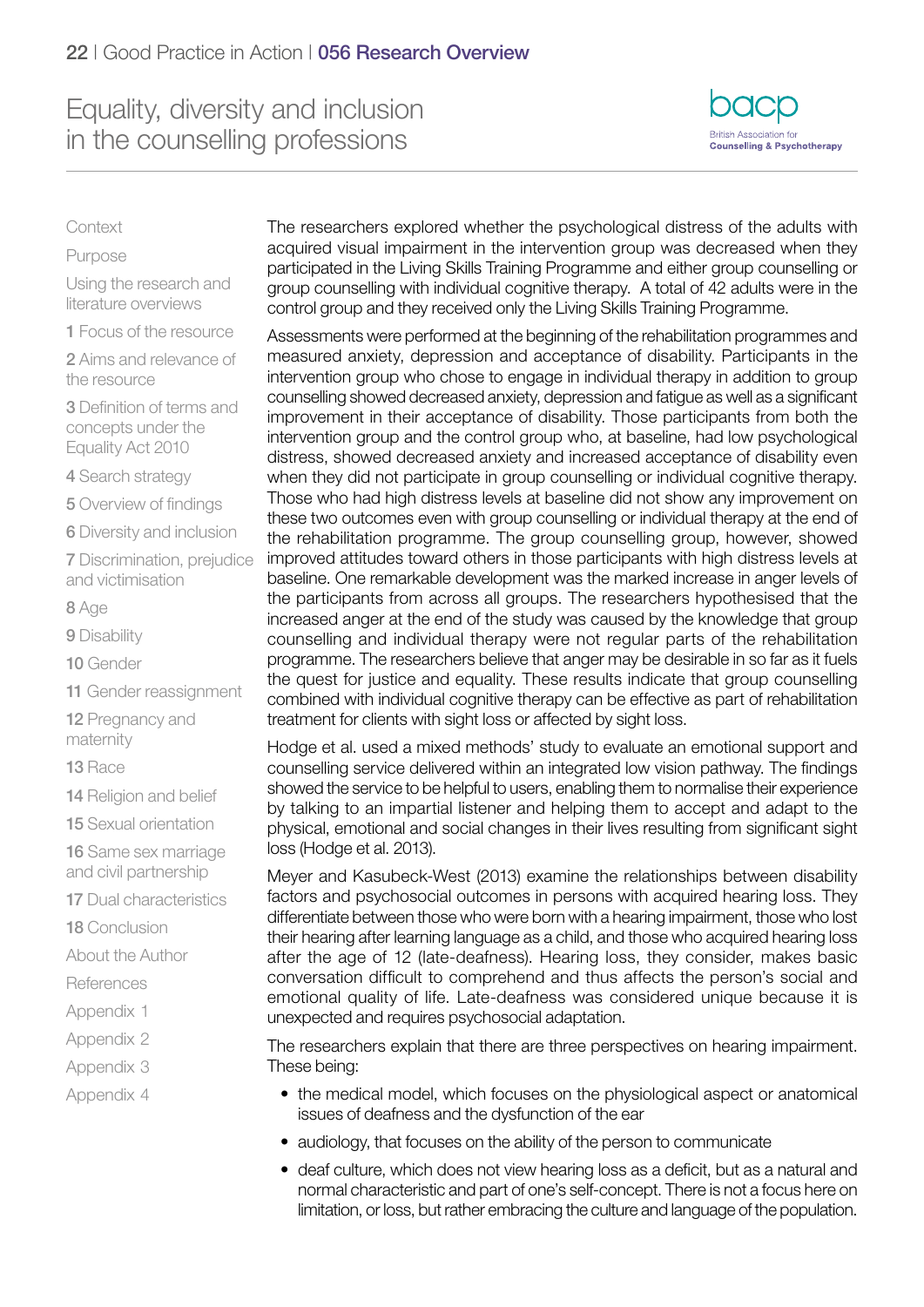

### **[Context](#page-4-0)**

### [Purpose](#page-4-0)

[Using the research and](#page-4-0)  [literature overviews](#page-4-0)

[1](#page-5-0) Focus of the resource

[2](#page-6-0) Aims and relevance of the resource

3 [Definition of terms and](#page-9-0)  [concepts under the](#page-9-0)  [Equality Act 2010](#page-9-0)

4 [Search strategy](#page-10-0)

[5](#page-12-0) Overview of findings

- 6 [Diversity and inclusion](#page-13-0)
- 7 [Discrimination, prejudice](#page-14-0)  [and victimisation](#page-14-0)
- 8 [Age](#page-15-0)
- 9 [Disability](#page-16-0)

10 [Gender](#page-40-0)

11 [Gender reassignment](#page-41-0)

[12](#page-42-0) Pregnancy and maternity

13 [Race](#page-13-0)

14 [Religion and belief](#page-14-0)

15 [Sexual orientation](#page-15-0)

16 [Same sex marriage](#page-16-0)  [and civil partnership](#page-16-0)

**17** [Dual characteristics](#page-40-0)

[18](#page-41-0) Conclusion

About the Autho[r](#page-43-0)

- **[References](#page-52-0)**
- Appendix 1
- Appendix 2
- Appendix 3

Appendix 4

They conclude that individuals with late deafness tend to perceive hearing loss either as a disability, or as a medical condition, rather than a cultural experience, and they must therefore come to terms with, or adjust to, a new self-concept or identity. They found that people in this category often experienced an identity-shift, but their community affiliation remained in the hearing culture, not in the deaf culture. As such, they experienced emotional turmoil when negotiating issues of identity and belongingness.

This group was also seen to undergo a process of adaptation to an acquired disability; and their reaction to their disability was the primary determinant of how well they functioned in the future. Adaptation within this study is seen as the process of acknowledging limitations, and adjustment in thoughts and actions to develop a new self-concept incorporating current conditions or limitations. The medical model the authors assert, assumes that adjustment, or adaptation to the new physical condition involves overcoming a deficit in functioning. Adaptation, however, was found not always to occur, and so loss of hearing greatly impacted on this group's level of happiness, quality of life and wellbeing.

They found that adaptation in late-deafness was affected by the extent of the disability, the age at the onset of the disability, perceived severity of the disability, selfconcept and the person's social support networks. The authors point out that in adulthood, self-concept already has a solid foundation based on a person's vocation, partnership, parenthood and social networks. It is seen as a daunting task to shift from an able-bodied identity to a differently-abled identity at this stage of life. Inevitably, their perception of independence decreases. Individuals with late-deafness were seen as needing to constantly adjust to the varied social situations and contexts of their lives, which required a high degree of adaptation and coping ability.

They defined two types of adaption:

- emotion-focused coping, which involves the person changing their perspective, or redefining a situation such that they can emotionally adapt to the new crisis or situation, and
- problem-focused coping, which is action oriented and involves the development of an action plan, steps to take to negotiate a crisis, thus allowing the person to adapt to a situation. It is self-directed and is situational or transactional. Increased use of problem-focused coping may improve psychological wellbeing in the long-term.

Persons with chronic conditions such as late-deafness, however, they found were more prone to adopting passive approaches to coping, such as avoidance or denial, and these were less successful. They considered that disengagement, or withdrawal, contributedg negatively to the adjustment to deafness.

Garnefski and Kraaij (2011) tested a self-help cognitive behavioural programme with 45 participants with acquired deafness. The participants were allocated to the intervention/self-help group or to the waiting list for psychological treatment. The researchers then investigated whether the participants' symptoms of depression and anxiety could be reduced using the intervention/self-help programme. The levels of depression and anxiety were measured pre-test, post-test and at two-months follow-up.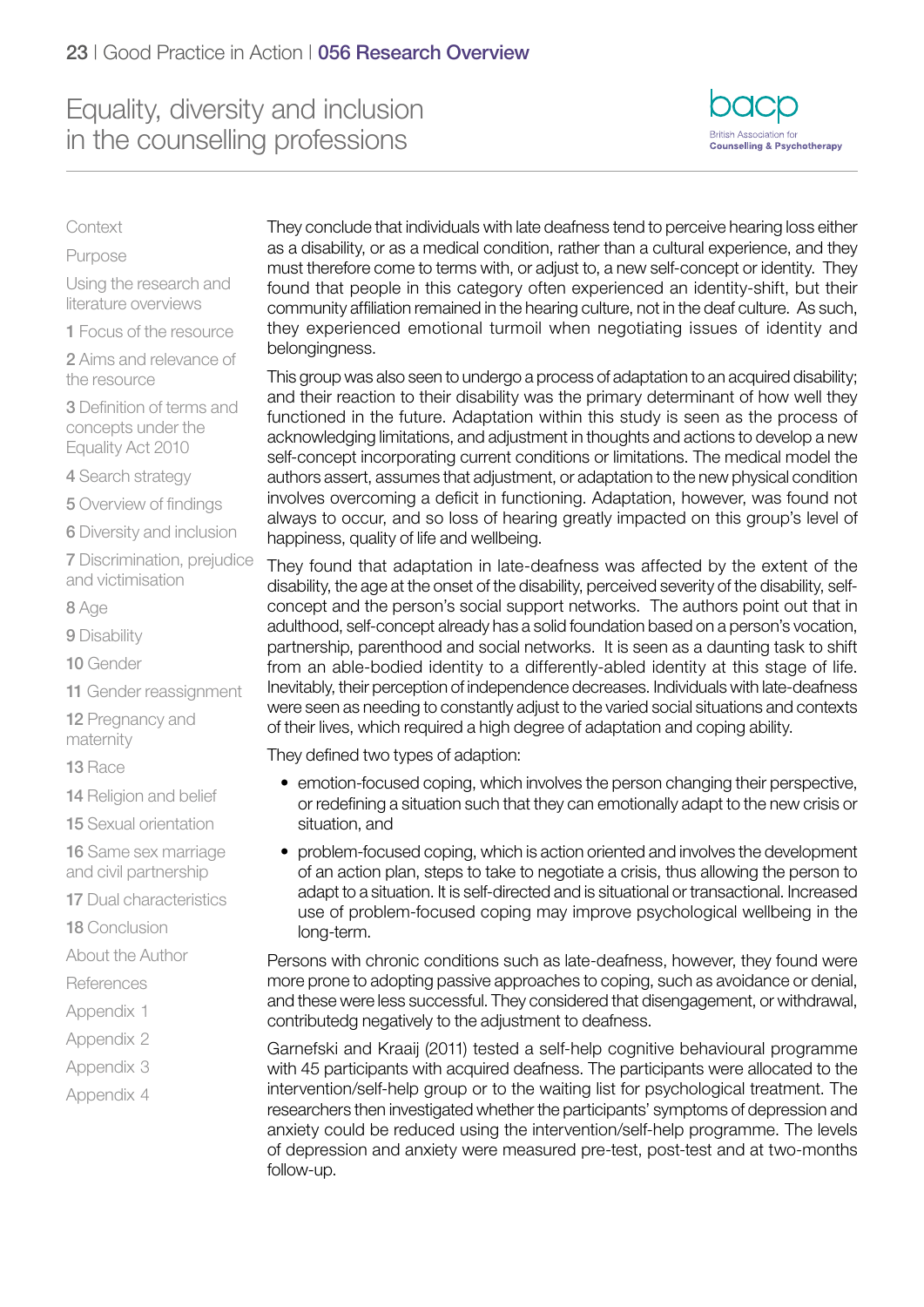

**[Context](#page-4-0)** 

[Purpose](#page-4-0)

[Using the research and](#page-4-0)  [literature overviews](#page-4-0)

[1](#page-5-0) Focus of the resource

[2](#page-6-0) Aims and relevance of the resource

3 [Definition of terms and](#page-9-0)  [concepts under the](#page-9-0)  [Equality Act 2010](#page-9-0)

4 [Search strategy](#page-10-0)

[5](#page-12-0) Overview of findings

6 [Diversity and inclusion](#page-13-0)

7 [Discrimination, prejudice](#page-14-0)  [and victimisation](#page-14-0)

8 [Age](#page-15-0)

9 [Disability](#page-16-0)

10 [Gender](#page-40-0)

11 [Gender reassignment](#page-41-0)

[12](#page-42-0) Pregnancy and maternity

13 [Race](#page-13-0)

14 [Religion and belief](#page-14-0)

15 [Sexual orientation](#page-15-0)

16 [Same sex marriage](#page-16-0)  [and civil partnership](#page-16-0)

**17** [Dual characteristics](#page-40-0)

[18](#page-41-0) Conclusion

About the Autho[r](#page-43-0)

**[References](#page-52-0)** 

Appendix 1

Appendix 2

Appendix 3

Appendix 4

The researchers assert that:

- people with acquired deafness increase the risk of developing emotional problems. Particularly, that they are 4.8 times more vulnerable to depression than people in the general population; usually, the more severe the hearing loss, the higher the risk for psychological dysfunction. And yet, few, they have found, receive help for their emotional distress. This could be, they consider, because the onset of late-deafness often limits communication options; rather than deal with their emotional distress, people with severe hearing loss often have to learn new ways of communicating
- counsellors working with persons with late-deafness often lack training and knowledge about adaptations they may need to make to their practice when working with this group. By contrast the self-help Cognitive-Behavioural programme used within this study did not require extensive clinical contact and could be done individually.

The self-help cognitive-behavioural intervention was found to:

- reduce waiting time for referral to mental health providers and for psychological interventions
- be easy to deliver through the postal service, internet and could therefore reach a number of people
- more importantly, the self-help component was seen to overcome barriers this client group had in respect of psychological treatment.

The results showed that the depression and anxiety symptoms in the intervention/ self-help group significantly improved after completion of the programme compared to those on the waiting list. There was no relapse during post-test and during followup testing.

In a Turkish study of perceptions of public school counsellors about including disabled students in mainstream schools, Sakiz et al. (2015) found that counsellors held positive attitudes about such inclusion. However, the qualitative study revealed that those same counsellors understood disability based on the deficiency model (that persons with disabilities have deficiencies and, thus, cannot participate fully in society; this is in contrast with the social model in which the deficiencies of a person with disabilities is socially constructed and defined). Furthermore, they also perceived problems translating conceptual and methodological knowledge into concrete practices that foster inclusion.

The question of the complexities of engaging in a therapeutic relationship with clients who have learning disabilities was explored by Jones (2014). The study involved 8 semi-structured interviews with counselling psychologists who were working with this client group. It is suggested that the therapeutic relationship is fundamental in working with clients who have learning disabilities, but establishing such a relationship is difficult because clients may have experienced past negative relationships that make them wary of engaging in relationships. The counsellor participants also mentioned that there is often a need for dual relationships when working with persons with disabilities (counsellor and also advocate for needs, for example). In their experience, they found that persons with disabilities need reassurance and this necessitates the development of skills for varying therapeutic approaches.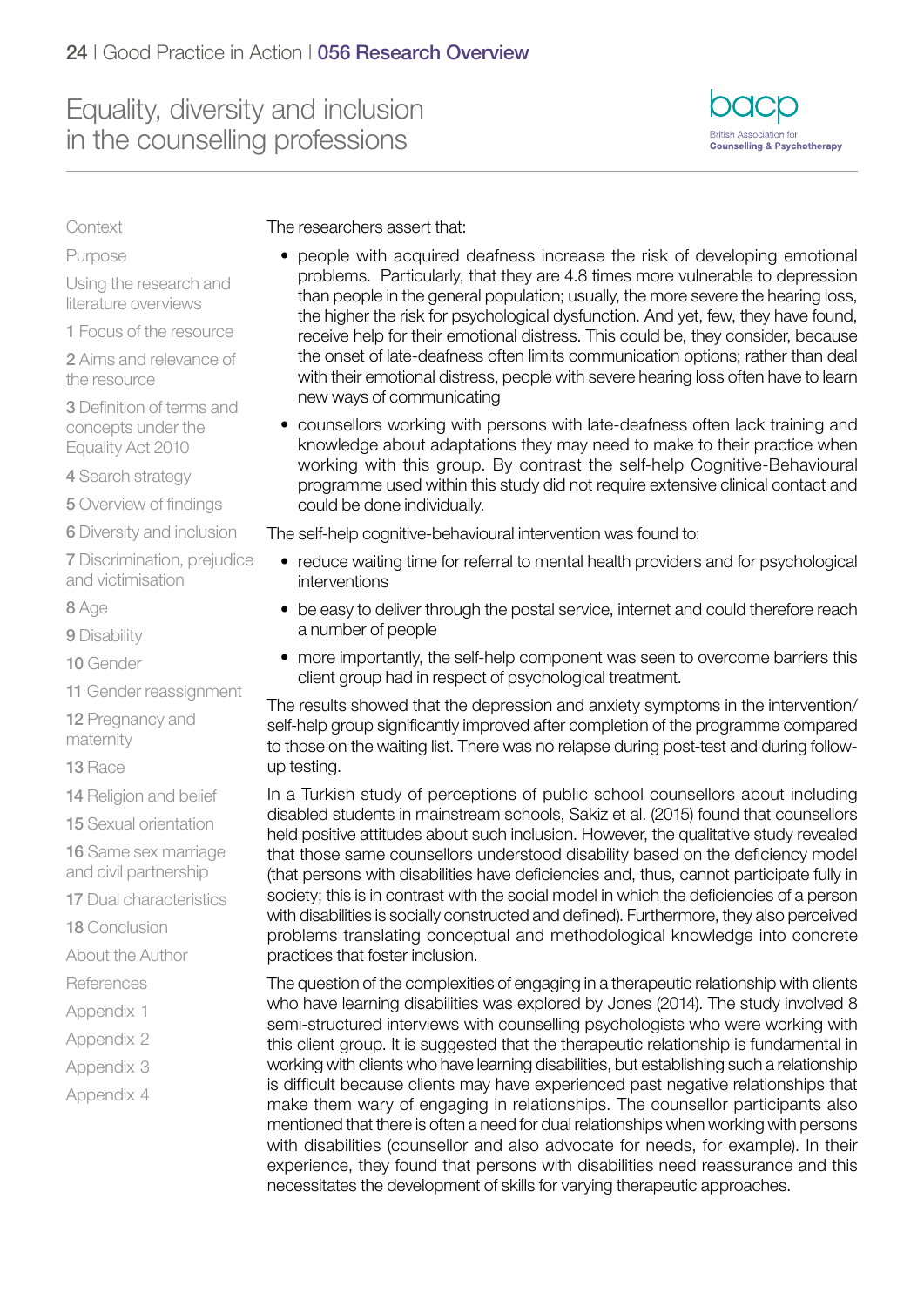

### **[Context](#page-4-0)**

### [Purpose](#page-4-0)

[Using the research and](#page-4-0)  [literature overviews](#page-4-0)

[1](#page-5-0) Focus of the resource

[2](#page-6-0) Aims and relevance of the resource

3 [Definition of terms and](#page-9-0)  [concepts under the](#page-9-0)  [Equality Act 2010](#page-9-0)

4 [Search strategy](#page-10-0)

[5](#page-12-0) Overview of findings

6 [Diversity and inclusion](#page-13-0)

7 [Discrimination, prejudice](#page-14-0)  [and victimisation](#page-14-0)

8 [Age](#page-15-0)

9 [Disability](#page-16-0)

10 [Gender](#page-40-0)

11 [Gender reassignment](#page-41-0)

[12](#page-42-0) Pregnancy and maternity

13 [Race](#page-13-0)

14 [Religion and belief](#page-14-0)

15 [Sexual orientation](#page-15-0)

16 [Same sex marriage](#page-16-0)  [and civil partnership](#page-16-0)

**17** [Dual characteristics](#page-40-0)

[18](#page-41-0) Conclusion

About the Autho[r](#page-43-0)

[References](#page-52-0)

Appendix 1

Appendix 2

Appendix 3

Appendix 4

Haydon Laurelut and Nunkoosing (2010) investigated whether the systemic psychotherapy approach can be useful in working with clients with intellectual disabilities. They found that it was useful in describing the internal problems of the individual but that it was also useful in coordinating the relationship between the client and their paid carers. They suggest that the systemic psychotherapy approach may be most beneficial for people who live with, and those who work in, services for persons with intellectual disabilities. In this regard, the participant found that such an approach to therapy afforded him the opportunity to be listened to.

Flynn (2012) conducted a literature review to determine whether or not persons with intellectual disabilities were suitable for treatment with cognitive behavioural therapy in the public healthcare system. The review found very few research and commentaries regarding therapy for adults with intellectual disabilities, although there is a strong perception that therapy is necessary and valuable in this particular population. It was suggested that psychodynamic therapies and mindfulness approaches may be further investigated as suitable approaches to working with this group.

Brooks et al. (2013) designed and validated a questionnaire about feelings that may be used to psychologically assess persons with disabilities. This study brought together five people with learning disabilities, as well as therapists, to test a version of a previously validated questionnaire/outcome measure called Clinical Outcomes in Routine Evaluation – Learning Disabilities. The questionnaire sought to determine if living with a learning disability affected feelings and whether or not it may be used to measure if therapy was helpful. The overall conclusion was that using an outcome measure that is sensitive to the needs of persons with learning disabilities is a vital step to ensure inclusion.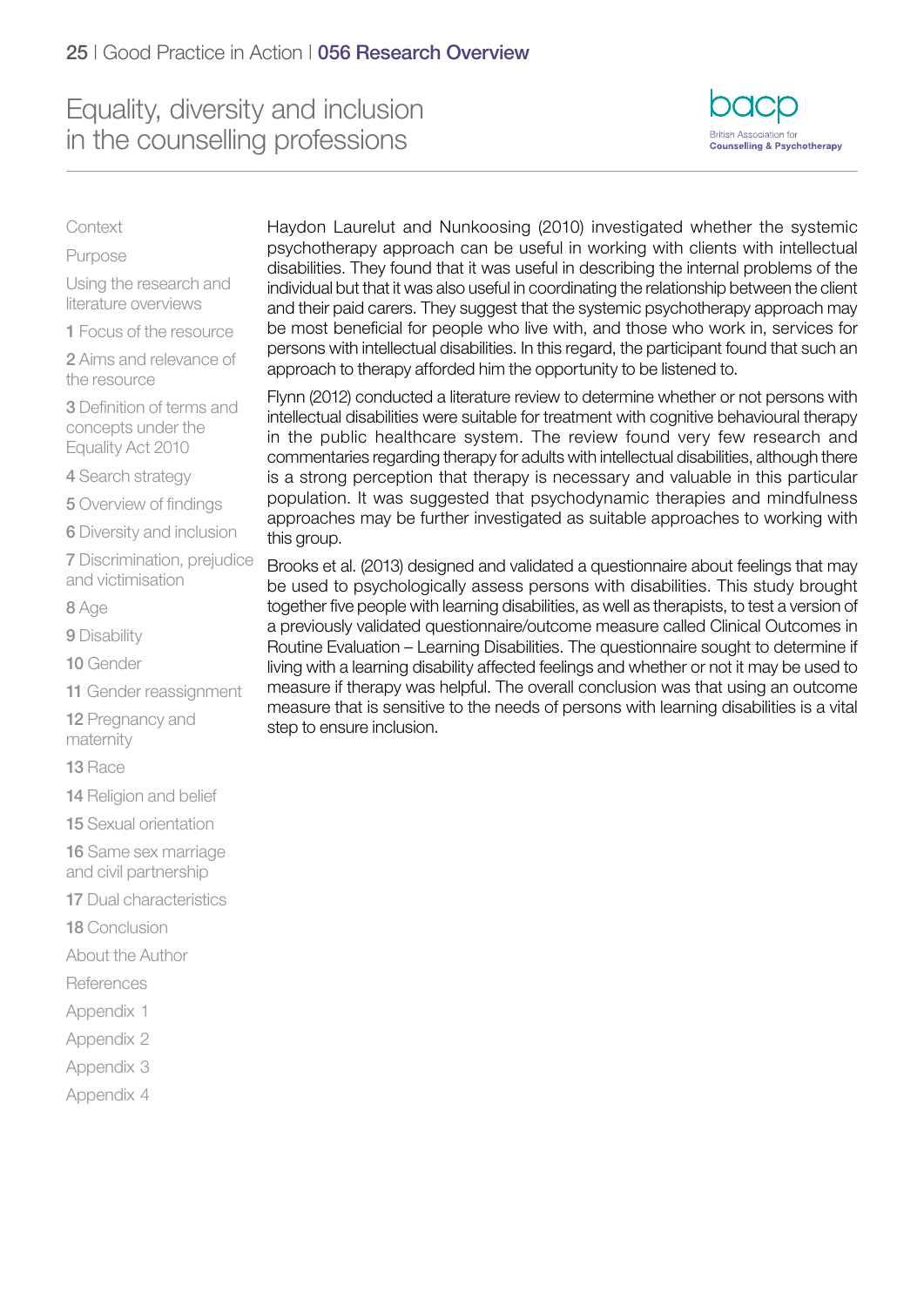

<span id="page-25-0"></span>**[Context](#page-4-0)** 

[Purpose](#page-4-0)

[Using the research and](#page-4-0)  [literature overviews](#page-4-0)

[1](#page-5-0) Focus of the resource

[2](#page-6-0) Aims and relevance of the resource

3 [Definition of terms and](#page-9-0)  [concepts under the](#page-9-0)  [Equality Act 2010](#page-9-0)

4 [Search strategy](#page-10-0)

[5](#page-12-0) Overview of findings

6 [Diversity and inclusion](#page-13-0)

7 [Discrimination, prejudice](#page-14-0)  [and victimisation](#page-14-0)

8 [Age](#page-15-0)

9 [Disability](#page-16-0)

10 [Gender](#page-40-0)

11 [Gender reassignment](#page-41-0)

[12](#page-42-0) Pregnancy and maternity

13 [Race](#page-13-0)

14 [Religion and belief](#page-14-0)

15 [Sexual orientation](#page-15-0)

16 [Same sex marriage](#page-16-0)  [and civil partnership](#page-16-0)

**17** [Dual characteristics](#page-40-0)

[18](#page-41-0) Conclusion

About the Autho[r](#page-43-0)

**[References](#page-52-0)** 

Appendix 1

Appendix 2

Appendix 3

Appendix 4

# **10** Gender

Rohlfing et al. (2014) ask the question of whether or not men and women can work together in group therapy. They examined a group with five female and five male clients. The researchers found that:

- women interacted more and were interacted with more frequently than the men in the group
- only 12.5% of the group interactions happened between men
- they also found that women uttered more expressive-emotional statements
- the women expressed equally positive and negative images of themselves, while the men presented themselves more negatively more often
- the researchers reached the conclusion that group therapy with a mixed group of males and females may favour women who have a more independent selfconcept, while men strive more for independence and individual strength.

Pseekos and Lyddon (2009) worked with women experiencing disordered eating, agoraphobia, sexual violence, and sexual identity concerns. They discuss the presence of stereotypes within the context of therapy when using a framework of feminist therapy principles and how the use of metaphors in psychology may help move away from gender and sexual orientation stereotypes. For instance, when describing anger felt toward a significant other, the women may describe themselves as feeling like a dam that is filled with water that threatens to break its retaining walls.

Parker et al. (2011) conducted a literature review to determine whether gender impacts response to psychotherapy in clients with depression. Few studies were found, but some studies suggested that a differential gender response may occur in pharmacotherapy for depression, and that these differences may possibly reflect biological influences (hormones, etc.) and not response to therapy. There was no clear or consistent evidence to suggest that gender has any impact on response to therapy.

Hovey et al. (2013) explored whether therapists' beliefs about sexual offending affect their counselling practices with women survivors of child sexual abuse. A total of 164 Canadian therapists working with women survivors of child sexual abuse were surveyed about their beliefs as to what constitutes child sexual abuse, who commits child sexual abuse, and their practices when inquiries are made about abusive behaviour. It was found that how broadly or narrowly therapists define child sexual abuse does not impact therapeutic discussion. However, this was self-report and therefore it is questionable how accurately therapists are evaluating their own practice within this context.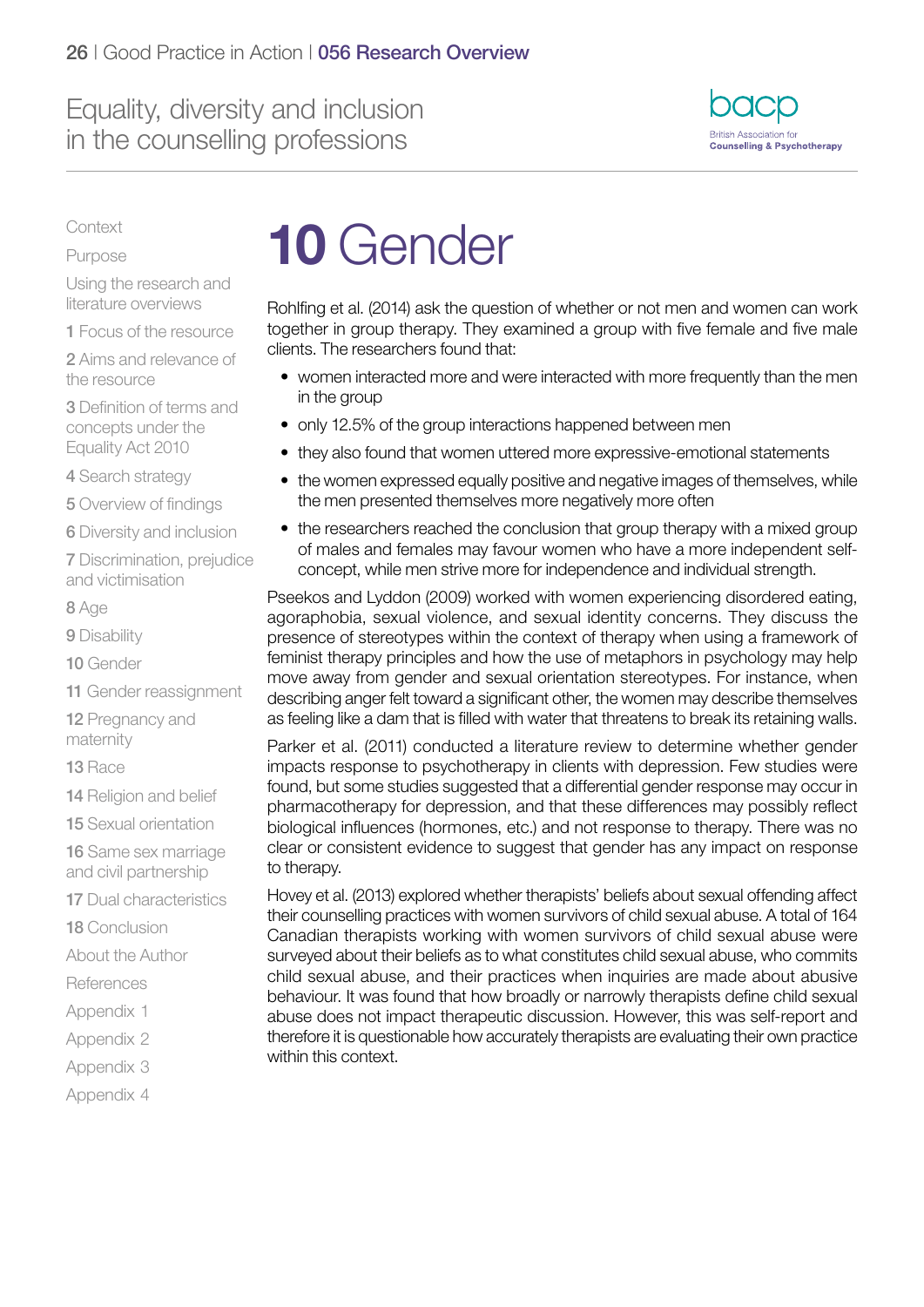

### **[Context](#page-4-0)**

[Purpose](#page-4-0)

[Using the research and](#page-4-0)  [literature overviews](#page-4-0)

[1](#page-5-0) Focus of the resource

[2](#page-6-0) Aims and relevance of the resource

3 [Definition of terms and](#page-9-0)  [concepts under the](#page-9-0)  [Equality Act 2010](#page-9-0)

4 [Search strategy](#page-10-0)

[5](#page-12-0) Overview of findings

6 [Diversity and inclusion](#page-13-0)

7 [Discrimination, prejudice](#page-14-0)  [and victimisation](#page-14-0)

8 [Age](#page-15-0)

9 [Disability](#page-16-0)

10 [Gender](#page-40-0)

11 [Gender reassignment](#page-41-0)

[12](#page-42-0) Pregnancy and maternity

13 [Race](#page-13-0)

14 [Religion and belief](#page-14-0)

15 [Sexual orientation](#page-15-0)

16 [Same sex marriage](#page-16-0)  [and civil partnership](#page-16-0)

**17** [Dual characteristics](#page-40-0)

[18](#page-41-0) Conclusion

About the Autho[r](#page-43-0)

[References](#page-52-0)

Appendix 1

Appendix 2

Appendix 3

Appendix 4

Shalev and Yerushalmi (2009), noting that classical psychoanalysis used sexuality to explain human behaviour, assert that sexuality is marginalised in psychoanalytic theory and practice. They ask: to what extent are sexual themes dominant in treatment? What importance do therapists attach to sexuality? And, what factors affect their role in therapy? To answer these questions, they gathered the views of 10 psychotherapists. Their findings suggest that sexual themes in therapy would be given emphasis depending upon: the therapist's belief in the centrality of sexuality in human motivation; the level of expressiveness of the therapeutic work; how narrow the concept of sexuality is described and how it is differentiated from intimacy; and finally, on the tendency to avoid sexual issues because of the discomfort that a discussion on this causes to the client or therapist.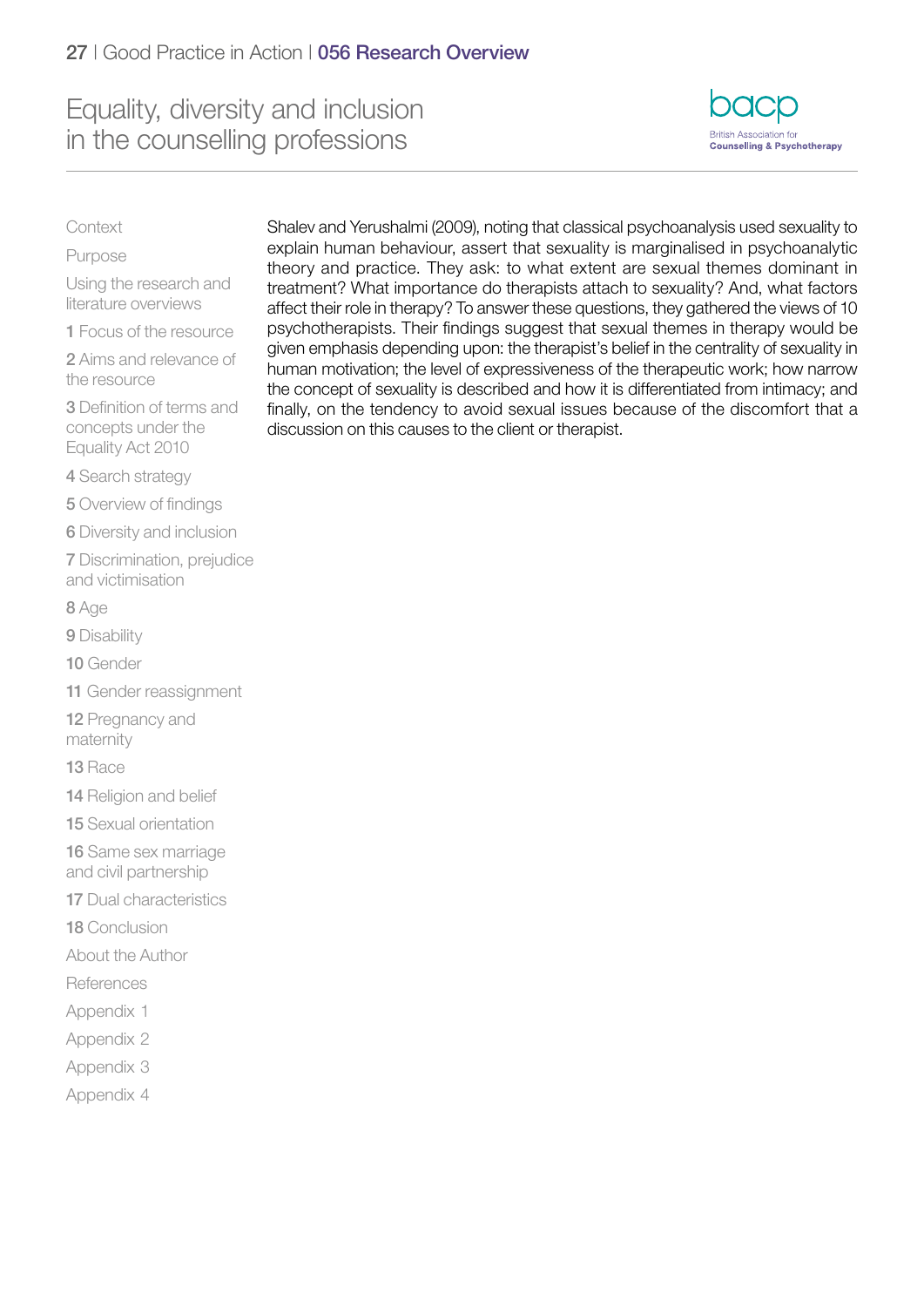

<span id="page-27-0"></span>**[Context](#page-4-0)** 

[Purpose](#page-4-0)

[Using the research and](#page-4-0)  [literature overviews](#page-4-0)

[1](#page-5-0) Focus of the resource

[2](#page-6-0) Aims and relevance of the resource

3 [Definition of terms and](#page-9-0)  [concepts under the](#page-9-0)  [Equality Act 2010](#page-9-0)

4 [Search strategy](#page-10-0)

[5](#page-12-0) Overview of findings

6 [Diversity and inclusion](#page-13-0)

7 [Discrimination, prejudice](#page-14-0)  [and victimisation](#page-14-0)

8 [Age](#page-15-0)

9 [Disability](#page-16-0)

10 [Gender](#page-40-0)

11 [Gender reassignment](#page-41-0)

[12](#page-42-0) Pregnancy and maternity

13 [Race](#page-13-0)

14 [Religion and belief](#page-14-0)

15 [Sexual orientation](#page-15-0)

16 [Same sex marriage](#page-16-0)  [and civil partnership](#page-16-0)

**17** [Dual characteristics](#page-40-0)

[18](#page-41-0) Conclusion

About the Autho[r](#page-43-0)

**[References](#page-52-0)** 

Appendix 1

Appendix 2

Appendix 3

Appendix 4

# **11** Gender reassignment

No studies were found (using the search criteria) that specifically considered psychological support in respect of equality, diversity and inclusion issues regarding gender reassignment, this absence in itself is perhaps very interesting, but three studies are included here to demonstrate that psychological support can assist with people who find their gender identity different to their biological body. All of these studies show psychological support as an important part of enabling good psychosocial functioning, but it is unknown whether more generally there is availability and access to therapists competent in working in this field for people seeking gender reassignment.

Fitzgibbons, Sutton and O'Leary (2009) provide definitions for concepts in the area of gender reassignment. Gender identity was considered to be the individual's categorisation of him or herself as male, female or ambivalent. The authors comment that transgender activists often differentiate sex, as a biological reality, from gender which is an artificial social construct. They define:

- transsexuals as persons who have interests, talents or other traits more likely to be found in women (or men) and who, at the very core of their being, are essentially a different gender but were mis-assigned at birth. Their desire is to be reassigned surgically and hormonally to the gender with which they self-identify
- gender identity disorder as a condition in which a person has been assigned one gender on the basis of their sex at birth, but identifies as belonging to another gender. They feel significant discomfort or inability to deal with this condition. It is a psychiatric classification that describes problems related to transsexuality and transgender identity.

This article distinguishes between sexual reassignment surgery procedures designed to restore organs that are deformed from genetic abnormalities, congenital defects, injury or disease; and elective sexual reassignment surgery. Those designed to correct abnormalities and deformities are medically indicated. It makes the point that elective sexual reassignment surgeries undertaken on psychological grounds require the destruction of healthy sexual and reproductive organs, administered hormones to create secondary sexual characteristics which may, in the long-term cause serious health problems.

The article asserts that when an adult who is normal in appearance and functioning believes that there is something ugly or defective in their appearance that needs to be changed, there is often also a significant psychological problem. People who desire sex-reassignment surgery without a medical indication for such, typically experience serious emotional conflicts often complicated by sexual self-rejection and depression. They point out that some therapists are not skilled in addressing these serious conflicts, and suggest sexual reassignment surgery prematurely.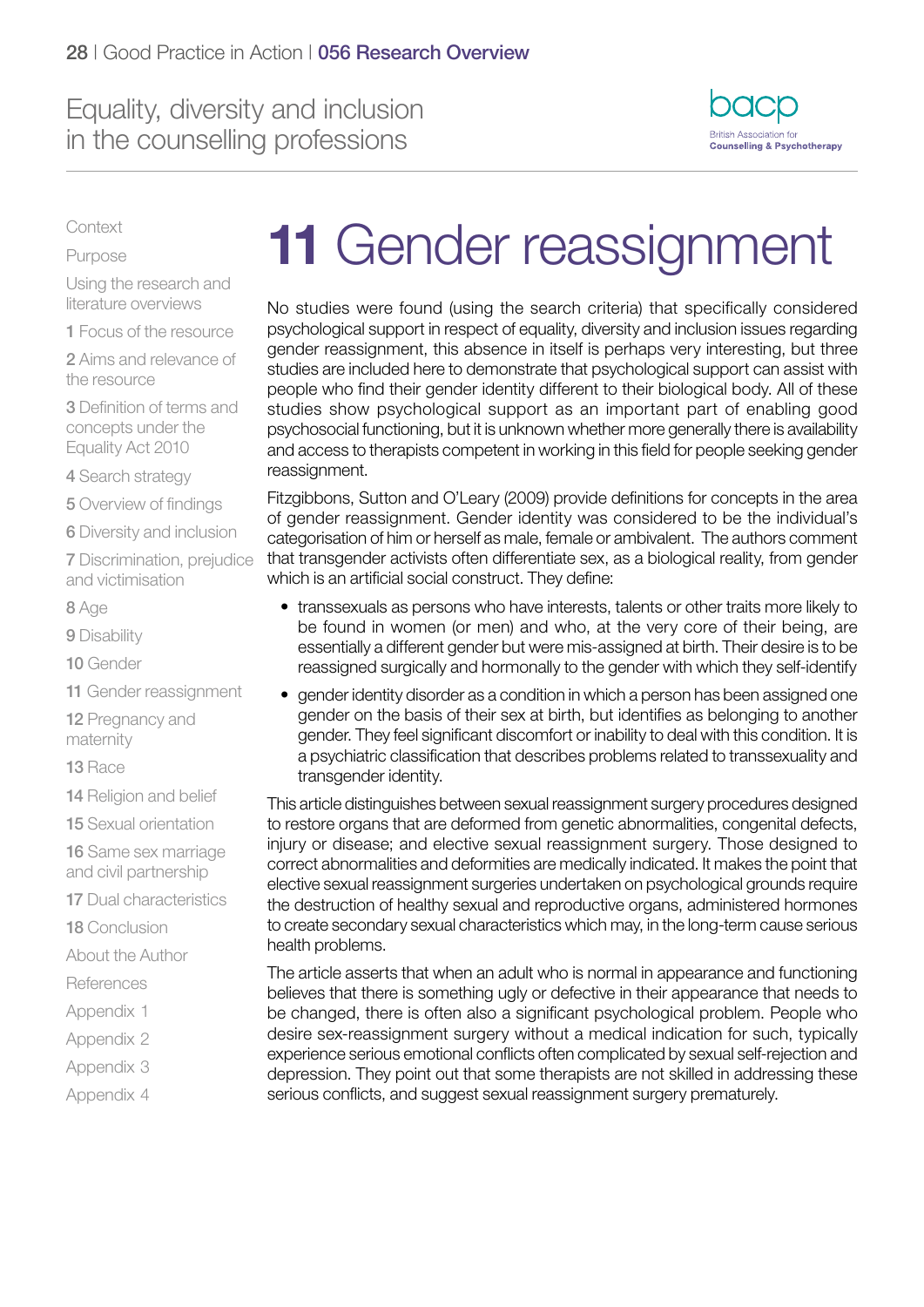

### **[Context](#page-4-0)**

### [Purpose](#page-4-0)

[Using the research and](#page-4-0)  [literature overviews](#page-4-0)

[1](#page-5-0) Focus of the resource

[2](#page-6-0) Aims and relevance of the resource

3 [Definition of terms and](#page-9-0)  [concepts under the](#page-9-0)  [Equality Act 2010](#page-9-0)

4 [Search strategy](#page-10-0)

[5](#page-12-0) Overview of findings

6 [Diversity and inclusion](#page-13-0)

7 [Discrimination, prejudice](#page-14-0)  [and victimisation](#page-14-0)

8 [Age](#page-15-0)

9 [Disability](#page-16-0)

10 [Gender](#page-40-0)

11 [Gender reassignment](#page-41-0)

[12](#page-42-0) Pregnancy and maternity

- 13 [Race](#page-13-0)
- 14 [Religion and belief](#page-14-0)

15 [Sexual orientation](#page-15-0)

16 [Same sex marriage](#page-16-0)  [and civil partnership](#page-16-0)

**17** [Dual characteristics](#page-40-0)

[18](#page-41-0) Conclusion

About the Autho[r](#page-43-0)

- **[References](#page-52-0)**
- Appendix 1
- Appendix 2
- Appendix 3
- Appendix 4

The authors acknowledge the suffering of persons who desire sexual reassignment surgery, commenting that many have been victims of various forms of abuse or neglect and of peer or parental rejection. They also consider that often the basic emotional need for secure attachment relationships to same-sex peers and to the same-sex parent may not have been met. They conclude that sexual reassignment surgery cannot necessarily heal the wounds of childhood trauma or satisfy unmet early needs.

The article stresses that immediately presenting sexual reassignment surgery as a solution does not encourage honesty within the therapeutic alliance, as patients seeing sexual reassignment surgery as a solution effectively prevents them from revealing anything that they perceive as leading towards nonsurgical resolution of problems.

Costa, Dunsford, Skagerberg, Holt, Carmichael and Calizzi (2015) probe the impact of psychological support and puberty suppression on the psychosocial functioning of 200 adolescents with gender dysphoria. Gender dysphoria is considered by them to be a stressful condition resulting in clinically significant levels of distress or impairment in important areas of functioning because the person experiences a marked incongruence between their assigned gender and their experienced gender. Psychological support was offered routinely to participants; some were also offered puberty suppression.

They considered puberty suppression as a treatment option when clients met the following criteria:

- presence of gender dysphoria from early childhood onwards
- increased gender dysphoria after the first stages of puberty
- absence of psychological or physical deterioration resulting from mental illness that interferes with the diagnostic work-up or treatment
- adequate psychosocial and social support during treatment
- a demonstration of knowledge and understanding of the effects of cross-sex hormone treatment, surgery, and the social consequences of sex reassignment.

The study concluded that whilst both puberty suppression and psychological support were associated with improved psychosocial functioning, those who had received both types of treatment showed a greater improvement.

Sandberg, Gardner and Cohen-Kettenis (2012) reviewed the psychological issues confronting clinicians who manage the care of persons born with disorders of sex development. They considered that:

- the presence at birth of a congenital anomaly affecting a child's genital appearance or future reproductive function could be experienced by those involved as a psychosocial emergency
- genital anomaly can cause parents and clinicians to make irreversible decisions including gender reassignment and urogenital surgery. Parents are often shocked if the sex of their newborn is not immediately apparent and can experience difficulty coping with uncertainties of the child's development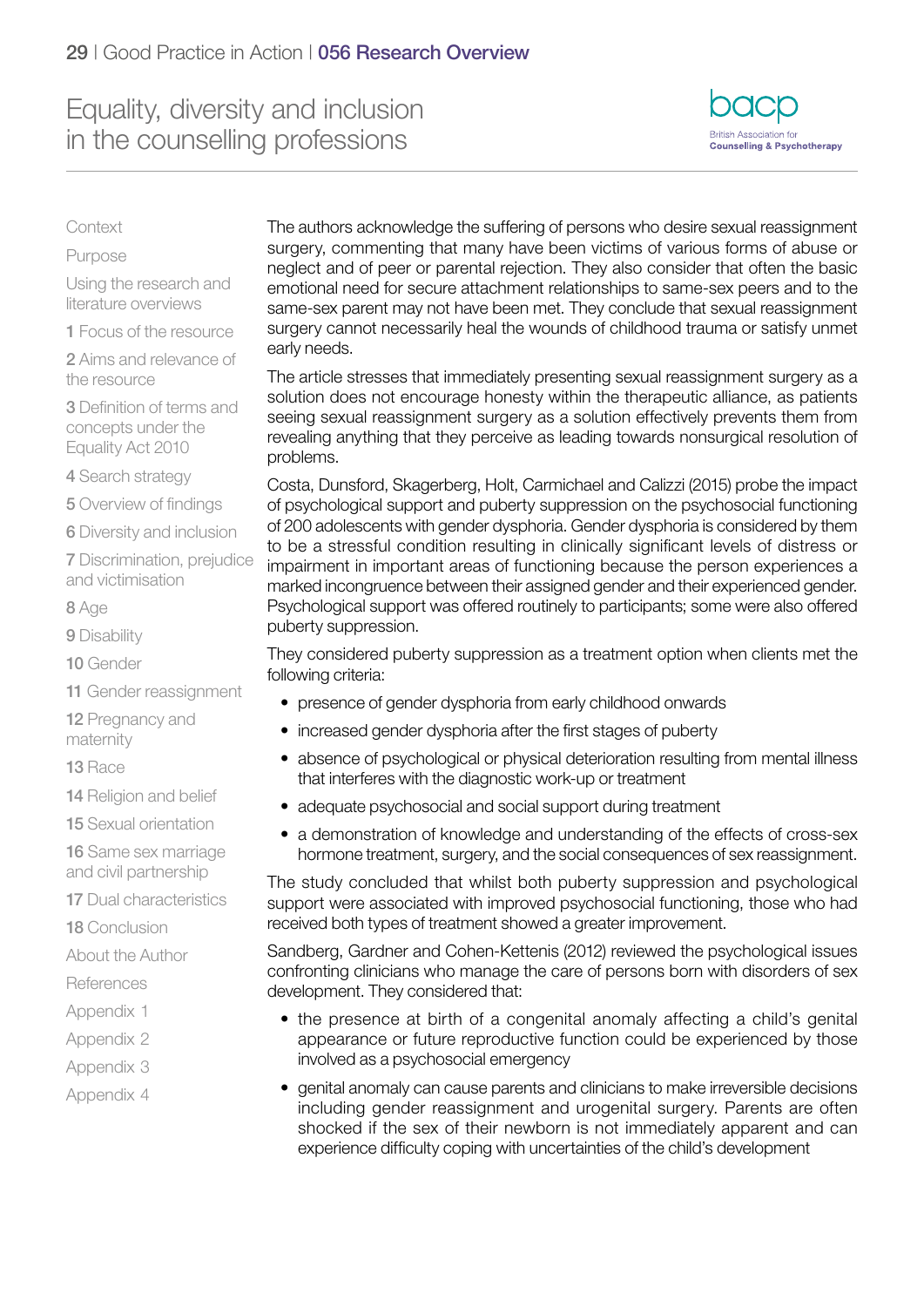

**[Context](#page-4-0)** 

[Purpose](#page-4-0)

[Using the research and](#page-4-0)  [literature overviews](#page-4-0)

[1](#page-5-0) Focus of the resource

[2](#page-6-0) Aims and relevance of the resource

3 [Definition of terms and](#page-9-0)  [concepts under the](#page-9-0)  [Equality Act 2010](#page-9-0)

4 [Search strategy](#page-10-0)

[5](#page-12-0) Overview of findings

6 [Diversity and inclusion](#page-13-0)

7 [Discrimination, prejudice](#page-14-0)  [and victimisation](#page-14-0)

8 [Age](#page-15-0)

9 [Disability](#page-16-0)

10 [Gender](#page-40-0)

11 [Gender reassignment](#page-41-0)

[12](#page-42-0) Pregnancy and maternity

13 [Race](#page-13-0)

14 [Religion and belief](#page-14-0)

15 [Sexual orientation](#page-15-0)

16 [Same sex marriage](#page-16-0)  [and civil partnership](#page-16-0)

**17** [Dual characteristics](#page-40-0)

[18](#page-41-0) Conclusion

About the Autho[r](#page-43-0)

[References](#page-52-0)

Appendix 1

Appendix 2

Appendix 3

Appendix 4

- gender assignment should be guided by diagnosis and long-term adult follow-up studies that focus on gender identity stability and other psychosexual outcomes
- family attitude and function are acknowledged to affect medical and surgical decisions as well as the psychosocial development of children diagnosed with a variety of medical conditions
- family and cultural factors will also play an important role in the perceptions of the child's condition and in the interpretation of complex medical and genetic information.

The authors found that counsellors could help parents assess their capacity to manage uncertainty regarding psychosocial and psychosexual outcomes as their child develops. They could also help parents understand more about the genetic and biological origins of the disorder of sex development and its implications for the child's physical health and quality of life, this it was hoped would enable gender identity stability. Under normal circumstances (where there was no genetic abnormality), the authors considered that gender identity and gender role typically develop in accordance with each other. Sexual self-awareness gradually develops during infancy and childhood. Cognitive and affective learning during interaction with parents, peers and the social environment influence gender identity and gender role. Children acquire knowledge about gender stereotypes and display gender-role behaviour characterised as feminine or masculine. Parents and peers influence gender development by reinforcing or discouraging gender-role behaviours and indirectly by serving as role models. It was not always certain that where a choice of gender assignment made by parents when the child was still a small infant would result in a good quality of life.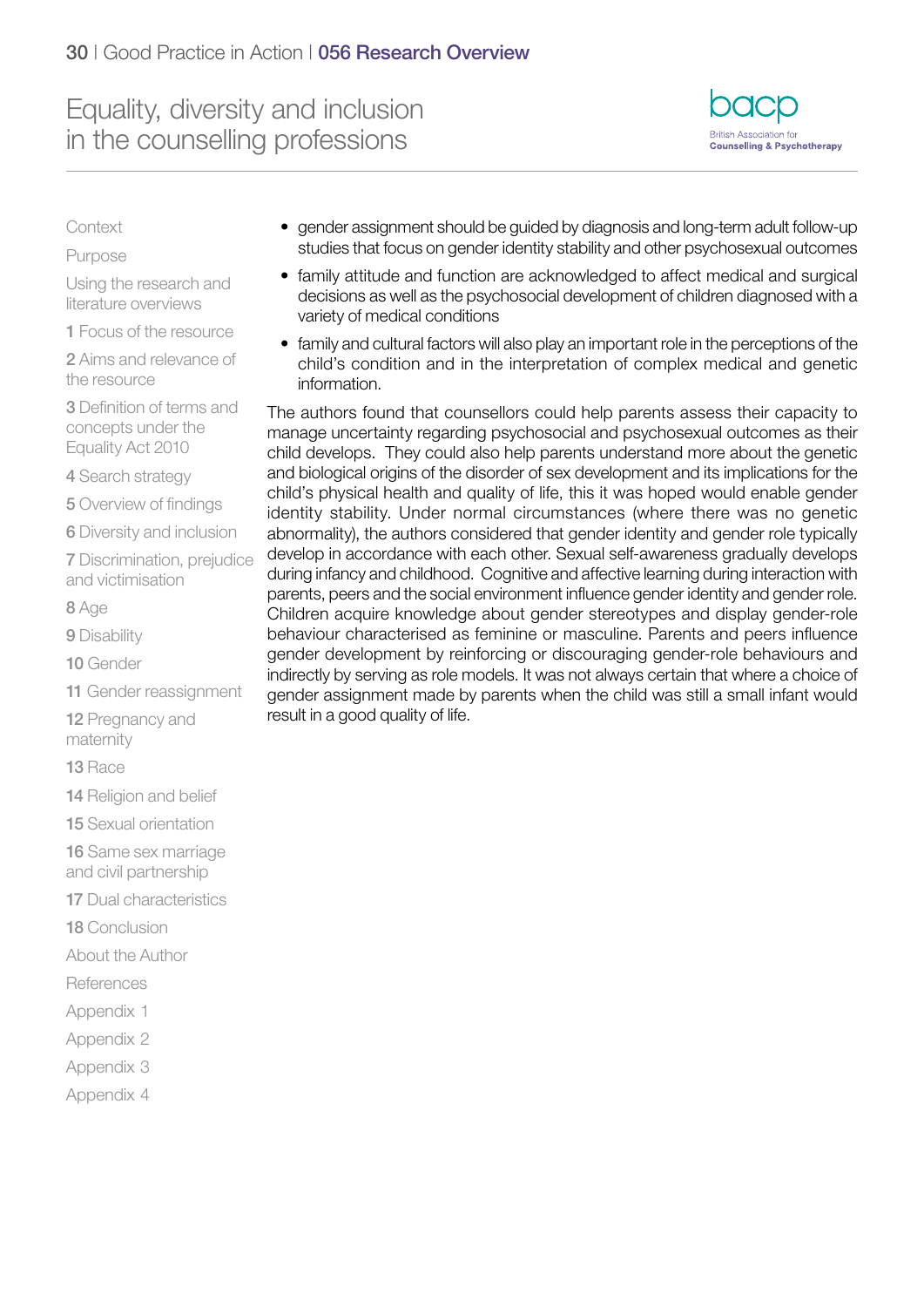

<span id="page-30-0"></span>**[Context](#page-4-0)** 

[Purpose](#page-4-0)

[Using the research and](#page-4-0)  [literature overviews](#page-4-0)

[1](#page-5-0) Focus of the resource

[2](#page-6-0) Aims and relevance of the resource

3 [Definition of terms and](#page-9-0)  [concepts under the](#page-9-0)  [Equality Act 2010](#page-9-0)

4 [Search strategy](#page-10-0)

[5](#page-12-0) Overview of findings

6 [Diversity and inclusion](#page-13-0)

7 [Discrimination, prejudice](#page-14-0)  [and victimisation](#page-14-0)

8 [Age](#page-15-0)

9 [Disability](#page-16-0)

10 [Gender](#page-40-0)

11 [Gender reassignment](#page-41-0)

[12](#page-42-0) Pregnancy and maternity

13 [Race](#page-13-0)

14 [Religion and belief](#page-14-0)

15 [Sexual orientation](#page-15-0)

16 [Same sex marriage](#page-16-0)  [and civil partnership](#page-16-0)

**17** [Dual characteristics](#page-40-0)

[18](#page-41-0) Conclusion

About the Autho[r](#page-43-0)

- [References](#page-52-0)
- Appendix 1
- Appendix 2
- Appendix 3
- Appendix 4

# **12** Pregnancy and maternity

Schmitz (2009) reports that Germany is seeking to change its abortion law. Under the old legislation, counselling committees support the physician who certifies the medical indication for testing as well as the need for a late-term abortion. Specifically, proposed new laws aim to strengthen the decision-making process of pregnant women when they receive a prenatal diagnosis of an illness or condition in the baby or the mother that may bring abortion as an option. This study asserts that pregnant women should undergo counselling before they are tested for genetic disorders and while they are considering late-term abortion, as this will enable autonomous choices and also protect the rights of the unborn child as the decision to terminate a pregnancy cannot be made only on medical indications.

Hall, Kusunoki, Gatny & Barber (2015) investigated the relationships between social discrimination, stress and depression symptoms and unintended pregnancy among adolescent and young women aged 18-21 in the American Midwest in this longitudinal population-based cohort study.

Unintended pregnancy is disproportionately high among poor and minority young women. They found that unintended or unplanned pregnancy during adolescence and young adulthood has significant health and social consequences for the young women and their families such as:

- increased risk of maternal and infant morbidity
- increased risk of maternal and infant mortality
- increased risk of ante-natal and post-partum depression
- domestic violence
- rapid and repeated unintended pregnancy
- interrupted education
- reduced employment opportunities
- substantial health care costs.

To determine whether or not they experienced discrimination because of their unintended pregnancy, they were administered the Everyday Discrimination Scale, which comprises nine items, such as:

- you are treated with less courtesy than other people
- you are treated with less respect than other people
- you receive poorer service than other people at restaurants or stores
- people act as if they think you are not smart
- people act as if they think you are dishonest
- you are called names or insulted
- people act as if they are better than you are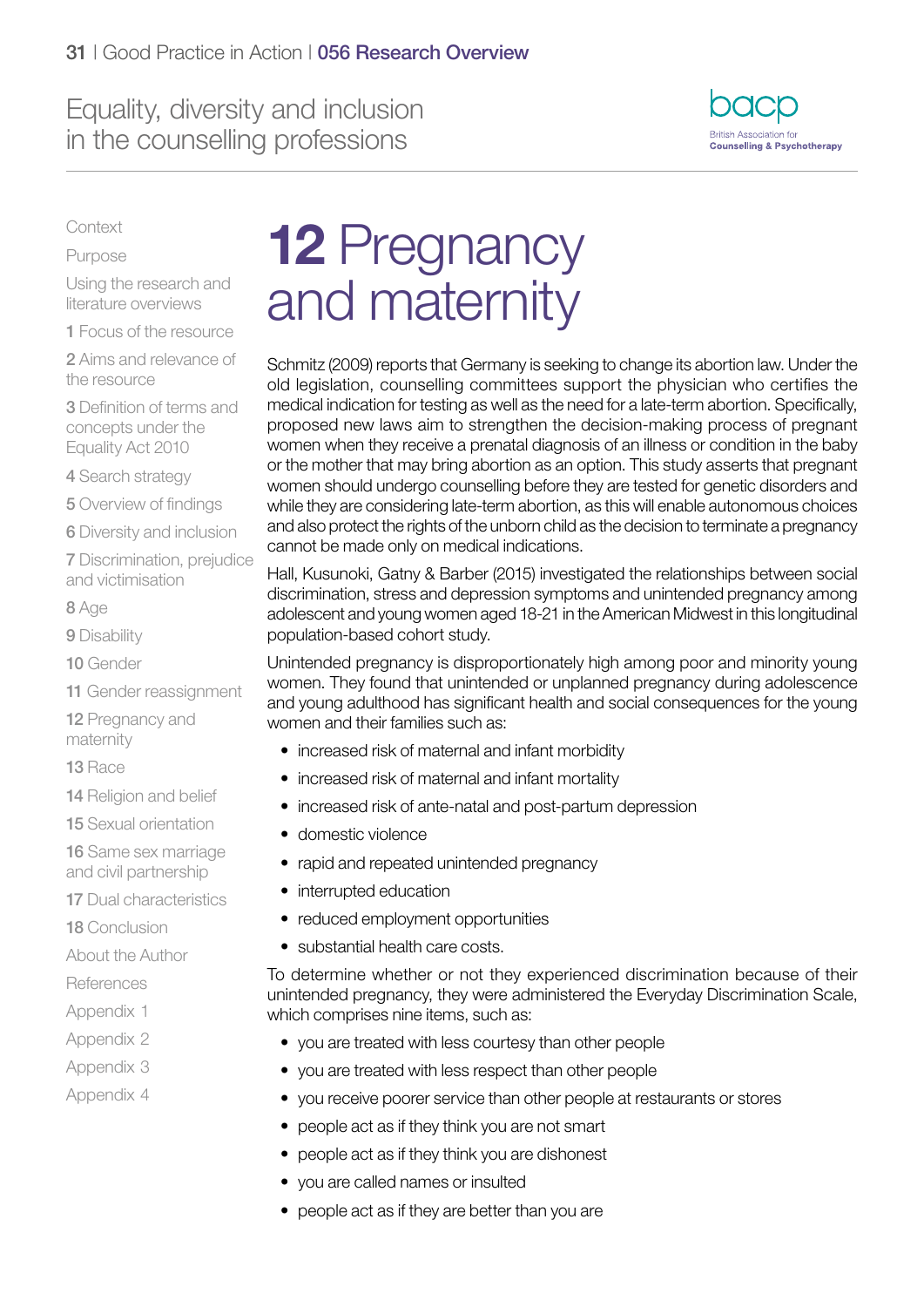

**[Context](#page-4-0)** 

[Purpose](#page-4-0)

[Using the research and](#page-4-0)  [literature overviews](#page-4-0)

[1](#page-5-0) Focus of the resource

[2](#page-6-0) Aims and relevance of the resource

3 [Definition of terms and](#page-9-0)  [concepts under the](#page-9-0)  [Equality Act 2010](#page-9-0)

4 [Search strategy](#page-10-0)

[5](#page-12-0) Overview of findings

6 [Diversity and inclusion](#page-13-0)

7 [Discrimination, prejudice](#page-14-0)  [and victimisation](#page-14-0)

8 [Age](#page-15-0)

9 [Disability](#page-16-0)

10 [Gender](#page-40-0)

11 [Gender reassignment](#page-41-0)

[12](#page-42-0) Pregnancy and maternity

13 [Race](#page-13-0)

14 [Religion and belief](#page-14-0)

15 [Sexual orientation](#page-15-0)

16 [Same sex marriage](#page-16-0)  [and civil partnership](#page-16-0)

**17** [Dual characteristics](#page-40-0)

[18](#page-41-0) Conclusion

About the Autho[r](#page-43-0)

**[References](#page-52-0)** 

Appendix 1

Appendix 2

Appendix 3

Appendix 4

- you are threatened or harassed
- you are followed around in stores.

The study found that the participants experienced chronic social stressors which include discrimination and marginalisation. These, they concluded, could lead to ongoing psychological and physiological stress. Perceived social discrimination was also not uncommon. The strongest predictor of discrimination found, was adolescent pregnancy. Race and socioeconomic status did not, within this study, predict discrimination and the effects of discrimination did not have a greater impact on groups of women who are vulnerable because of race or socioeconomic status. Factors that predicted decreased experiences of discrimination were seen to be: college enrolment, and employment.

Mental health disorders, such as depression, appear to be common during pregnancy. Antenatal depression has been implicated as one of the several risk factors for post-partum depression. Research (Grigoriadis et al.), shows that there are associations between untreated antenatal depression and pre-term delivery, foetal growth retardation, pre-eclampsia and miscarriage.

Canady, Bullen, Holzman, Broman and Tian (2008) examined the potential associations between depression, depressive symptoms and lifelong experiences of discrimination. Its findings suggest that African-American women had greater levels of depressive symptoms than White women in mid-pregnancy. Self-reported discrimination was positively associated with depressive symptoms in both groups of women. Gender, race and socioeconomic discrimination were positively associated with depressive symptoms. Employed White women scored lower on the depression scale than unemployed women. Depressive symptoms remained high in African-American women regardless of employment status; which may be explained by lower workplace control, fewer promotion opportunities and lower salaries experienced by employed African-American women. The study points to potential links between lifetime discrimination and depressive symptoms in pregnancy.

Ertel, James-Todd, Kleinman, Krieger, Gillman, Wright and Rich-Edwards (2012) assess the association between self-reported racial discrimination and prenatal depressive symptoms among Black women. The study sought to understand the relations between racial discrimination, response to unfair treatment and depressive symptoms so as to contribute to the knowledge regarding the prevention and treatment strategies for prenatal depression. They consider that:

- the causes of prenatal depression are caused by multiple factors, but literature gives evidence that social stressors play a significant role
- racial discrimination contributes to depression during pregnancy
- pregnant women who reported experiencing lifetime racial discrimination had more depressive symptoms than those who had not reported racial discrimination
- studies indicate the importance of how individuals respond to, or cope with, discriminatory events. Individuals with higher socioeconomic status may be more likely to report racial discrimination but the mental health impact of discrimination may be greater in individuals with low educational attainment or limited resources.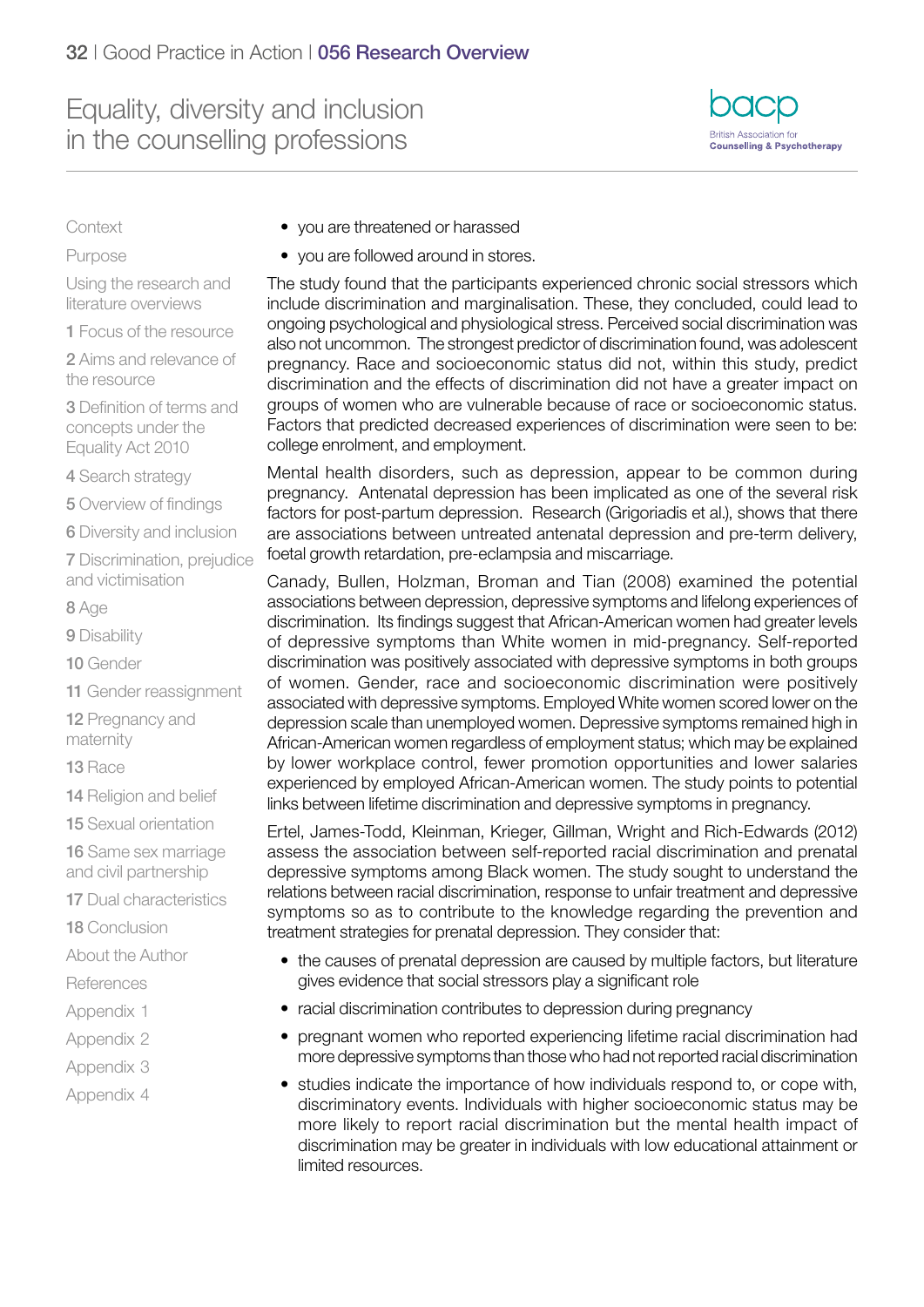

### **[Context](#page-4-0)**

[Purpose](#page-4-0)

[Using the research and](#page-4-0)  [literature overviews](#page-4-0)

[1](#page-5-0) Focus of the resource

[2](#page-6-0) Aims and relevance of the resource

3 [Definition of terms and](#page-9-0)  [concepts under the](#page-9-0)  [Equality Act 2010](#page-9-0)

4 [Search strategy](#page-10-0)

[5](#page-12-0) Overview of findings

6 [Diversity and inclusion](#page-13-0)

7 [Discrimination, prejudice](#page-14-0)  [and victimisation](#page-14-0)

8 [Age](#page-15-0)

9 [Disability](#page-16-0)

10 [Gender](#page-40-0)

11 [Gender reassignment](#page-41-0)

[12](#page-42-0) Pregnancy and maternity

### 13 [Race](#page-13-0)

14 [Religion and belief](#page-14-0)

15 [Sexual orientation](#page-15-0)

16 [Same sex marriage](#page-16-0)  [and civil partnership](#page-16-0)

**17** [Dual characteristics](#page-40-0)

[18](#page-41-0) Conclusion

About the Autho[r](#page-43-0)

[References](#page-52-0)

- Appendix 1
- Appendix 2
- Appendix 3
- Appendix 4

Findings also suggest that pregnant women who report diverse types of discrimination have poorer mental health and higher levels of perceived racial discrimination, which may increase depressive symptoms during pregnancy among Black women in the US. The study suggests that Black women with more economic resources tend to self-report more racial discrimination and women with less power (that is, those who have lower levels of education and income) were less willing or able to confirm that they experience racial discrimination. It could be that women with more education may feel more empowered to recognise and name racism and thus report it more; it could also be that they may have a lower threshold for calling an action 'discrimination'. Women with lower economic resources report discrimination less often because:

- o they may have internalised oppression; that is, they have taken on the views of the dominant culture and may be likely to view unfair treatment as deserved and non-discriminatory;
- o there is an inverse relationship between power and social desirability; that is, people are more desirable when they say what they think others want to hear as opposed to saying what they truly think.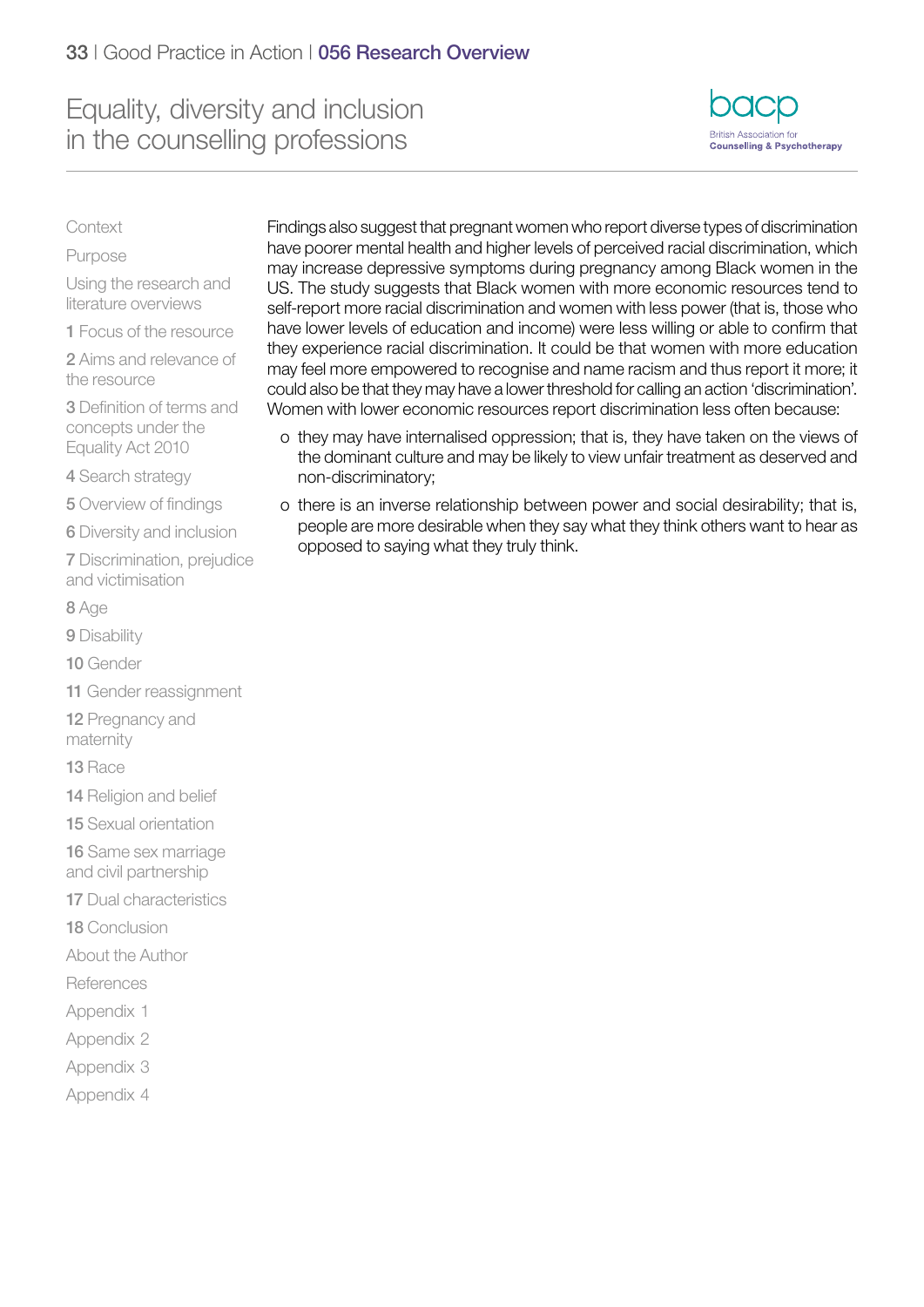

<span id="page-33-0"></span>**[Context](#page-4-0)** 

[Purpose](#page-4-0)

[Using the research and](#page-4-0)  [literature overviews](#page-4-0)

[1](#page-5-0) Focus of the resource

[2](#page-6-0) Aims and relevance of the resource

3 [Definition of terms and](#page-9-0)  [concepts under the](#page-9-0)  [Equality Act 2010](#page-9-0)

4 [Search strategy](#page-10-0)

[5](#page-12-0) Overview of findings

6 [Diversity and inclusion](#page-13-0)

7 [Discrimination, prejudice](#page-14-0)  [and victimisation](#page-14-0)

8 [Age](#page-15-0)

9 [Disability](#page-16-0)

10 [Gender](#page-40-0)

11 [Gender reassignment](#page-41-0)

[12](#page-42-0) Pregnancy and maternity

- 13 [Race](#page-13-0)
- 14 [Religion and belief](#page-14-0)

15 [Sexual orientation](#page-15-0)

16 [Same sex marriage](#page-16-0)  [and civil partnership](#page-16-0)

**17** [Dual characteristics](#page-40-0)

[18](#page-41-0) Conclusion

About the Autho[r](#page-43-0)

**[References](#page-52-0)** 

- Appendix 1
- Appendix 2
- Appendix 3
- Appendix 4

# **13** Race

# **13.1** *Asylum seekers and refugees*

One group that is often excluded from psychotherapeutic provision and research is asylum seekers and refugees. The studies gathered here indicate that:

- with the increasing instance of migration, there must be a careful reflection on therapeutic techniques when dealing with migrants, refugees, and asylum seekers.
- Western treatment techniques cannot always be used in the same way that colonisers imposed behavioural rules, religious beliefs, education and health systems on colonised populations
- it is well to note that ceremonies, traditions and bodies of migrants and refugees may have already been judged as 'inferior' from the point of view of Europeans whose historic duty was to free other races from barbarity, ignorance and poverty
- thus, in treating migrants and refugees, therapeutic techniques must be culturally and racially sensitive (Caroppo et al., 2009, p339).

Caroppo et al. (2009) also explain that from a psychoanalytic standpoint:

- migration implies departure and separation from one's home culture. This can be highly traumatic as the separation leads to a crisis since there is a separation with the past and with the homeland
- this can affect physical and mental health as it brings about a disorganisation that must be dealt with
- when arriving in the adoptive country, manic defences such as denial may take place in order not to experience loss and abandonment
- as a migrant strives to adjust to their new social and working life, a "postponed" or late-onset depression may result long after the migration experience occurred.

Renner (2009) asks the question: would psychotherapeutic work among asylum seekers and refugees be effective? An Austrian non-governmental organisation offered therapy to 37 asylum seekers and refugees from Chechnya or Afghanistan; 85% of the participants self-reported significant improvements.

Kruse et al. (2009) evaluated the effects of trauma-focused therapy on war refugees from Bosnia. Seventy refugees who met criteria for post-traumatic stress disorder (PTSD) were recruited and divided into two groups: 35 refugees were offered therapy and another 35 were given usual care. After 12 months, those refugees in the therapy group self-reported significantly lower scores on the PTSD scale and a measure of psychological symptoms. The results suggest that therapy reduces refugees' PTSD symptoms even if their residence status in the country of asylum is not secure.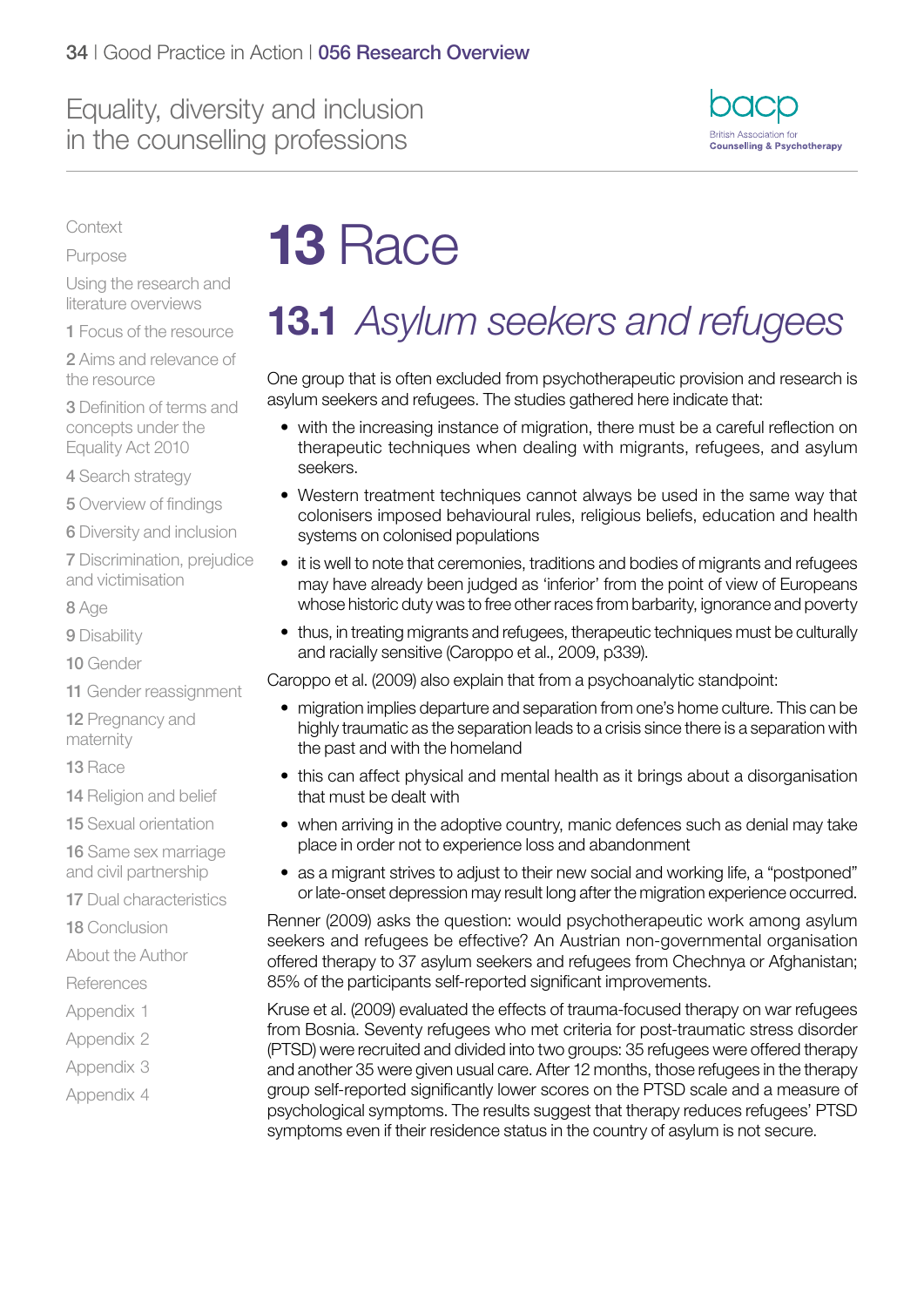

<span id="page-34-0"></span>**[Context](#page-4-0)** 

[Purpose](#page-4-0)

[Using the research and](#page-4-0)  [literature overviews](#page-4-0)

[1](#page-5-0) Focus of the resource

[2](#page-6-0) Aims and relevance of the resource

3 [Definition of terms and](#page-9-0)  [concepts under the](#page-9-0)  [Equality Act 2010](#page-9-0)

4 [Search strategy](#page-10-0)

[5](#page-12-0) Overview of findings

6 [Diversity and inclusion](#page-13-0)

7 [Discrimination, prejudice](#page-14-0)  [and victimisation](#page-14-0)

8 [Age](#page-15-0)

9 [Disability](#page-16-0)

10 [Gender](#page-40-0)

11 [Gender reassignment](#page-41-0)

[12](#page-42-0) Pregnancy and maternity

13 [Race](#page-13-0)

14 [Religion and belief](#page-14-0)

15 [Sexual orientation](#page-15-0)

16 [Same sex marriage](#page-16-0)  [and civil partnership](#page-16-0)

**17** [Dual characteristics](#page-40-0)

[18](#page-41-0) Conclusion

About the Autho[r](#page-43-0)

[References](#page-52-0)

- Appendix 1
- Appendix 2
- Appendix 3

Appendix 4

# **13.2** *Racial ethnic minorities*

Ince et al. (2014) conducted a meta-regression analysis (comparing statistical data) from randomised controlled trials that explored the psychological treatment of depression among adults. They included all studies where the effect of the therapy was compared with a control group and the overall racial-ethnic minority proportion of the sample was reported. A total of 56 randomised controlled trials were found and the effect size was moderate, suggesting that therapy is equally effective regardless of the client's race or ethnicity.

Quinones et al. (2014) sought to determine whether there were differences in the treatment of veterans in the armed forces with chronic depression by examining antidepressant use and therapy use among non-Hispanic Black, Non-Hispanic White, Hispanic, Asian and American Indian/Alaskan Native veterans. They found that nearly all minority groups had lower odds of adequate antidepressant use, while psychotherapy was more common among veterans from minority groups. This study looked at the distance that had to be travelled to the Veterans' Administration and it was found that when the distance was controlled for, the difference in psychotherapy and antidepressant use was no longer significant. This suggests that client preferences, provider and system factors interact to generate differences in the care of clients from racial-ethnic minority groups.

Chen and Rizzo (2010) analysed the Medical Expenditure Panel Survey from 1996 to 2006 to investigate racial and ethnic disparities in psychotherapy use and expenditures. Little evidence was found of racial and ethnic disparities in access to psychotherapy services, but White people were more likely to use psychotherapy than Latinos. White people self-paid 29% of the total cost for each visit, but Latinos self-paid 19% and African Americans self-paid 14%. White people paid significantly higher out-of-pocket share than Latinos and African-Americans because Latinos and African- Americans have extensive Medicaid coverage for their psychotherapy.

Brown et al. (2014) found that the following factors may bar ethnic minorities from participating in clinical research:

- explanatory model of illness (some cultures may not believe that depressed moods are a medical condition requiring treatment);
- negative attitudes toward psychotherapy in favour of prayer, spirituality or community support;
- language;
- religious beliefs;
- trust or mistrust of research in general;
- gender, psychopathology or substance abuse;
- fear of being reported to immigration;
- lack of child care;
- lack of transportation;
- financial constraints:
- culturally inappropriate incentives;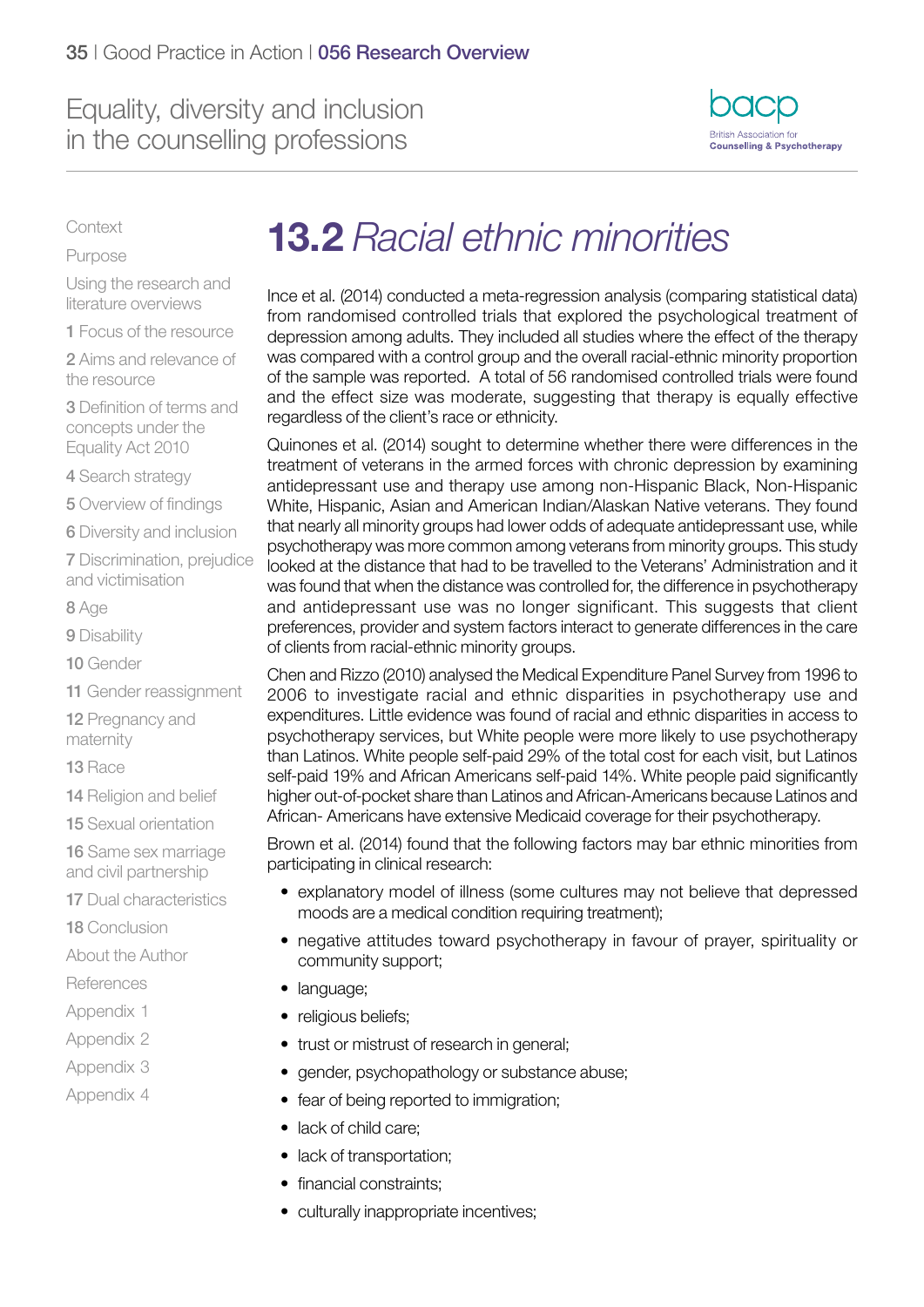

<span id="page-35-0"></span>**[Context](#page-4-0)** 

[Purpose](#page-4-0)

[Using the research and](#page-4-0)  [literature overviews](#page-4-0)

[1](#page-5-0) Focus of the resource

[2](#page-6-0) Aims and relevance of the resource

3 [Definition of terms and](#page-9-0)  [concepts under the](#page-9-0)  [Equality Act 2010](#page-9-0)

4 [Search strategy](#page-10-0)

[5](#page-12-0) Overview of findings

6 [Diversity and inclusion](#page-13-0)

7 [Discrimination, prejudice](#page-14-0)  [and victimisation](#page-14-0)

8 [Age](#page-15-0)

9 [Disability](#page-16-0)

10 [Gender](#page-40-0)

11 [Gender reassignment](#page-41-0)

[12](#page-42-0) Pregnancy and maternity

13 [Race](#page-13-0)

14 [Religion and belief](#page-14-0)

15 [Sexual orientation](#page-15-0)

16 [Same sex marriage](#page-16-0)  [and civil partnership](#page-16-0)

**17** [Dual characteristics](#page-40-0)

[18](#page-41-0) Conclusion

About the Autho[r](#page-43-0)

**[References](#page-52-0)** 

Appendix 1

Appendix 2

Appendix 3

Appendix 4

- lack of medical insurance, lack of time, distance to the testing centre;
- and, employment status.

Leis et al. (2011) investigated the perceptions of mental health services among lowincome perinatal African-American women. Four themes were identified:

- perceptions regarding mental health care professionals;
- concerns about confidentiality;
- beliefs about effectiveness of psychotherapy;
- and, perceptions of psychotropic medication.

Overall, within this study perceptions of mental health services were largely negative and seeing a mental health care provider was equated with being prescribed psychotropic medication. The participants also perceived mental health providers as uncaring and emotionally detached.

Smith et al. (2014) decided to test the hypothesised relationship between poor mental health outcomes and minority status. This study was conducted in a college where the majority of students were from ethnic minorities. It was found that regardless of race or ethnicity and minority status, students who were not White had poorer mental health. They also found that minority race or ethnicity was associated with internalising symptoms.

# **13.3** *Culture values and beliefs*

Eltaiba (2014) emphasises the importance of considering culture when working with individuals with mental health problems. The author is a social worker with clients who are Muslim refugees experiencing mental health problems. It is suggested that, with this population, building rapport is significant in the earlier stages of the professional relationship. Building a rapport with clients from a diverse culture, religion or race may not be possible without knowledge about the client's culture, religion or race. BACP's *Ethical Framework for the Counselling Professions* commits members to build appropriate relationships with clients and to respect clients as people by providing services that:

*'recognise when our knowledge of key aspects of our client's background, identity or*  lifestyle is inadequate and take steps to inform ourselves from other sources where *available and appropriate, rather than expecting the client to teach us'*

(Good Practice, point 22f).

It is also supported under the principles of beneficence and non-maleficence, and the ethical value of 'appreciating the variety of human experience and culture' (Values point 3 subsumed under the good practice guideline of providing quality care: (BACP, 2016).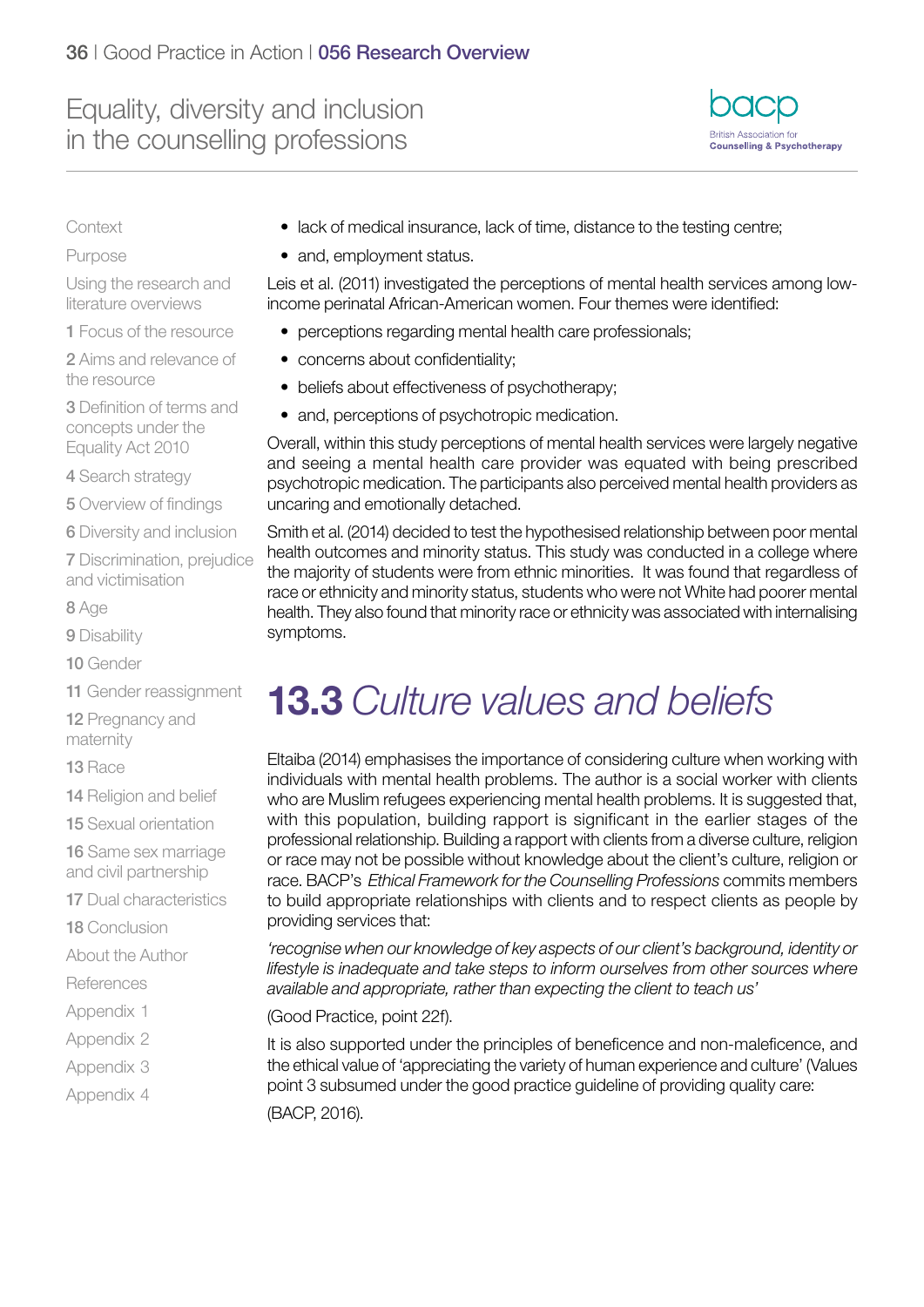

**[Context](#page-4-0)** 

[Purpose](#page-4-0)

[Using the research and](#page-4-0)  [literature overviews](#page-4-0)

[1](#page-5-0) Focus of the resource

[2](#page-6-0) Aims and relevance of the resource

3 [Definition of terms and](#page-9-0)  [concepts under the](#page-9-0)  [Equality Act 2010](#page-9-0)

4 [Search strategy](#page-10-0)

[5](#page-12-0) Overview of findings

6 [Diversity and inclusion](#page-13-0)

7 [Discrimination, prejudice](#page-14-0)  [and victimisation](#page-14-0)

8 [Age](#page-15-0)

9 [Disability](#page-16-0)

10 [Gender](#page-40-0)

11 [Gender reassignment](#page-41-0)

[12](#page-42-0) Pregnancy and maternity

13 [Race](#page-13-0)

14 [Religion and belief](#page-14-0)

15 [Sexual orientation](#page-15-0)

16 [Same sex marriage](#page-16-0)  [and civil partnership](#page-16-0)

17 [Dual characteristics](#page-40-0)

[18](#page-41-0) Conclusion

About the Autho[r](#page-43-0)

[References](#page-52-0)

- Appendix 1
- Appendix 2
- Appendix 3
- Appendix 4

In this regard, Caroppo et al. (2009) provide some cultural beliefs and practices among Arabic communities that may be significant in establishing a good rapport with clients and in enhancing the therapeutic relationship and therapeutic work:

- gender roles are more rigid in Arabic communities
- individualism and self-achievement, independence and psychological emancipation from parents and personal identity may not be as important and may be second only to a collectivist outlook, whereby the good of the family, the clan or tribe is put before the good of the individual
- psychiatrists and psychologists can be viewed with mistrust, especially when religious values are ignored
- distress is usually expressed with physical symptoms and so clients may expect to receive prescriptions for medication without the need for talking about personal problems
- talking about personal problems may be difficult and so metaphorical language may be used.

Nezu (2010) reflects upon his own practice as a non-White therapist. He is a Japanese American and believes that his ethnic diversity has influenced his clinical practice as well as his clients. He points out that being described as "Asian American" has created a stereotype that this group is successful – this is a myth, he points out, as the poverty rate among Asian Americans is five times greater than the general population. There is an overgeneralisation of the characteristics of this ethnic group. Nezu says that having a diverse background sensitised him to search for possible reactions to his diversity in his clients. He narrates how a client who was a member of the Green Berets in Vietnam had a negative first impression of him. He also found that Asian Americans are unfamiliar with the concept of counselling and so they have an unfavourable opinion of him and his work. Indeed, he has lost Asian-American clients because his scientific approach to psychopathology contradicts their beliefs with regard to the medical and spiritual explanations of psychopathology. Nezu makes the following recommendations:

- genetic make-up cannot be a guidepost to classify individuals
- there is such a thing as sub-cultural diversity; that is, people of similar cultures do not all act the same way or believe the same thing
- a therapist must be sensitive to all differences
- a practitioner must ask clients what they think and feel about their diversity; and
- often, clients do not have explicit views on issues of diversity and it is their implicit views that are more apt to predict their behaviour.

Zane and Ku (2014) investigated whether gender and ethnic match impacted client self-disclosure (ie. whether a Chinese counsellor impacts the self-disclosure of a Chinese client). They pointed to four aspects of self-disclosure:

- disclosure of personal values and feelings
- private habits
- close relationships
- and, sexual issues.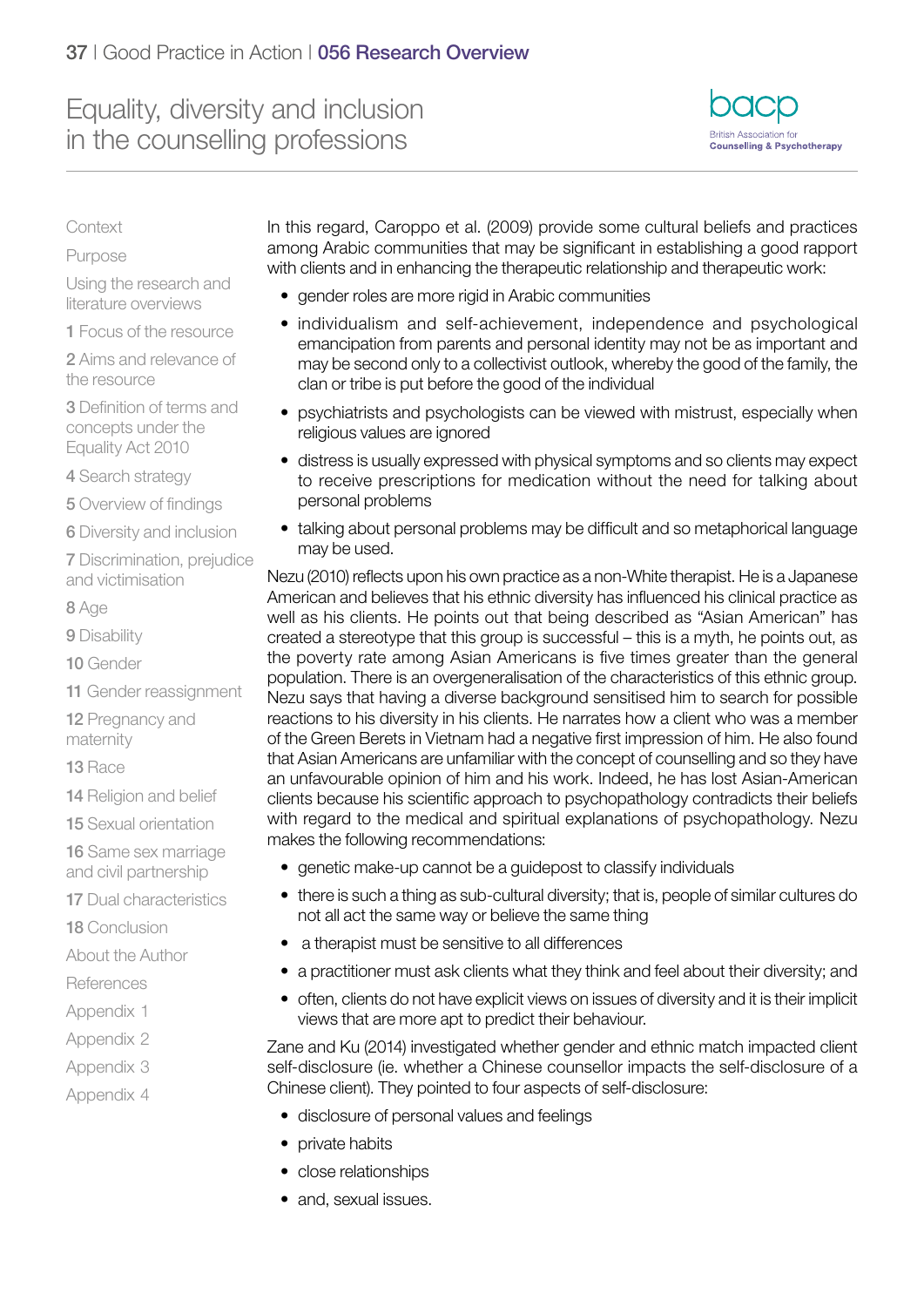

### <span id="page-37-0"></span>**[Context](#page-4-0)**

### [Purpose](#page-4-0)

[Using the research and](#page-4-0)  [literature overviews](#page-4-0)

[1](#page-5-0) Focus of the resource

[2](#page-6-0) Aims and relevance of the resource

3 [Definition of terms and](#page-9-0)  [concepts under the](#page-9-0)  [Equality Act 2010](#page-9-0)

4 [Search strategy](#page-10-0)

[5](#page-12-0) Overview of findings

6 [Diversity and inclusion](#page-13-0)

7 [Discrimination, prejudice](#page-14-0)  [and victimisation](#page-14-0)

8 [Age](#page-15-0)

9 [Disability](#page-16-0)

10 [Gender](#page-40-0)

11 [Gender reassignment](#page-41-0)

[12](#page-42-0) Pregnancy and maternity

13 [Race](#page-13-0)

14 [Religion and belief](#page-14-0)

15 [Sexual orientation](#page-15-0)

16 [Same sex marriage](#page-16-0)  [and civil partnership](#page-16-0)

**17** [Dual characteristics](#page-40-0)

[18](#page-41-0) Conclusion

About the Autho[r](#page-43-0)

**[References](#page-52-0)** 

- Appendix 1
- Appendix 2
- Appendix 3

Appendix 4

They wanted to see if among Asian Americans, acculturation, cultural identity and 'losing face' had any effects on these four aspects of self-disclosure. The study suggests that gender match between participants and counsellors facilitated selfdisclosure about sexual issues and ethnic match had no effect on the various types of self-disclosure. Losing face was seen as a negative predictor of self-disclosure of all aspects of self-disclosure.

Uebelacker et al. (2012) conducted focus groups with Latinos enrolled in a Medicaid health plan to ask about barriers to, and facilitators of, depression treatment and depression telephone care. Participants were 30 Latinos who reported having been depressed or having had close friends or family members with depression, stress, nervousness, or worries. Thematic analysis revealed that specific barriers are:

- poverty
- discrimination
- language barriers
- being uninsured
- having low socioeconomic
- or having to choose between spending money for living expenses or mental health provision
- lack of linguistically and culturally appropriate care
- lack of bilingual staff, counsellors and therapists
- stigma, and proximity and transportation issues.

Knight (2013) reports that in South Africa, race permeates every facet of life and practice even when it is unconscious and unacknowledged. This article suggests that therapeutic work can provide a space of meaningful engagement between races, and therapy may be the racial contact that triggers transference and countertransference of racial pain and struggle, which could be the space for healing of racial wounds.

# **13.4** *Language*

Espin (2013) reflects on bilingual and multilingual clients, asserting that choice of language is an issue in therapy. It is considered that this is because language is closely linked with identity, choice of language goes beyond choosing a tool of communication in therapy. Language the author concludes may aid emotional selfregulation and be linked with cultural expression. Specific languages have words for feelings that may not be directly translatable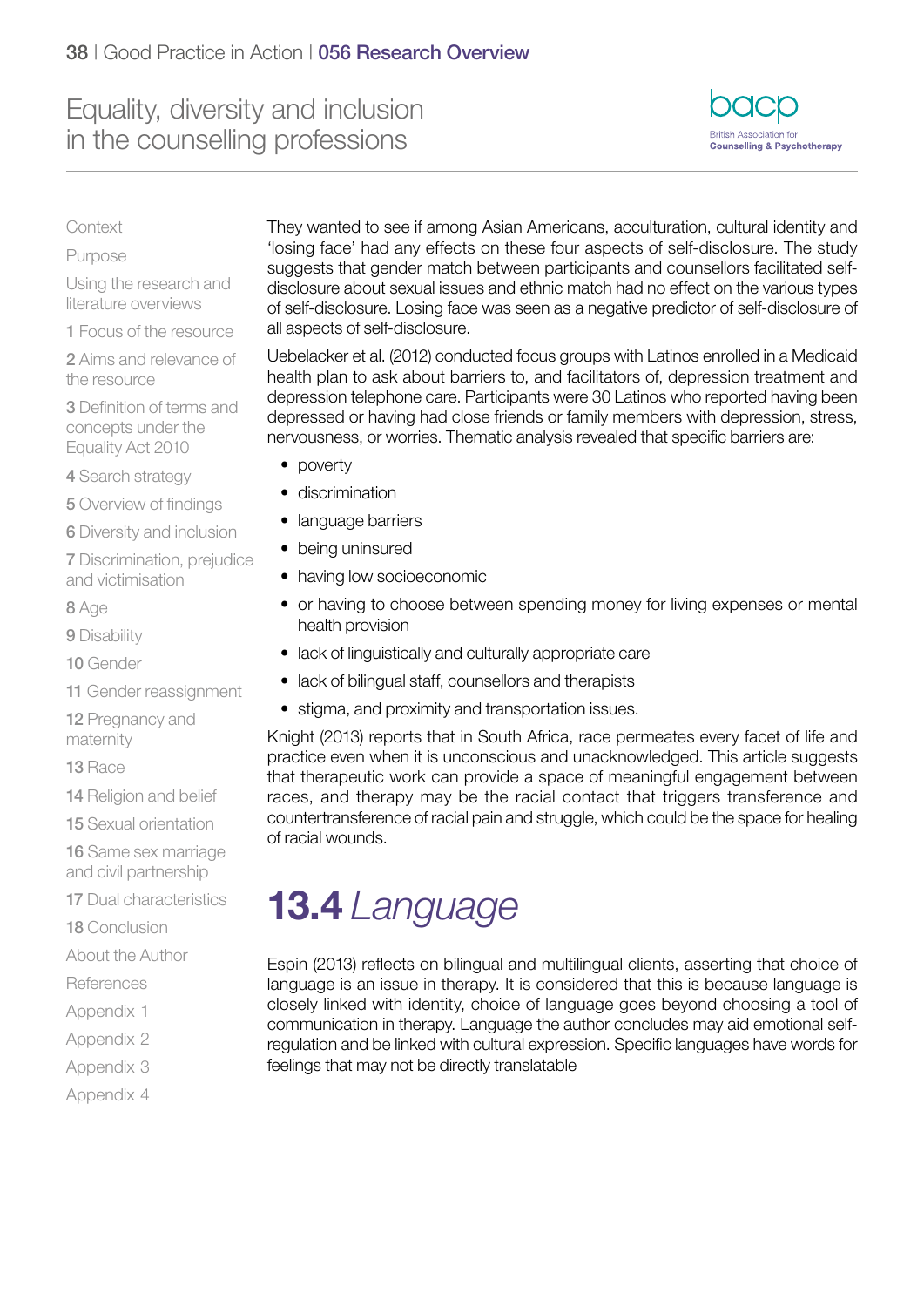

### **[Context](#page-4-0)**

### [Purpose](#page-4-0)

[Using the research and](#page-4-0)  [literature overviews](#page-4-0)

[1](#page-5-0) Focus of the resource

[2](#page-6-0) Aims and relevance of the resource

3 [Definition of terms and](#page-9-0)  [concepts under the](#page-9-0)  [Equality Act 2010](#page-9-0)

4 [Search strategy](#page-10-0)

- [5](#page-12-0) Overview of findings
- 6 [Diversity and inclusion](#page-13-0)

7 [Discrimination, prejudice](#page-14-0)  [and victimisation](#page-14-0)

8 [Age](#page-15-0)

9 [Disability](#page-16-0)

10 [Gender](#page-40-0)

11 [Gender reassignment](#page-41-0)

[12](#page-42-0) Pregnancy and maternity

13 [Race](#page-13-0)

14 [Religion and belief](#page-14-0)

15 [Sexual orientation](#page-15-0)

16 [Same sex marriage](#page-16-0)  [and civil partnership](#page-16-0)

**17** [Dual characteristics](#page-40-0)

[18](#page-41-0) Conclusion

About the Autho[r](#page-43-0)

- **[References](#page-52-0)**
- Appendix 1
- Appendix 2
- Appendix 3
- Appendix 4

Caroppo et al. (2009) suggests 'cultural mediation' when working with clients from different cultural contexts and who cannot speak the language of the host country. Despite having another person involved within the therapy and the frustration the therapist may feel in not understanding what is happening between the client and the mediator, having a cultural mediator can assist greatly in the translation and decodification of cultural issues related to the stress experienced. In this regard, the typical aversion to dual relationship should be rejected. When a translator or interpreter is present, the therapist must tolerate frustration when not being able to understand what is happening between the client and the mediator.

Corollarly, Tribe and Lane (2009) ask whether using interpreters in mental health contexts is effective. They observe that people increasingly move across national borders, also increasing the need for interpreters in mental health services. The main themes and findings emerging from this study are:

- the use of qualified interpreters in early mental health interventions is good clinical practice that is also cost-effective in terms of providing an adequate diagnosis
- it improves access and quality of care, which can then increase trust and rapport with the provider therapist and improves the ability of the client to understand and follow the proposed treatment regimen
- working with interpreters may produce anxiety in therapists and it may require the acquisition of new listening, communication and observational skills
- interpreters may also provide important cultural and contextual information that could have significant bearing on the psychological issue being discussed
- the point was made, however, that interpreters have to be adequately trained and supported as they may work with victims of torture or trauma and therefore are susceptible to vicarious traumatisation
- issues in respect of accountability of the interpreter must be considered. It would be very important for them to also protect client confidentiality
- working with an interpreter means working as a triad instead of a dyad. It makes therapists dependent on the interpreter, and increases the number of communication pathways. It would be helpful to match for gender, age and religion, particularly if this is relevant to the psychological issue or dilemma involved
- the authors recommend that it would also be helpful if the same interpreter attended all sessions. The interpreter must have experience working in mental health issues and the accountability of the interpreter must be considered.

Mizock and Russinova (2013) investigate whether culturally responsive counselling impacts acceptance of a serious mental illness. Their research indicated that:

- racial or ethnic culture may facilitate acceptance of mental illness or bar it depending upon the cultural attitudes toward mental illness
- some cultures associate shame and stigma with mental illness, and therefore acknowledgment of one's mental illness may initially reduce self-esteem, social status and social networking
- the authors suggest that cultures with low-stigma explanatory models of mental illness reduce blame on the individual and increase the likelihood of acceptance of mental illness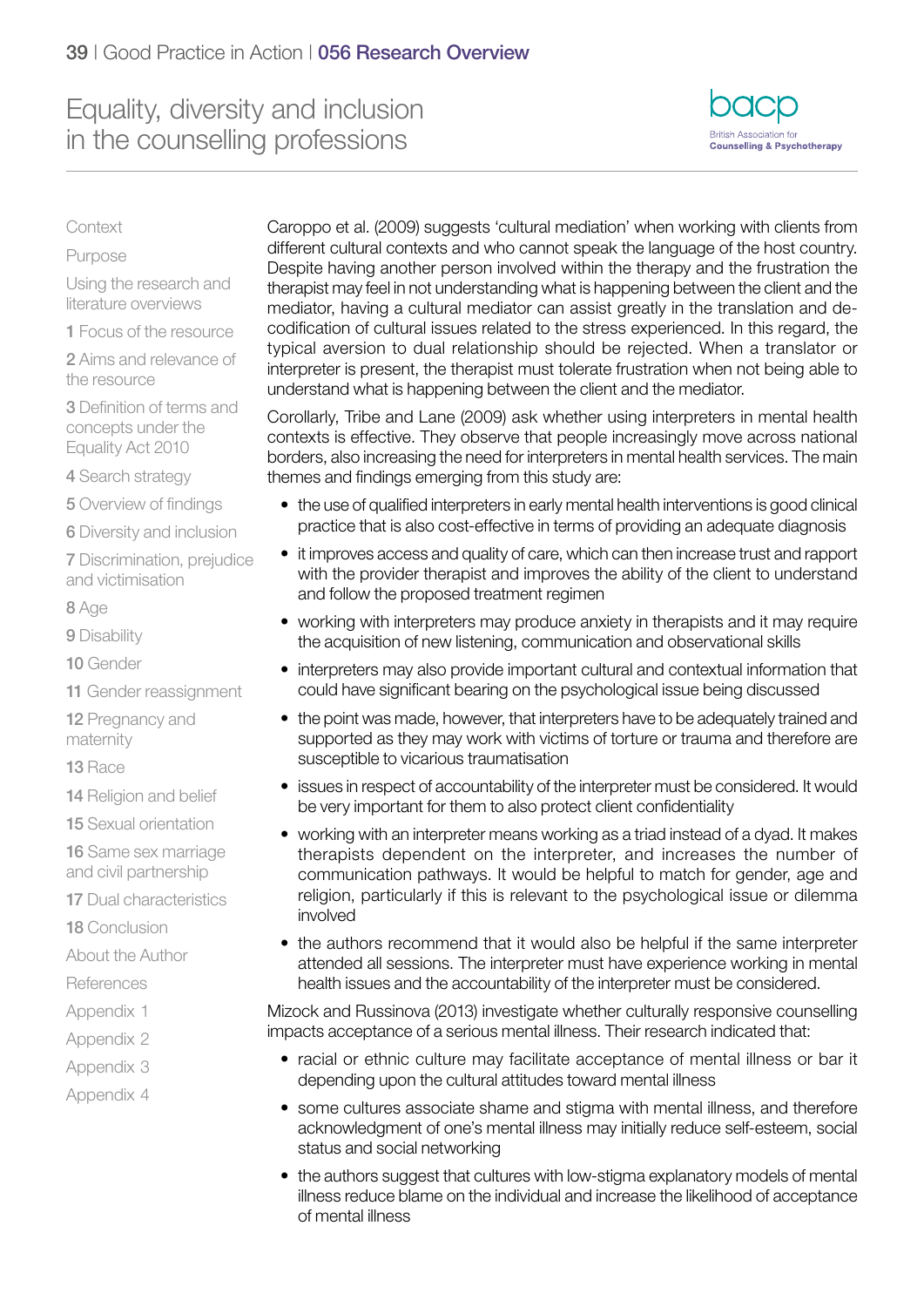

**[Context](#page-4-0)** 

[Purpose](#page-4-0)

[Using the research and](#page-4-0)  [literature overviews](#page-4-0)

[1](#page-5-0) Focus of the resource

[2](#page-6-0) Aims and relevance of the resource

3 [Definition of terms and](#page-9-0)  [concepts under the](#page-9-0)  [Equality Act 2010](#page-9-0)

4 [Search strategy](#page-10-0)

[5](#page-12-0) Overview of findings

6 [Diversity and inclusion](#page-13-0)

7 [Discrimination, prejudice](#page-14-0)  [and victimisation](#page-14-0)

8 [Age](#page-15-0)

9 [Disability](#page-16-0)

10 [Gender](#page-40-0)

11 [Gender reassignment](#page-41-0)

[12](#page-42-0) Pregnancy and maternity

13 [Race](#page-13-0)

14 [Religion and belief](#page-14-0)

15 [Sexual orientation](#page-15-0)

16 [Same sex marriage](#page-16-0)  [and civil partnership](#page-16-0)

**17** [Dual characteristics](#page-40-0)

[18](#page-41-0) Conclusion

About the Autho[r](#page-43-0)

**[References](#page-52-0)** 

Appendix 1

Appendix 2

Appendix 3

Appendix 4

- participants with multiple marginalised identities (racism, sexism and mental illness stigma) also had difficulty with acceptance
- mistreatment in the mental health system is associated with the double stigma of mental illness and being part of a marginalised group, also interfering with acceptance of mental illness
- the cultural stress experienced by immigrants added another layer to racial and ethnic factors in the acceptance process, which often results in social isolation with mental illness, thus, further interfering with acceptance.

Ward and Besson (2013) explored the beliefs of 17 African-American men about mental illness, their perceptions of stigma associated with mental illness, and barriers to help-seeking. The study suggests that African-American men tended to identify the factors that cause mental illness consistently with the biopsychosocial model of mental disorder ie. the theory that interactions between the person's mental health and personality, the social world in which they live, and their health and genetic makeup contribute to their experience of health or illness. They believed they knew the symptoms and causal factors of mental illness. They also held beliefs about the timeline, consequences, and controllability of mental illness. They believe mental illness to be chronic and to have negative consequences. These participants, however, did not perceive stigma to be associated with mental illness nor did they identify stigma as a barrier to seeking help. They were open to seeking help, optimistic about professional treatment, and encouraged others to seek treatment. They also expressed interest in participating in mental health research.

Ishikawa et al. (2010) conducted a qualitative study comprising 13 Latino men and women who utilised formal and informal treatment and support. They found that when seeking help, individual and family help-seeking perspectives usually intersect with Latino cultural norms. Their motivation for whether or not they seek help for their mental health issues depends on referral source and style, the identification of their needs, and prior help-seeking experiences. Client-therapist match (in terms of gender, language and ethnicity) and the relational style between client and therapist are factors that determine mental health treatment satisfaction.

Leong et al. (2011) assert that help-seeking among Asian-American college students may be influenced by loss of face, acculturation status (how much they have adopted the culture of their host country), and beliefs regarding the concept of mental health.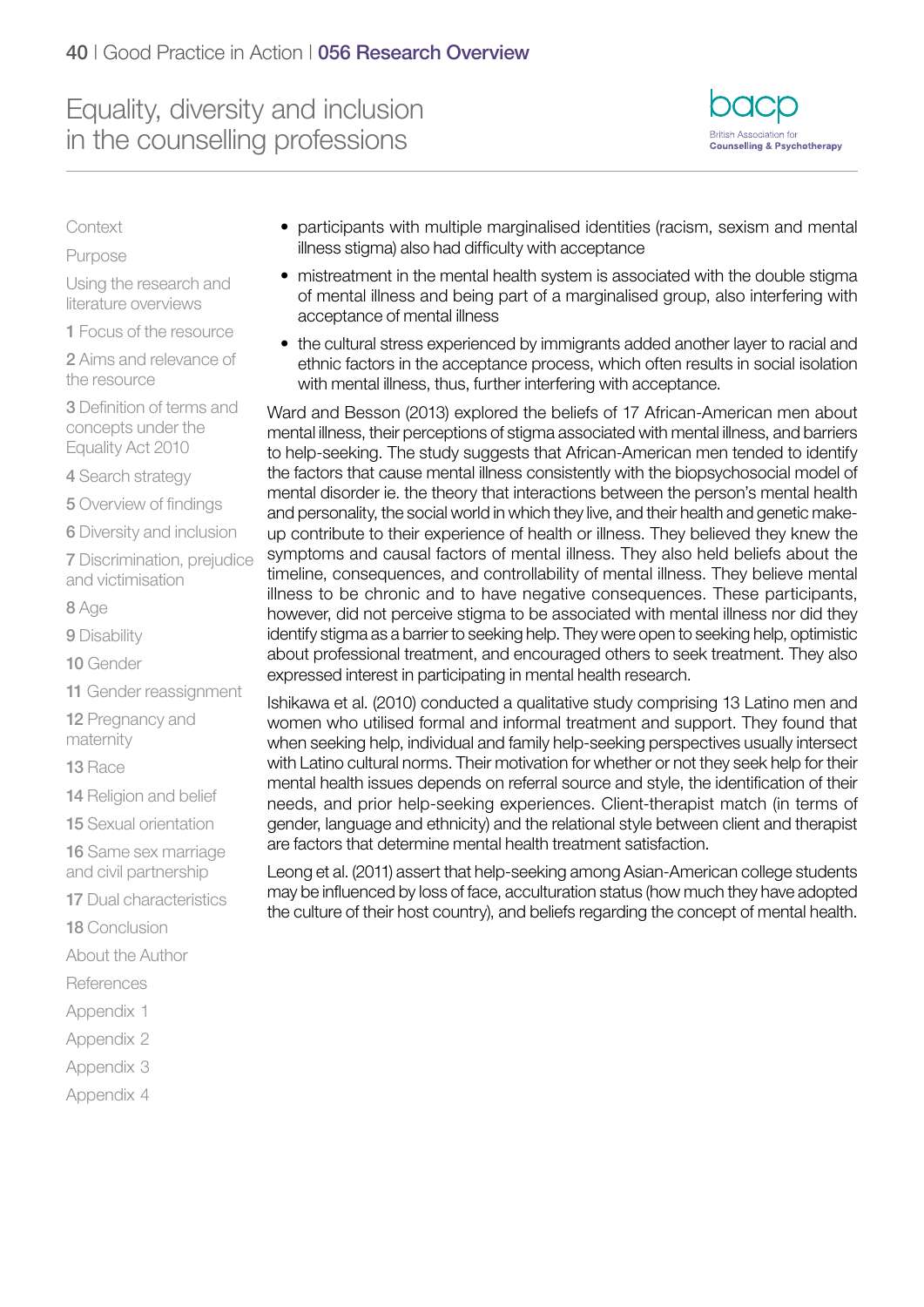

<span id="page-40-0"></span>**[Context](#page-4-0)** 

[Purpose](#page-4-0)

[Using the research and](#page-4-0)  [literature overviews](#page-4-0)

[1](#page-5-0) Focus of the resource

[2](#page-6-0) Aims and relevance of the resource

3 [Definition of terms and](#page-9-0)  [concepts under the](#page-9-0)  [Equality Act 2010](#page-9-0)

4 [Search strategy](#page-10-0)

- [5](#page-12-0) Overview of findings
- 6 [Diversity and inclusion](#page-13-0)
- 7 [Discrimination, prejudice](#page-14-0)  [and victimisation](#page-14-0)

8 [Age](#page-15-0)

- 9 [Disability](#page-16-0)
- 10 Gender
- 11 [Gender reassignment](#page-41-0)

[12](#page-42-0) Pregnancy and maternity

- 13 [Race](#page-13-0)
- 14 [Religion and belief](#page-14-0)
- 15 [Sexual orientation](#page-15-0)

16 [Same sex marriage](#page-16-0)  [and civil partnership](#page-16-0)

**17** Dual characteristics

[18](#page-41-0) Conclusion

About the Autho[r](#page-43-0)

- **[References](#page-52-0)**
- Appendix 1
- Appendix 2
- Appendix 3
- Appendix 4

# **14** Religion and belief

The work of Schnall et al. (2014) focused on Orthodox Jews in this 25-year follow-up of an earlier study. It was found that compared to the earlier study:

- there is an increased acceptance of mental illness, treatment and satisfaction with quality of care
- and a corresponding decrease in mistrust of the mental health field
- with a decrease also in the belief that religion and psychiatry conflict
- as well as a decrease in the tendency to attach stigma to psychiatric problems. In contrast, affordability and fear of stigma still continue to be obstacles to seeking treatment.

Brown et al. (2013) conducted a qualitative study of 15 therapists (14 of whom selfreported being Christians) to determine their views on the role of religion and spirituality as issues in therapy. This study asserts that:

- religion and spirituality are part of the individual's psychological make-up: it is related to cognitive processes, the affect and emotion, and in the study of personality
- religious and spiritual beliefs influence health outcomes
- from the perspective of a biopsychosocial-spiritual model holds that psychological illness arises from an interactive and dynamic process involving: genetic and biomedical factors; psychological, emotional, behavioural and cognitive facts; social and family factors and embraces the role of spiritual dimensions in the development of, recovery from and protection against, psychological illness
- spiritual beliefs are significant strengths and/or protective factors that can assist recovery or coping
- spiritual factors may contribute to clients' perception of the world and may predetermine the manner in which they make decisions. Religion and spirituality may be integrated into therapy using the basic therapeutic skills of empathy and non-judgmental and accepting attitudes.

Rosenfeld (2010) asserts that a psychotherapist has two main roles: identifying and understanding the client's problems and strengths, and treating problems. He explains:

- that there is a potential difficulty in treating patients from religious organisations that are hostile to psychiatry
- the relationship between religion and spirituality and wellbeing is not consistent as there are spiritual and religious beliefs and practices which may exacerbate symptoms
- there may also be an unhealthy misuse of religious or spiritual practices so as to avoid having to deal with psychological problems and issues.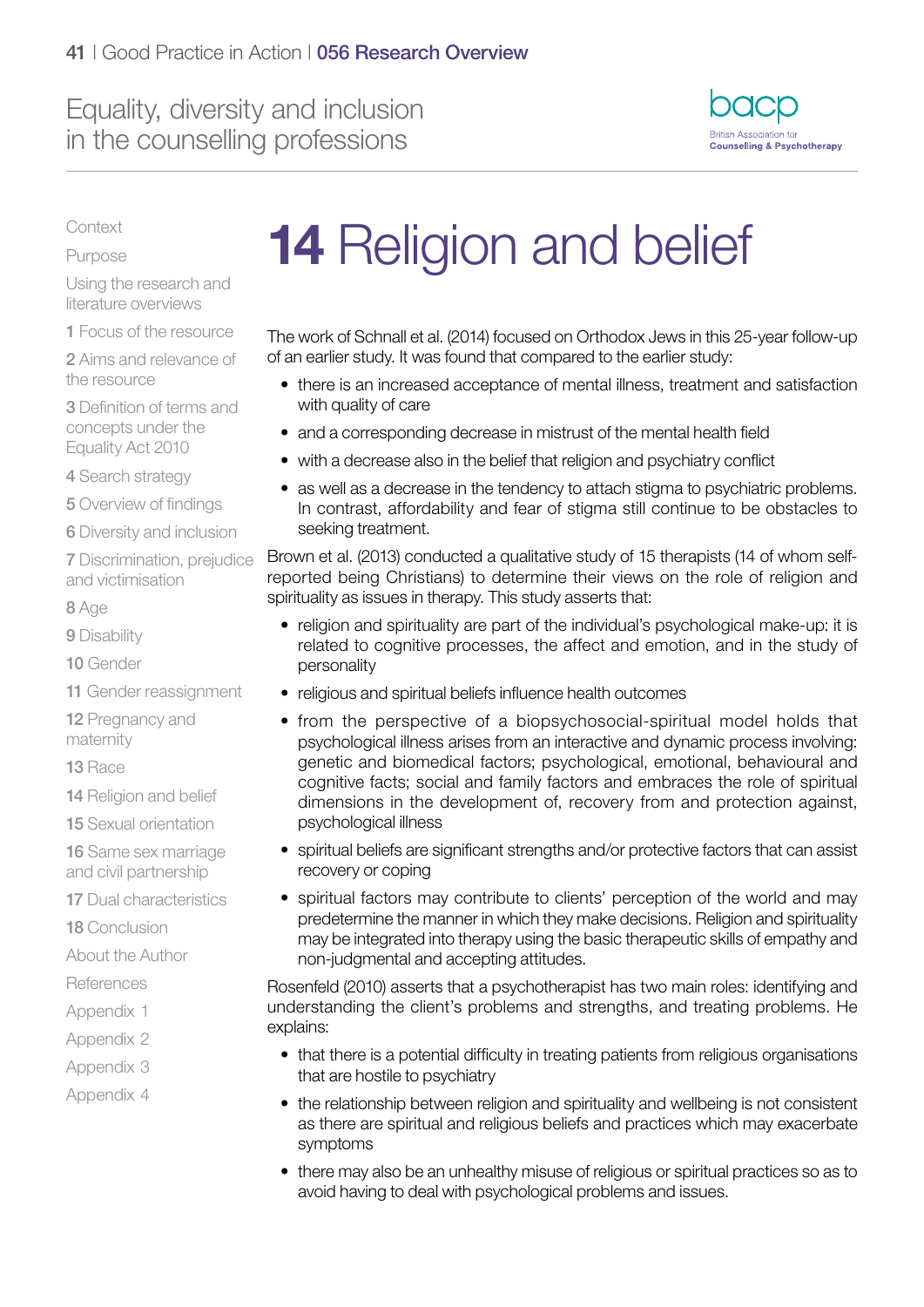

### <span id="page-41-0"></span>**[Context](#page-4-0)**

#### [Purpose](#page-4-0)

[Using the research and](#page-4-0)  [literature overviews](#page-4-0)

[1](#page-5-0) Focus of the resource

[2](#page-6-0) Aims and relevance of the resource

3 [Definition of terms and](#page-9-0)  [concepts under the](#page-9-0)  [Equality Act 2010](#page-9-0)

4 [Search strategy](#page-10-0)

[5](#page-12-0) Overview of findings

6 [Diversity and inclusion](#page-13-0)

7 [Discrimination, prejudice](#page-14-0)  [and victimisation](#page-14-0)

8 [Age](#page-15-0)

9 [Disability](#page-16-0)

10 [Gender](#page-40-0)

11 Gender reassignment

[12](#page-42-0) Pregnancy and maternity

13 [Race](#page-13-0)

14 [Religion and belief](#page-14-0)

15 [Sexual orientation](#page-15-0)

16 [Same sex marriage](#page-16-0)  [and civil partnership](#page-16-0)

**17** [Dual characteristics](#page-40-0)

18 Conclusion

About the Autho[r](#page-43-0)

**[References](#page-52-0)** 

Appendix 1

Appendix 2

Appendix 3

Appendix 4

In respect of studies in this field, particularly, Rosenfeld (2010) cites suicide justification and rejection of medical treatment as religious teachings that are harmful to psychotherapy.

Herlihy et al. (2014) focus on the tension between counsellors and counsellor-trainees who believe that lesbian, gay, bisexual and transsexual (LGBT) relationships are normal and healthy expressions of love and intimacy; and those counsellors, who, because of their personal moral, religious and spiritual convictions consider these relationships as immoral. There is a consensus that LGBT clients should feel free to expect that they can discuss their relationship issues without fear of being judged by their counsellors negatively. There is also a consensus against counsellors imposing their own values on their clients. Thus, two counsellors and two counsellors in training have filed cases for having been dismissed from their employment because they refused to counsel clients who are LGBT. There seems to be a dilemma where two values of the therapy profession are in confict (authenticity on the part of the therapist on the one hand, and respecting diversity as well as promoting inclusivity on the other hand). The *Ethical Framework for the Counselling Professions*, however, commits members to the ethical principle of justice, which is 'the fair and impartial treatment of all clients and the provision of adequate services' (Ethics point 5) and to respect clients by making 'adjustments to overcome barriers to accessibility, so far as is reasonably possible, for clients of any ability wishing to engage with a service' (Good Practice, point 22e). Which means that BACP members may not choose to discriminate against working with clients on the grounds that they have different personal values from their own.

Cornish and Wade (2010) differentiate religion from spirituality: religion is seen as formal or an institution or structure that surrounds the search for the sacred; spirituality comprises personal ideas, feelings, thoughts and views to which meaning is attached. Historically, they consider, spirituality and religion have not been attended to within counselling research as there is an historic reluctance among therapists to integrate such topics in therapeutic work. They feel this hesitancy is because they consider:

- often therapists have little, or no training, to integrate these spiritual ideas into their therapeutic practices
- therapists may be less religious than their clients
- therapists view discussions of religion and spirituality as inappropriate in therapy
- some fear imposing their own values on their clients.

Treatment, the authors consider, should not be used to promote the therapists' personal views, but the therapists' should be able to navigate many topics on which they hold strong personal opinions, without imposing their views.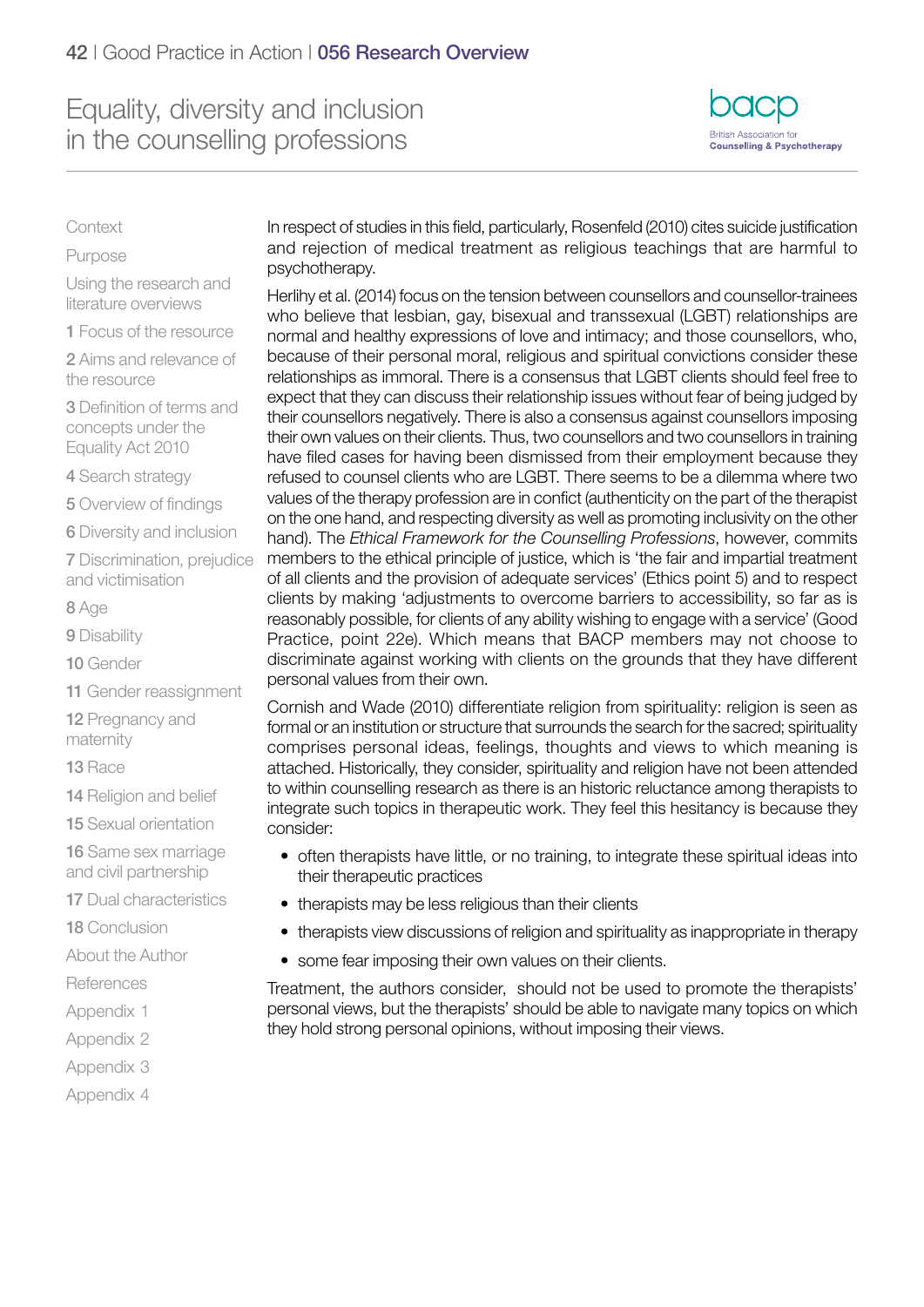

<span id="page-42-0"></span>**[Context](#page-4-0)** 

[Purpose](#page-4-0)

[Using the research and](#page-4-0)  [literature overviews](#page-4-0)

[1](#page-5-0) Focus of the resource

[2](#page-6-0) Aims and relevance of the resource

3 [Definition of terms and](#page-9-0)  [concepts under the](#page-9-0)  [Equality Act 2010](#page-9-0)

4 [Search strategy](#page-10-0)

[5](#page-12-0) Overview of findings

6 [Diversity and inclusion](#page-13-0)

7 [Discrimination, prejudice](#page-14-0)  [and victimisation](#page-14-0)

8 [Age](#page-15-0)

9 [Disability](#page-16-0)

10 [Gender](#page-40-0)

11 [Gender reassignment](#page-41-0)

12 Pregnancy and maternity

13 [Race](#page-13-0)

14 [Religion and belief](#page-14-0)

15 [Sexual orientation](#page-15-0)

16 [Same sex marriage](#page-16-0)  [and civil partnership](#page-16-0)

**17** [Dual characteristics](#page-40-0)

[18](#page-41-0) Conclusion

About the Autho[r](#page-43-0)

**[References](#page-52-0)** 

Appendix 1

Appendix 2

Appendix 3

Appendix 4

Cornish et al. (2013) conducted an online survey of therapists whose work involved group therapy. They found that therapist characteristics influence perceptions and practices regarding integration of spirituality and religion into group therapy. They found that:

- therapists with higher self-reported spirituality use spiritual and religious interventions more frequently
- therapist spirituality and religious commitment were also related to perceived barriers to attending to spirituality in group therapy: greater spirituality was associated with fewer perceived barriers; but, greater religious commitment (to a specific religious organisation) on the part of the therapist predicted greater perceived barriers.

The authors conclude that it may be the therapist's commitment to organised religion that was associated with greater perceived barriers. Therapists who were highly religious may also have a negative reaction to the concept of spirituality.

Mengesha and Ward (2012) observed that much research on the mental health of African Americans confirm that this group relies heavily on their religious and spiritual beliefs. The study then proceeds from the premise that the literature provides little guidance on how to incorporate religion and spirituality into psychotherapy with African- American women.

The study defines religion as an organised system of beliefs, practices and rituals designed to facilitate closeness to God; while spirituality is defined as a personal quest for understanding or an answer to the ultimate questions about life, purpose, meaning and relationships to the sacred. In order to more effectively incorporate religion or spirituality into psychotherapy, it is important they consider:

- explaining the relationship between religion and spirituality, its similarities and differences
- It is also important to describe religious and spiritual beliefs and practices in a cultural context.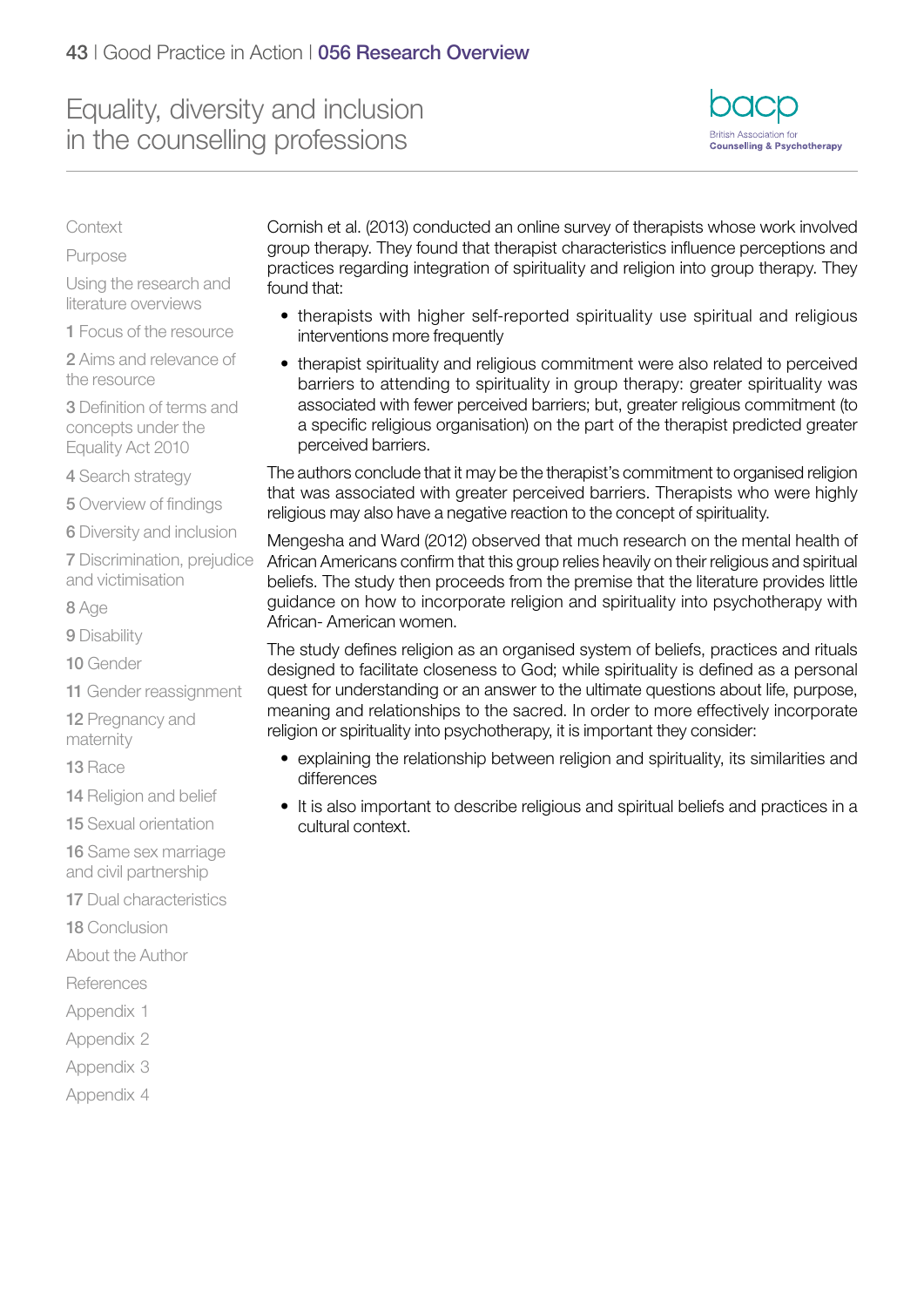

<span id="page-43-0"></span>**[Context](#page-4-0)** 

[Purpose](#page-4-0)

[Using the research and](#page-4-0)  [literature overviews](#page-4-0)

[1](#page-5-0) Focus of the resource

[2](#page-6-0) Aims and relevance of the resource

3 [Definition of terms and](#page-9-0)  [concepts under the](#page-9-0)  [Equality Act 2010](#page-9-0)

4 [Search strategy](#page-10-0)

[5](#page-12-0) Overview of findings

6 [Diversity and inclusion](#page-13-0)

7 [Discrimination, prejudice](#page-14-0)  [and victimisation](#page-14-0)

8 [Age](#page-15-0)

9 [Disability](#page-16-0)

10 [Gender](#page-40-0)

11 [Gender reassignment](#page-41-0)

[12](#page-42-0) Pregnancy and maternity

13 [Race](#page-13-0)

14 [Religion and belief](#page-14-0)

15 [Sexual orientation](#page-15-0)

16 [Same sex marriage](#page-16-0)  [and civil partnership](#page-16-0)

**17** [Dual characteristics](#page-40-0)

[18](#page-41-0) Conclusion

About the Author

**[References](#page-52-0)** 

Appendix 1

Appendix 2

Appendix 3

Appendix 4

# **15** Sexual orientation

Appelbaum (2014) conducted a study and commentary on the reaction of therapists to a new law passed in California banning all therapeutic interventions for clients below 18 years old who seek to change the sexual orientation of children. In September 2012, Governor Jerry Brown signed a bill mandating that no mental health provider shall engage in any intervention defined as "sexual orientation change effort" (SOCE), which includes efforts to change behaviours or gender expressions or to eliminate or reduce sexual or romantic attractions or feelings toward individuals of the same sex. Any intervention under SOCE is considered unprofessional and unethical conduct that will be subject to discipline.

This law was questioned as being unconstitutional and in violation of the rights to freedom of speech and parental rights to select treatments for their children. The argument is that counselling is a form of speech and should be constitutionally protected. The Court of Appeal has rejected this argument. The court states that child clients who have been subjected to these interventions may bring legal action and seek damages. This, according to the court, would provide less intrusive means for discouraging the use of these ineffective and potentially harmful therapies.

BACP along with other professional bodies has signed up to the Memorandum of Understanding in respect of conversion therapy (for more information see [http://](http://www.psychotherapy.org.uk/UKCP_Documents/policy/MoU-conversiontherapy.pdf) [www.psychotherapy.org.uk/UKCP\\_Documents/policy/MoU-conversiontherapy.pdf](http://www.psychotherapy.org.uk/UKCP_Documents/policy/MoU-conversiontherapy.pdf)) and members are committed to the *Statement of Ethical Practice* (see appendix 4) which includes: 'BACP opposes any psychological treatment such as 'reparative' or 'conversion' therapy (BACP, 2013).

Moradi et al. (2009) observe that therapists are uniquely positioned to advance knowledge, practice and social justice through research on issues affecting sexual orientation minorities. They note the overarching challenge of conceptualising and defining sexual minority populations and also emphasise the significance and value of scholarship about sexual minority issues.

Shelton and Delgado-Romero (2011) discuss what they describe as 'microaggressions' against the sexuality of LGBQ clients. Microagressions they define as communications of prejudice and discrimination expressed through seemingly meaningless and unharmful tactics. For example within therapy they are usually expressed by:

- assuming that the person's sexual orientation is the cause of all presenting issues
- avoidance and minimising of sexual orientation
- attempts to over-identify with LGBQ clients
- making stereotypical assumptions about LGBQ clients
- expressions of heteronormative bias (bias in favour of heterosexual orientation as the only "normal" type of sexual orientation)
- assumptions that LGBQ individuals need therapeutic treatment
- warnings of the dangers of identifying as LGBQ.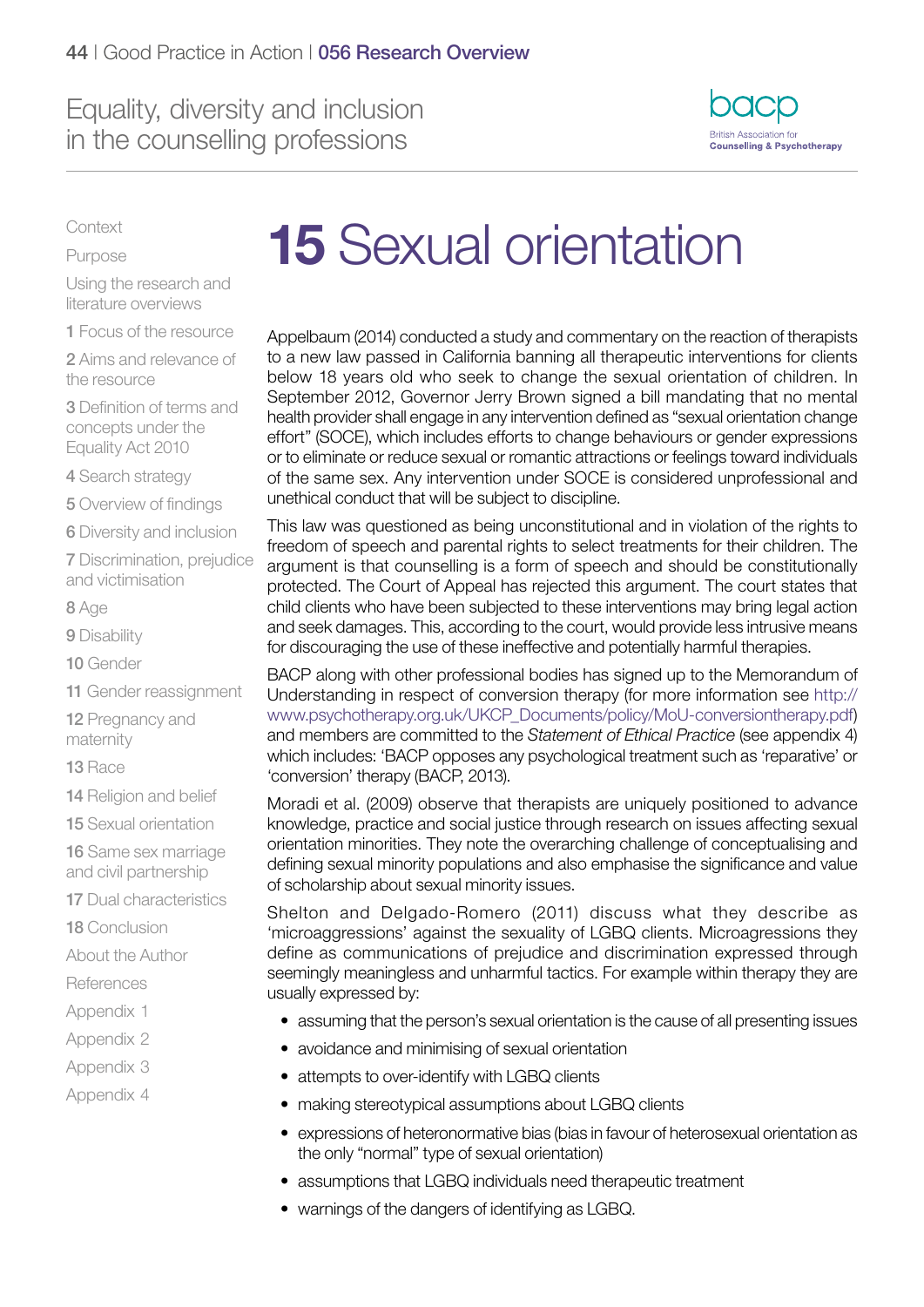

### **[Context](#page-4-0)**

### [Purpose](#page-4-0)

[Using the research and](#page-4-0)  [literature overviews](#page-4-0)

[1](#page-5-0) Focus of the resource

[2](#page-6-0) Aims and relevance of the resource

3 [Definition of terms and](#page-9-0)  [concepts under the](#page-9-0)  [Equality Act 2010](#page-9-0)

4 [Search strategy](#page-10-0)

[5](#page-12-0) Overview of findings

6 [Diversity and inclusion](#page-13-0)

7 [Discrimination, prejudice](#page-14-0)  [and victimisation](#page-14-0)

8 [Age](#page-15-0)

9 [Disability](#page-16-0)

10 [Gender](#page-40-0)

11 [Gender reassignment](#page-41-0)

[12](#page-42-0) Pregnancy and maternity

13 [Race](#page-13-0)

14 [Religion and belief](#page-14-0)

15 [Sexual orientation](#page-15-0)

16 [Same sex marriage](#page-16-0)  [and civil partnership](#page-16-0)

**17** [Dual characteristics](#page-40-0)

[18](#page-41-0) Conclusion

About the Autho[r](#page-43-0)

[References](#page-52-0)

Appendix 1

Appendix 2

Appendix 3

Appendix 4

They conclude that these attitudes and assumptions are discriminatory and hostile when they exist within the context of the therapeutic process. LGBQ clients feel that this shows lack of support of their sexual orientation. Therefore, while microaggressions may not be overt forms of discrimination such as the practices of conversion and reparative therapies, they are seen as biased and unhelpful and treatments are subtler forms of heterosexism.

Stracuzzi et al. (2011) investigated if gay and bisexual male clients' counselling experiences were impacted by their perceived similarity in sexual orientation to their therapist, as well as what is called the therapist's universal diverse orientation during the counselling process. Universal diverse orientation is seen as a therapist's positive attitude to accommodate and accept other diversity characteristics such as male or female gender, race and ethnic background, religion, and disability – a therapist may not identify or have especially positive attitudes toward gay and bisexual clients, for example, but may have positive attitudes towards people with other clients with other diversity characteristics. The findings of this study suggest that the higher the therapist's universal diverse orientation, the more positively associated it is with client ratings as to the working alliance, session depth, and session smoothness. Perceived similarity in sexual orientation was not directly related to any of these variables. Low self-reported universal diverse orientation among therapists was negatively associated with client-rated alliance and perceived improvement.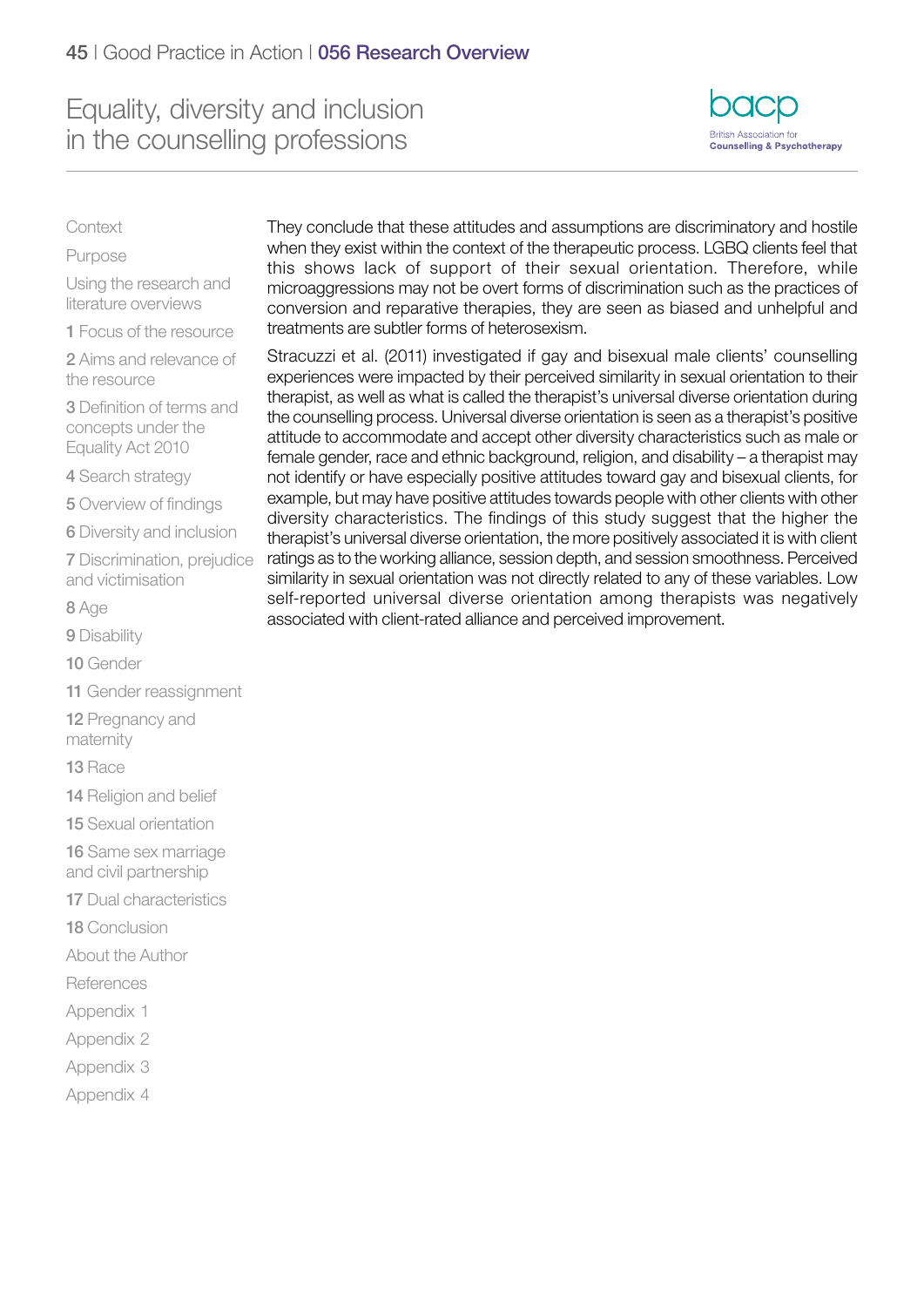

<span id="page-45-0"></span>**[Context](#page-4-0)** 

[Purpose](#page-4-0)

[Using the research and](#page-4-0)  [literature overviews](#page-4-0)

[1](#page-5-0) Focus of the resource

[2](#page-6-0) Aims and relevance of the resource

3 [Definition of terms and](#page-9-0)  [concepts under the](#page-9-0)  [Equality Act 2010](#page-9-0)

4 [Search strategy](#page-10-0)

[5](#page-12-0) Overview of findings

6 [Diversity and inclusion](#page-13-0)

7 [Discrimination, prejudice](#page-14-0)  [and victimisation](#page-14-0)

8 [Age](#page-15-0)

9 [Disability](#page-16-0)

10 [Gender](#page-40-0)

11 [Gender reassignment](#page-41-0)

[12](#page-42-0) Pregnancy and maternity

13 [Race](#page-13-0)

14 [Religion and belief](#page-14-0)

15 [Sexual orientation](#page-15-0)

16 [Same sex marriage](#page-16-0)  [and civil partnership](#page-16-0)

**17** [Dual characteristics](#page-40-0)

[18](#page-41-0) Conclusion

About the Autho[r](#page-43-0)

**[References](#page-52-0)** 

Appendix 1

Appendix 2

Appendix 3

Appendix 4

# **16** Same sex marriage and civil partnership

Stephenson et al. (2014) investigated male-male dyads as to their willingness to undergo couples' voluntary HIV counselling and testing. Data were collected from 3,245 couples in seven countries. In Australia and the UK, willingness was at 79%, while in Brazil willingness was up to 90%. Older dyads who did not know if they were HIV positive had lower willingness to use HIV counselling and testing. The association between being in a relationship and willingness to use counselling and testing were variable from country to country, perhaps because of local perceptions about couples counselling and testing.

Grove et al. (2013) hypothesised that the manner by which same-sex couples construct their relationships impacts the way they manage the process of seeking help for their relationships. They conducted 12 interviews with 16 people who had engaged in same-sex couples counselling. Their findings indicate that some couples positioned themselves as part of a minority group while others positioned themselves as part of a generic group of couples struggling with relationship issues. These constructions of their relationships impact how they discuss and decide to seek help. Therefore, the call was for therapists to be aware of the ways in which couples construct their relationships (as part of a minority group or as part of a generic group of couples).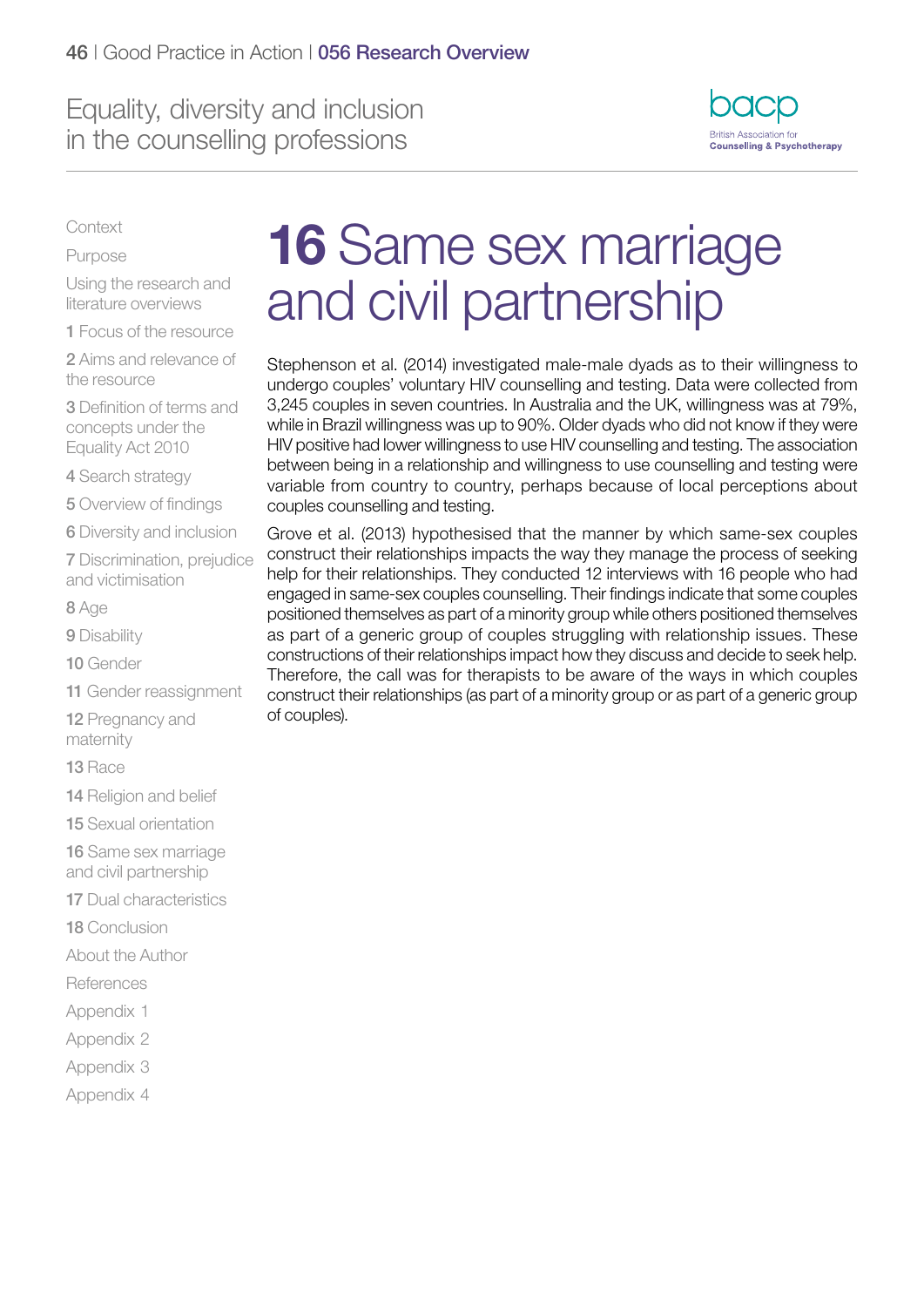

<span id="page-46-0"></span>**[Context](#page-4-0)** 

[Purpose](#page-4-0)

[Using the research and](#page-4-0)  [literature overviews](#page-4-0)

[1](#page-5-0) Focus of the resource

[2](#page-6-0) Aims and relevance of the resource

3 [Definition of terms and](#page-9-0)  [concepts under the](#page-9-0)  [Equality Act 2010](#page-9-0)

4 [Search strategy](#page-10-0)

[5](#page-12-0) Overview of findings

6 [Diversity and inclusion](#page-13-0)

7 [Discrimination, prejudice](#page-14-0)  [and victimisation](#page-14-0)

8 [Age](#page-15-0)

9 [Disability](#page-16-0)

10 [Gender](#page-40-0)

11 [Gender reassignment](#page-41-0)

[12](#page-42-0) Pregnancy and maternity

13 [Race](#page-13-0)

14 [Religion and belief](#page-14-0)

15 [Sexual orientation](#page-15-0)

16 [Same sex marriage](#page-16-0)  [and civil partnership](#page-16-0)

**17** [Dual characteristics](#page-40-0)

[18](#page-41-0) Conclusion

About the Autho[r](#page-43-0)

**[References](#page-52-0)** 

Appendix 1

Appendix 2

Appendix 3

Appendix 4

# **17** Dual characteristics

The following synopsis of studies involves clients and participants who possess two or more of the protected characteristics including or in addition to low socioeconomic status, poverty or low education.

Lovell et al. (2014) recruited 57 clients from four disadvantaged localities in the northwest of England to test the feasibility and acceptability to ethnic minorities and older people of a culturally sensitive wellbeing intervention. They sought to probe why groups such as older people and ethnic minorities, who experience high levels of mental distress, face barriers in terms of access to care. They hypothesise that despite evidence that psychological therapy may be effective for reducing symptoms of mental distress, current interventions may not be sensitive to the specific mental health needs of these populations. Their findings suggest that in the elderly participants, those who received the wellbeing intervention improved. It is acknowledged, however, that the number of recruited participants is only half of the target sampling.

Schuengel et al. (2009) conducted a controlled multiple-case design study to determine how therapeutic relationships developed in six children with what they describe as visual disabilities, severe intellectual disabilities, severe challenging behaviour, and prolonged social deprivation. The group had sessions with an experimental therapist who simulated therapeutic attachment. A control therapist alternated and provided only positive personal attention. In a second phase of the trial, both the experimental and control therapist applied behaviour therapy. Findings suggest that the children sought more proximity to the experimental therapist than to the control therapist. Psychophysiological arousal was lower when the experimental therapist applied behaviour modification than when the control therapist applied it. They concluded that attachment behaviour in the children appeared responsive to stimulation and the attachment regulation may explain the success of behaviour modification approaches.

Scott et al. (2009) probed satisfaction with counselling in young Black adolescent males who were transitioning from 'foster care' to 'custody' (within the US often adolescents will go into 'custody' rather than 'prison which is a very structured detention facility with counselling, group therapy and classes so that they can finish high school). These participants were in custody, undergoing counselling, diagnosed with major depression or disruptive behaviour disorder, and had a history of being in group care settings. The researchers sought to determine the participants' attitudes toward mental health services, their beliefs about stigma, and their perspectives on masculine norms. It was found that the attitudes of the participants contributed to their satisfaction with counselling. That is, those participants who expressed more positive attitudes toward mental health services, and confidence in mental health professionals and the therapeutic process reported greater satisfaction.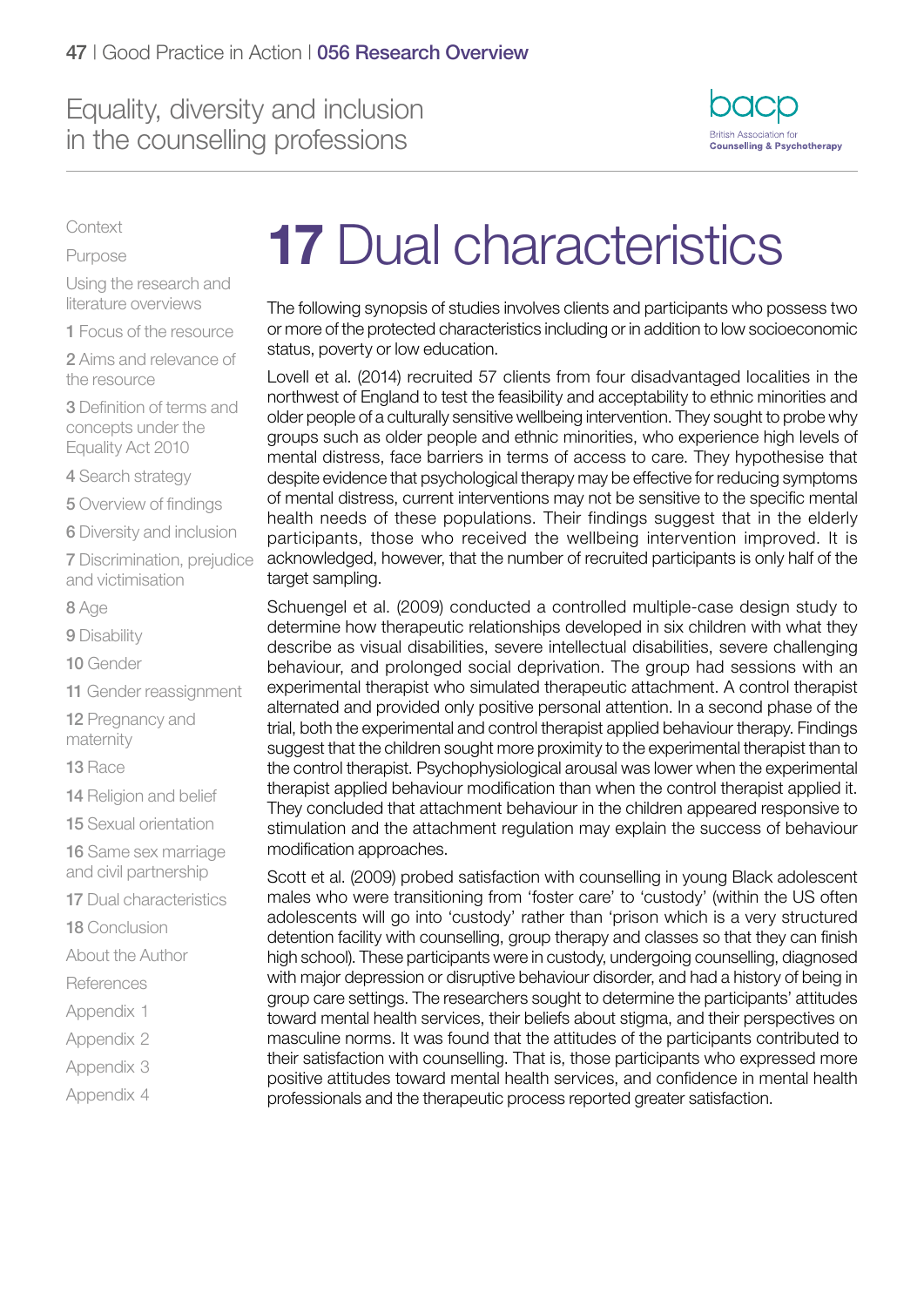

### **[Context](#page-4-0)**

### [Purpose](#page-4-0)

[Using the research and](#page-4-0)  [literature overviews](#page-4-0)

[1](#page-5-0) Focus of the resource

[2](#page-6-0) Aims and relevance of the resource

3 [Definition of terms and](#page-9-0)  [concepts under the](#page-9-0)  [Equality Act 2010](#page-9-0)

4 [Search strategy](#page-10-0)

[5](#page-12-0) Overview of findings

6 [Diversity and inclusion](#page-13-0)

7 [Discrimination, prejudice](#page-14-0)  [and victimisation](#page-14-0)

8 [Age](#page-15-0)

9 [Disability](#page-16-0)

10 [Gender](#page-40-0)

11 [Gender reassignment](#page-41-0)

[12](#page-42-0) Pregnancy and maternity

13 [Race](#page-13-0)

14 [Religion and belief](#page-14-0)

15 [Sexual orientation](#page-15-0)

16 [Same sex marriage](#page-16-0)  [and civil partnership](#page-16-0)

**17** [Dual characteristics](#page-40-0)

[18](#page-41-0) Conclusion

About the Autho[r](#page-43-0)

**[References](#page-52-0)** 

Appendix 1

Appendix 2

Appendix 3

Appendix 4

Pattison (2010) conducted a survey and qualitative interviews of school counsellors in secondary schools across the UK to build a model for inclusive counselling practice for young people with learning disabilities. A total of 369 school counsellors participated in the survey and 15 participated in the interviews. The counsellors' responses to the question of how to ensure greater inclusivity centred around the need to: raise awareness of the counselling service; specialist training and knowledge or experience with learning disabilities; having an integrated partnership approach; expert supervision; and, advocacy and active promotion of counselling services. They also believed that the most effective factor is in developing rapport with clients to enable them to access counselling services; there is a need for the target clients to understand the therapeutic process and the guarantee of confidentiality. They consider that there is also a need for imaginative and creative presentation of the counselling process to make it accessible (for example, through art). There must be flexibility and eclecticism to ensure that counselling can be accessed by all. Their final model of inclusivity can be seen in Appendix 3.

De Haan et al. (2015) sought to determine the characteristics and factors that influence counselling drop-out risk among youth, exploring factors such as ethnic background, socioeconomic status, and problem severity. For adolescents, the following risk factors were determined: ethnicity, being female, being older, and having lower parental socioeconomic occupation levels. The study shows a higher drop-out rate from some specific ethnic backgrounds among which there are higher drop-out rates, such as children from Turkish, Moroccan, Surinamese and Antillean ethnicity.

O'Mahony and Donelly (2010) conducted a literature review to examine the factors that impact help-seeking behaviour among immigrant and refugee women who were experiencing post-partum depression. The goal of the review was to raise awareness and understanding of the mental health needs of this population. Their findings suggest that literature investigating the needs, issues and risk factors for post-partum depression among immigrant and refugee women is limited. There are numerous studies describing the culture of immigrant and refugee women with post-partum depression but there are few that address the impact of factors that determine or predict help-seeking. In particular, there are few studies that examine how social support, gender, organisational and institutional structures bar help-seeking behaviour.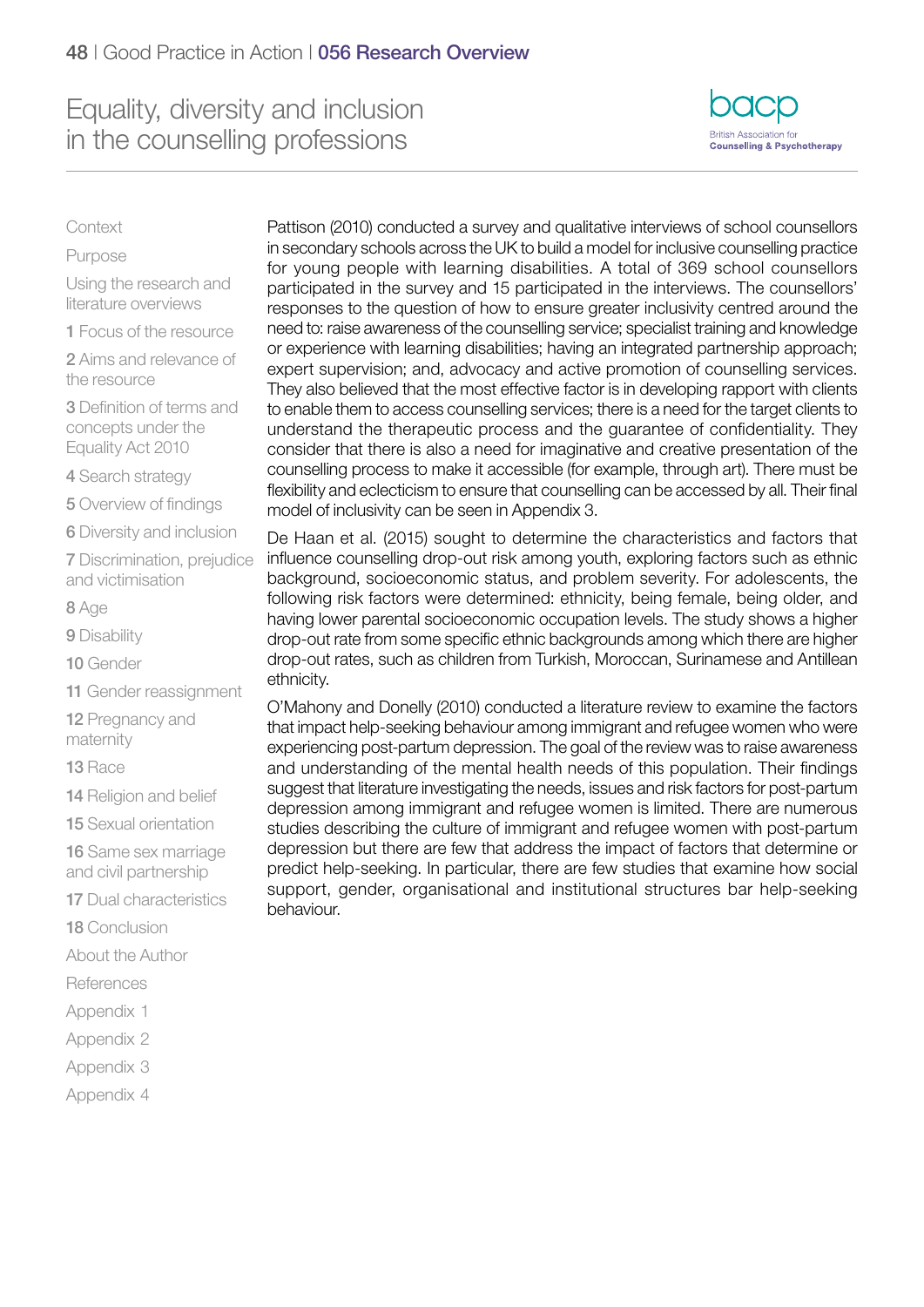

<span id="page-48-0"></span>**[Context](#page-4-0)** 

[Purpose](#page-4-0)

[Using the research and](#page-4-0)  [literature overviews](#page-4-0)

[1](#page-5-0) Focus of the resource

[2](#page-6-0) Aims and relevance of the resource

3 [Definition of terms and](#page-9-0)  [concepts under the](#page-9-0)  [Equality Act 2010](#page-9-0)

4 [Search strategy](#page-10-0)

[5](#page-12-0) Overview of findings

6 [Diversity and inclusion](#page-13-0)

7 [Discrimination, prejudice](#page-14-0)  [and victimisation](#page-14-0)

8 [Age](#page-15-0)

9 [Disability](#page-16-0)

10 [Gender](#page-40-0)

11 [Gender reassignment](#page-41-0)

[12](#page-42-0) Pregnancy and maternity

13 [Race](#page-13-0)

14 [Religion and belief](#page-14-0)

15 [Sexual orientation](#page-15-0)

16 [Same sex marriage](#page-16-0)  [and civil partnership](#page-16-0)

**17** [Dual characteristics](#page-40-0)

[18](#page-41-0) Conclusion

About the Autho[r](#page-43-0)

**[References](#page-52-0)** 

Appendix 1

Appendix 2

Appendix 3

Appendix 4

# **18** Conclusion

It seems that whilst strides have been made to ensure justice, fairness and equality in access, engagement and experiences with counselling therapeutic services, there is still much ground to cover to ensure that client diversity is identified, acknowledged and respected. Especially the covert discrimination described as 'microaggressions' within Shelton and Delgado-Romero's study, or through practitioners not having an awareness, or not speaking about EDI issues. There is also a long way to go before services are made inclusive for all.

There is a need, it seems, for therapists to be 'culturally competent' whether they are working with clients from different countries and cultures, or who have had a different life experience in respect of disability, gender or sexuality.

Whilst legal and statutory policy have laid down conceptual definitions of characteristics which may be more prone to discrimination, and have provided punitive measures to protect people who possess those characteristics, recognising the impact of these protected characteristics on clients, on their help-seeking behaviour, on their engagement with therapy, and their satisfaction with it remains a fertile ground of research inquiry. For instance, therapist attitudes, beliefs, and convictions regarding one, some, or all of these characteristics largely remain unexamined in research, despite them playing a role in determining the efficacy and acceptability of therapeutic interventions.

If the goal is for more diverse cultures of people to engage in therapeutic services. In order to accomplish this, it may be necessary for therapists to confront their personal biases, prejudices and stereotypes and understand their own world views to increase their self-awareness and their awareness of others who may have diverse characteristics. It is not good enough to simply say 'I treat everyone the same' this is not what equality, diversity and inclusion are about. It is about ensuring that diversity is about 'putting the client first' (*Ethical Framework*, commitment 1) and enabling people to participate in ways that include their diverse needs. It may also be necessary to acknowledge that power is always a part of the therapeutic relationship, especially when clients belong to groups who have one or more of the characteristics protected by law (Borges, 2014).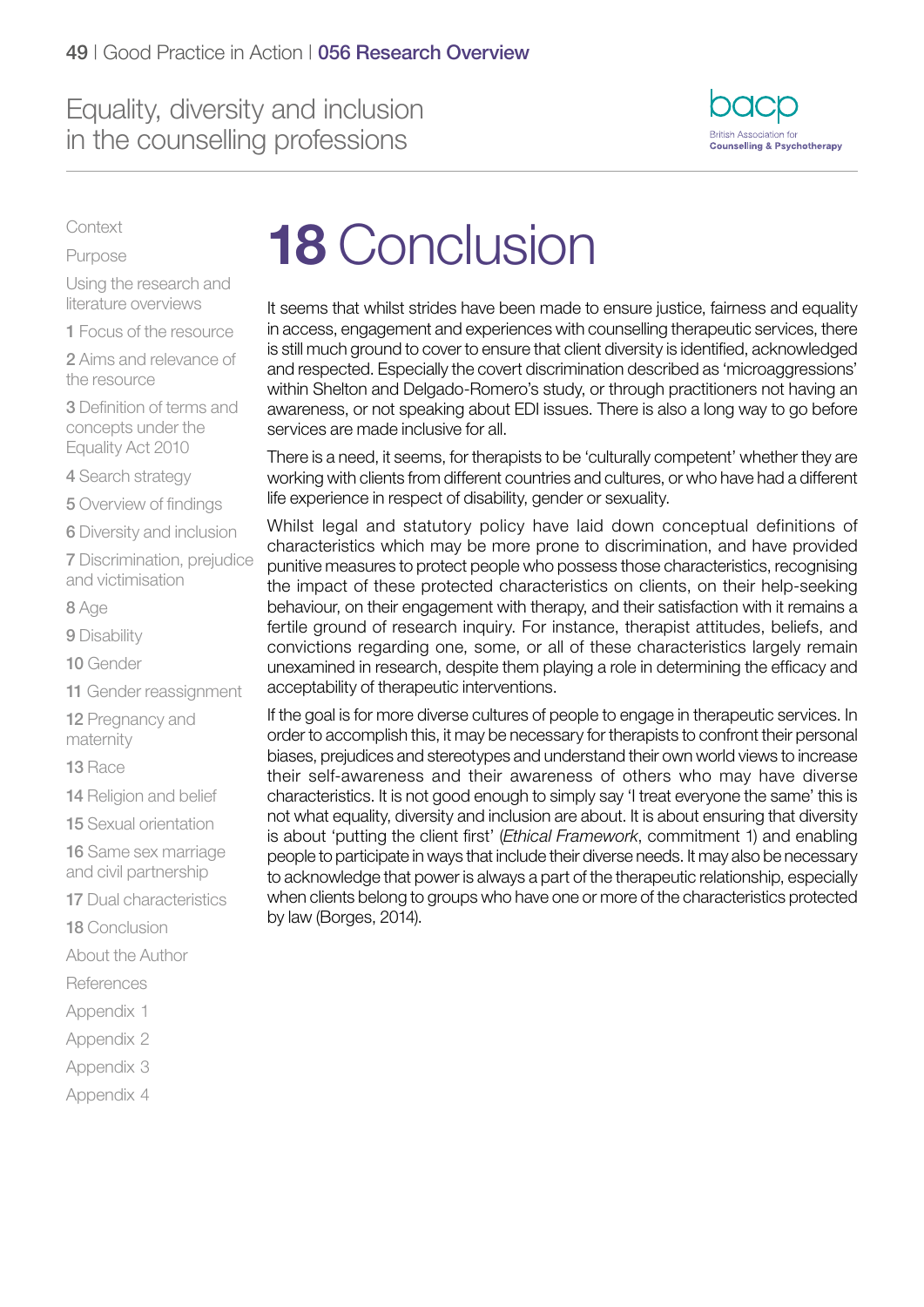

<span id="page-49-0"></span>**[Context](#page-4-0)** 

[Purpose](#page-4-0)

[Using the research and](#page-4-0)  [literature overviews](#page-4-0)

[1](#page-5-0) Focus of the resource

[2](#page-6-0) Aims and relevance of the resource

3 [Definition of terms and](#page-9-0)  [concepts under the](#page-9-0)  [Equality Act 2010](#page-9-0)

4 [Search strategy](#page-10-0)

[5](#page-12-0) Overview of findings

6 [Diversity and inclusion](#page-13-0)

7 [Discrimination, prejudice](#page-14-0)  [and victimisation](#page-14-0)

8 [Age](#page-15-0)

9 [Disability](#page-16-0)

10 [Gender](#page-40-0)

11 [Gender reassignment](#page-41-0)

[12](#page-42-0) Pregnancy and maternity

13 [Race](#page-13-0)

14 [Religion and belief](#page-14-0)

15 [Sexual orientation](#page-15-0)

16 [Same sex marriage](#page-16-0)  [and civil partnership](#page-16-0)

**17** [Dual characteristics](#page-40-0)

[18](#page-41-0) Conclusion

About the Autho[r](#page-43-0)

**[References](#page-52-0)** 

Appendix 1

Appendix 2

Appendix 3

Appendix 4

# About the Author

Content for this resource has been authored by: Dr Nicola Davies, BSc (Hons); MSc Comm.; PhD; DipC; MBACP; MBPsS

# **References**

Appelbaum, P.S. (2014). *Regulating psychotherapy or restricting freedom of speech? California's ban on sexual orientation change efforts.* Psychiatric Services 65(1): 5-7

Appio, L., Chambers, D.A. and Mao, S. (2013). *Listening to the voices of the poor and disrupting the silence about class issues in psychotherapy.* Journal of Clinical Psychology 69(2): 152-161.

Artman, L.K. and Daniels, J.A. (2010). *Disability and psychotherapy practice: cultural competence and practical tips.* Professional Psychology-Research and Practice 41(5): 442-448.

BACP (2010a). *The Equality Act – what this means for you.* BACP [online]. Available from:<http://www.bacp.co.uk/equality/Equality%20Act.php> [Accessed 22 April 2016].

BACP (2010b). *Equality and diversity policy statement.* BACP [online]. Available from: <http://www.bacp.co.uk/equality/> [Accessed 22 April 2016]

BACP (2010c). *Ethical principles of counselling and psychotherapy.* BACP [online]. Available from: [http://www.bacp.co.uk/ethical\\_framework/ethics.php](http://www.bacp.co.uk/ethical_framework/ethics.php) [Accessed 26 April 2016].

BACP (2015). *Our commitment to equality.* BACP [online]. Available from: [http://www.](http://www.bacp.co.uk/equality/Commitment%20to%20Equality.php) [bacp.co.uk/equality/Commitment%](http://www.bacp.co.uk/equality/Commitment%20to%20Equality.php)20to%20Equality.php [Accessed 22 April 2016]

BACP (2016). *Ethical Framework for the Counselling Professions.* Lutterworth: BACP. Available from: [http://www.bacp.co.uk/ethics/](http://www.bacp.co.uk/ethics)

Barnes, J.C. and Summers, J.C. (2012). *Using systemic and psychodynamic psychotherapy with a couple in a community learning disabilities context: a case study.* British Journal of Learning Disabilities 40(4): 259-265.

Bartoli, E. and Pyati, A. (2009). *Addressing clients' racism and racial prejudice in individual psychotherapy: therapeutic considerations.* Psychotherapy 46(2): 145-157.

Bartoli, E., Bentley-Edwards, K.L., Garcia, A.M., Michael, A. and Ervin, A. (2015). *What do White counsellors and psychotherapists need to know about race? White Racial socialization in counselling and psychotherapy training program.* Women and Therapy, 38(3-4),: 246-262

Bean, R.A. and Titus, G. (2009). *Cultural intersection of Asian Indian ethnicity and presenting problem: Adapting multicultural competence for clinical accessibility.*  Journal of Multicultural Counseling and Development, 37, pp40-51.

Borges, A.M. (2014). *Psychologists experiences working with clients in poverty: A quality descriptive study.* Boston College University Libraries [online]. Available from: [https://dlib.bc.edu/islandora/object/bc-](https://dlib.bc.edu/islandora/object/bc)ir:103740/datastream/PDF/view [Accessed 27 April 2016]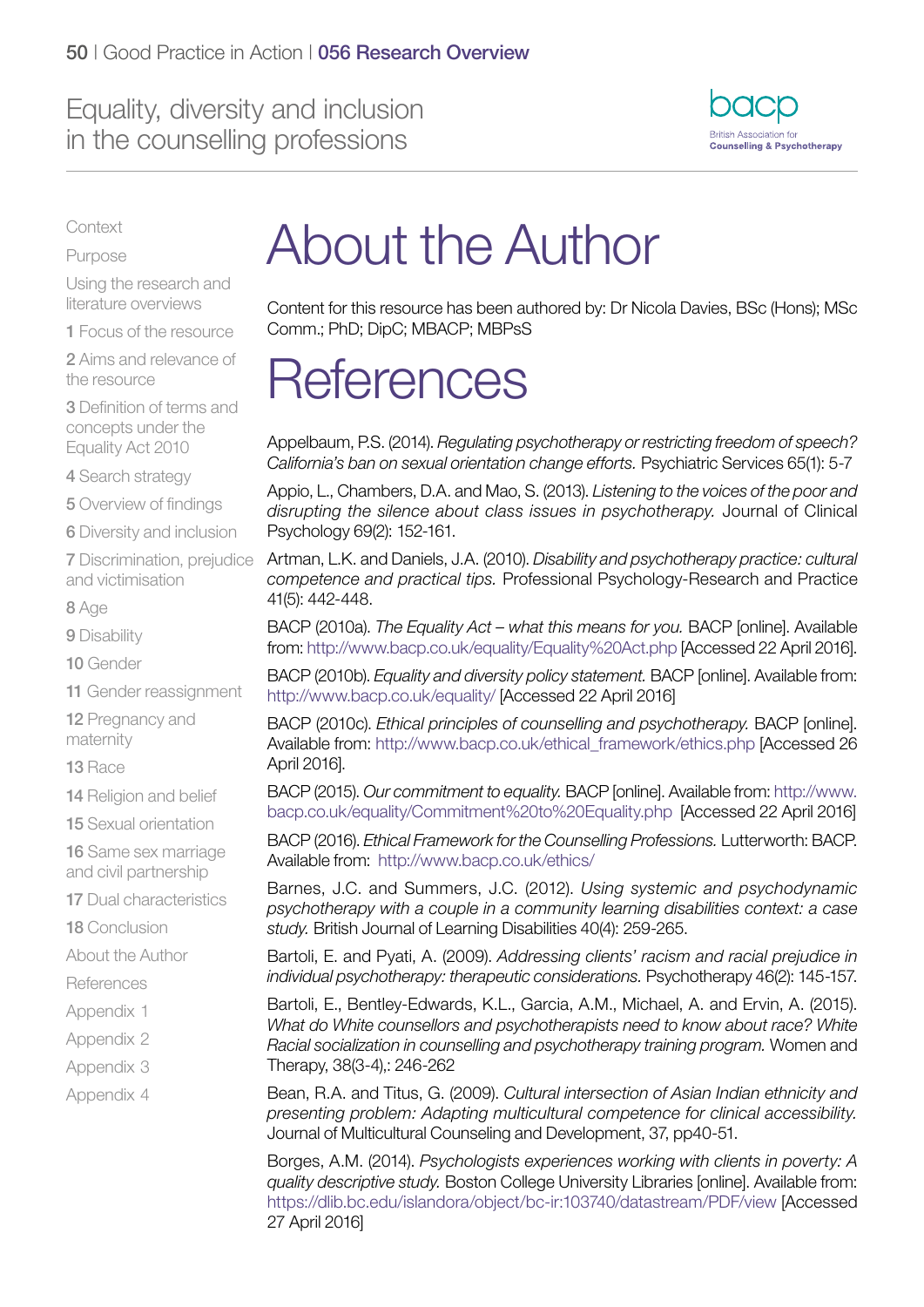

**[Context](#page-4-0)** 

[Purpose](#page-4-0)

[Using the research and](#page-4-0)  [literature overviews](#page-4-0)

[1](#page-5-0) Focus of the resource

[2](#page-6-0) Aims and relevance of the resource

3 [Definition of terms and](#page-9-0)  [concepts under the](#page-9-0)  [Equality Act 2010](#page-9-0)

4 [Search strategy](#page-10-0)

[5](#page-12-0) Overview of findings

6 [Diversity and inclusion](#page-13-0)

7 [Discrimination, prejudice](#page-14-0)  [and victimisation](#page-14-0)

8 [Age](#page-15-0)

9 [Disability](#page-16-0)

10 [Gender](#page-40-0)

11 [Gender reassignment](#page-41-0)

[12](#page-42-0) Pregnancy and maternity

13 [Race](#page-13-0)

14 [Religion and belief](#page-14-0)

15 [Sexual orientation](#page-15-0)

16 [Same sex marriage](#page-16-0)  [and civil partnership](#page-16-0)

**17** [Dual characteristics](#page-40-0)

[18](#page-41-0) Conclusion

About the Autho[r](#page-43-0)

**[References](#page-52-0)** 

Appendix 1

Appendix 2

Appendix 3

Appendix 4

Breckon, S.E., Smith, I. and Daiches, A. (2013). *What makes offenders with an intellectual disability ready to engage with psychological therapy? A qualitative study.*  Research in Developmental Disabilities 34(5): 1408-1416.

Brooks, M., Davis, S. and Twigg, E. (2013). *A measure for feelings - using inclusive research to develop a tool for evaluating psychological therapy* (Clinical Outcomes in Routine Evaluation - Learning Disability). British Journal of Learning Disabilities 41(4): 320-329

Brown, G., Marshall, M., Bower, P., Woodham, A. and Waheed, W. (2014). *Barriers to recruiting ethnic minorities to mental health research: A systematic review.*  International Journal of Methods in Psychiatry Research, 23(1): 36-48.

Brown, O., Elkonin, D. and Naicker, S. (2013). *The use of religion and spirituality in psychotherapy: enablers and barriers.* Journal of Religion and Health 52, pp. 1131- 1146.

Canady, R.B., Bullen, B.L., Holzman, C., Broman, C. and Tian, Y. (2008). *Discrimination and symptoms of depression in pregnancy among African American and White women.* Women's Health Issues 18(4): 292-300.

Caroppo, E., Muscelli, C., Brogna, P., Paci, M., Camerino, C. and Bria, P. (2009). *Relating with migrants: ethnopsychiatry and psychotherapy.* Ann Ist Super Sanita, 45 (3): 331-340.

Chao, R.C.L., Wei, M.M., Good, G.E. and Flores, L.Y. (2011). *Race/Ethnicity, Color-Blind Racial attitudes, and multicultural counseling competence: the moderating effects of multicultural counseling training.* Journal of Counseling Psychology 58(1): 72-82.

Chen, J. and Rizzo, J. (2010). *Racial and ethnic disparities in use of psychotherapy: evidence from us national survey data.* Psychiatric Services 61(4): 364-372.

Comstock, D.L., Hammer, T.R., Strentzsch, J., Cannon, K., Parsons, J. and Salazar II, G. (2008). *Relational-cultural theory: a framework for bridging relational, multicultural, and social justice competencies.* Journal of Counseling & Development, 86, pp279-287.

Cornish, M.A. and Wade, N.G. (2010). *Spirituality and religion in group counseling: a literature review with practice guidelines.* Professional Psychology-Research and Practice 41(5): 398-404.

Cornish, M.A., Wade, N.G. and Knight, M.A. (2013). *Understanding group therapists' use of spiritual and religious interventions in group therapy.* International Journal of Group Psychotherapy 63(4): 573-591.

Costa, R., Dunsford, M., Skagerberg, E., Holt, V., Carmichael, P. and Calizzi, M. (2015). *Psychological support, puberty suppression and psychological functioning in adolescents with gender dysphoria.* Journal of Sex Medicine: 12 (11).

de Haan, A.M., Boon, A.E., Vermeiren, R.R.J.M., Hoewe, M. and de Jong, J.T.V.M. (2015). *Ethnic background, socioeconomic status, and problem severity as dropout risk factors in psychotherapy with youth.* Child & Youth Care Forum 44 (1): 1-16.

Eltaiba, N. (2014). *Counseling with Muslim refugees: building rapport.* Journal of Social Work Practice 28(4): 397-403.

Equality Act 2010. Available from: <http://www.legislation.gov.uk/ukpga/2010/15> [Accessed 25 April 2016]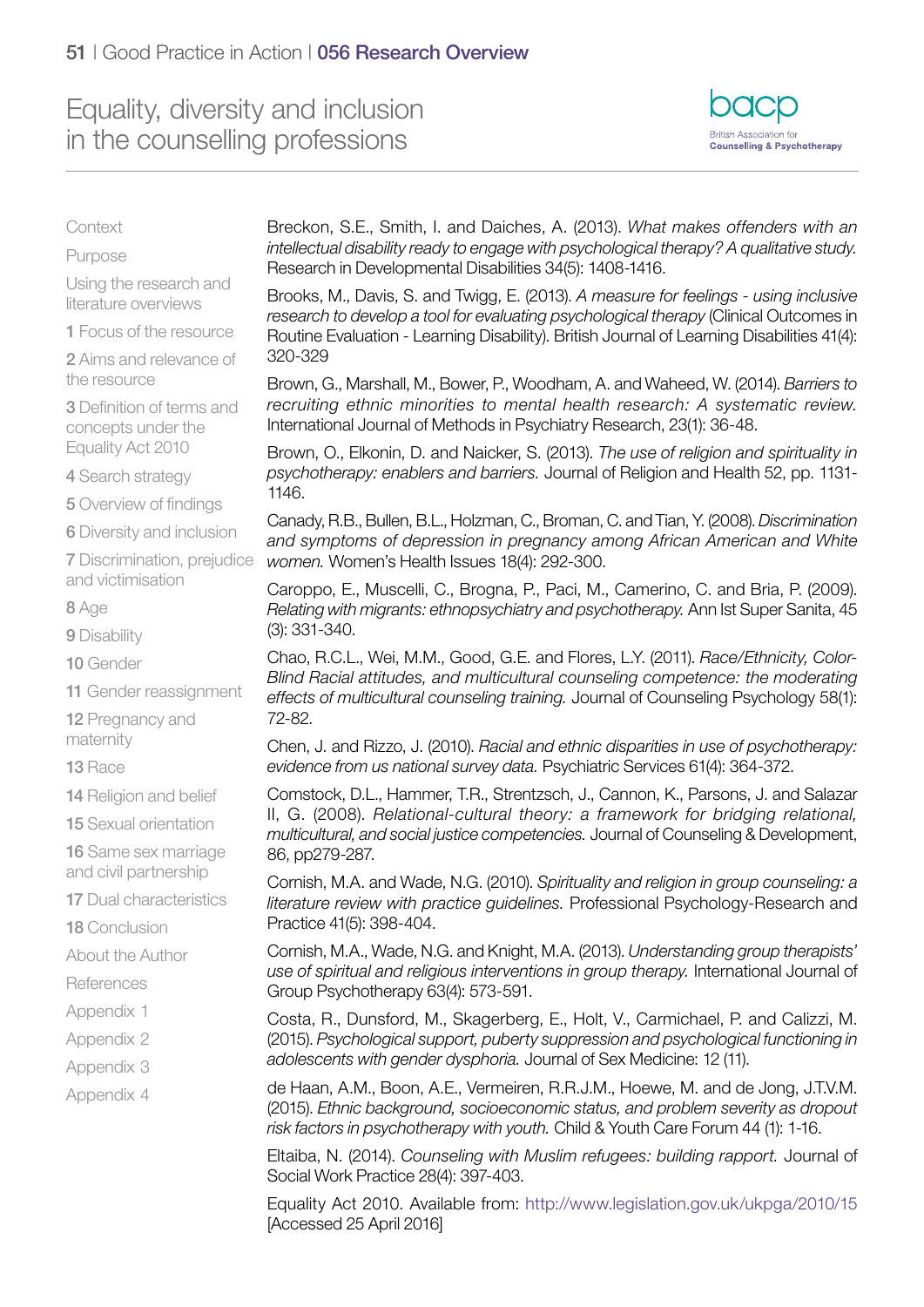

**[Context](#page-4-0)** 

[Purpose](#page-4-0)

[Using the research and](#page-4-0)  [literature overviews](#page-4-0)

[1](#page-5-0) Focus of the resource

[2](#page-6-0) Aims and relevance of the resource

3 [Definition of terms and](#page-9-0)  [concepts under the](#page-9-0)  [Equality Act 2010](#page-9-0)

4 [Search strategy](#page-10-0)

[5](#page-12-0) Overview of findings

6 [Diversity and inclusion](#page-13-0)

7 [Discrimination, prejudice](#page-14-0)  [and victimisation](#page-14-0)

8 [Age](#page-15-0)

9 [Disability](#page-16-0)

10 [Gender](#page-40-0)

11 [Gender reassignment](#page-41-0)

[12](#page-42-0) Pregnancy and maternity

13 [Race](#page-13-0)

14 [Religion and belief](#page-14-0)

15 [Sexual orientation](#page-15-0)

16 [Same sex marriage](#page-16-0)  [and civil partnership](#page-16-0)

**17** [Dual characteristics](#page-40-0)

[18](#page-41-0) Conclusion

About the Autho[r](#page-43-0)

**[References](#page-52-0)** 

Appendix 1

Appendix 2

Appendix 3

Appendix 4

Ertel, K.A., James-Todd, T., Kleinman, K., Krieger, N., Gillman, M.W., Wright, R. and Rich-Edwards, J. (2012). *Racial discrimination, response to unfair treatment and depressive symptoms among pregnant black and African American women in the United States.* Annals of Epidemiology 22(12): 840-846.

Espin, O.M. (2013). *'Making love in English': language in psychotherapy with immigrant women.* Women & Therapy 36(3-4): 198-218.

Fitzgibbons, R., Sutton, P.M. and O'Leary, D. (2009). *The psychopathology of 'sex reassignment' surgery, National Catholic Bioethics Center*. Spring 2009: 97-125.

Flynn, A.G. (2012). *Fact or faith?: on the evidence for psychotherapy for adults with intellectual disability and mental health needs.* Current Opinion in Psychiatry 25(5): 342-347.

Garnefski, N. and Kraaij, V. (2011). *Effect of a Cognitive Behavioral Self-Help Program on emotional problems for people with acquired hearing loss: A randomized controlled trial.* Journal of Deaf Studies and Deaf Education 17(1): 75-84.

Government Equalities Office (2011). *Easy read: The Equality Act – Making equality real.* [Government.UK](http://Government.UK) [online]. Available from: [http://gov.uk/government/publications/](http://gov.uk/government/publications/equality-act-guidance) [equality-](http://gov.uk/government/publications/equality-act-guidance)act-guidance [Accessed 23 April 2016]

[Government.UK](http://Government.UK) (2010). *Equality Act 2010 Explanatory Notes*. [Government.UK](http://Government.UK)  [online]. Available from: [http://www.legislation.gov.uk/ukpga/2010/15/pdfs/](http://www.legislation.gov.uk/ukpga/2010/15/pdfs/ukpgaen_20100015_en.pdf) [ukpgaen\\_20100015\\_en.pdf](http://www.legislation.gov.uk/ukpga/2010/15/pdfs/ukpgaen_20100015_en.pdf) [Accessed 27 April 2016]

[Government.UK](http://Government.UK) (2013). *Equality Act 2010 Guidance. [Government.](http://Government.UK)*UK [online]. Available from: [http://www.gov.uk/guidance/equality](http://www.gov.uk/guidance/equality-act-2010-guidance)-act-2010-guidance [Accessed 23 April 2016]

Green, R., Dicks, S.N.S. and Buckroyd, J. (2009). *Counselling in culturally diverse inner-city communities: The rise and fall of the Kabin counselling project.* Journal of Social Work Practice 23(3): 315-326.

Grigoriadis, S., Vonder Porten, E.H., Mamisashvili, L., Tomlinson, G., Dennis, C., Koren, G., Steiner, M., Mousmanis, P., Cheung, A., Radford., Martinovic, J. and Ross, L. (2013) *The impact of maternal depression during pregnancy on perinatal outcomes: a systematic review and meta-analysis.* Journal of Clinical Psychiatry 74(4): 321-341

Grove, J., Peel., E. and Owen-Pugh, V. (2013). *Client discourses on the process of seeking same-sex couple counselling.* British Journal of Guidance & Counselling 41(5): 573-586.

Hall, K.S., Kusunoki, Y., Gatny, H. and Barber, J. (2015). *Social discrimination, stress, and risk of unintended pregnancy among young women,* Journal of Adolescent Health: 56(3): 330-337.

Hansen, J.T. (2010). *Counseling and psychoanalysis: advancing the value of diversity.*  Journal of Multicultural Counseling and Development 38(1): 16-26.

Haugvik, M. (2013). *Structured parallel therapy with parents in time-limited psychotherapy with children experiencing difficult family situations.* Clinical Child Psychology and Psychiatry 18(4): 504-518.

Haydon-Laurelut, M. and Nunkoosing, M. (2010). '*I want to be listened to': systemic psychotherapy with a man with intellectual disabilities and his paid supporters.*  Journal of Family Therapy 32(1): 73-86.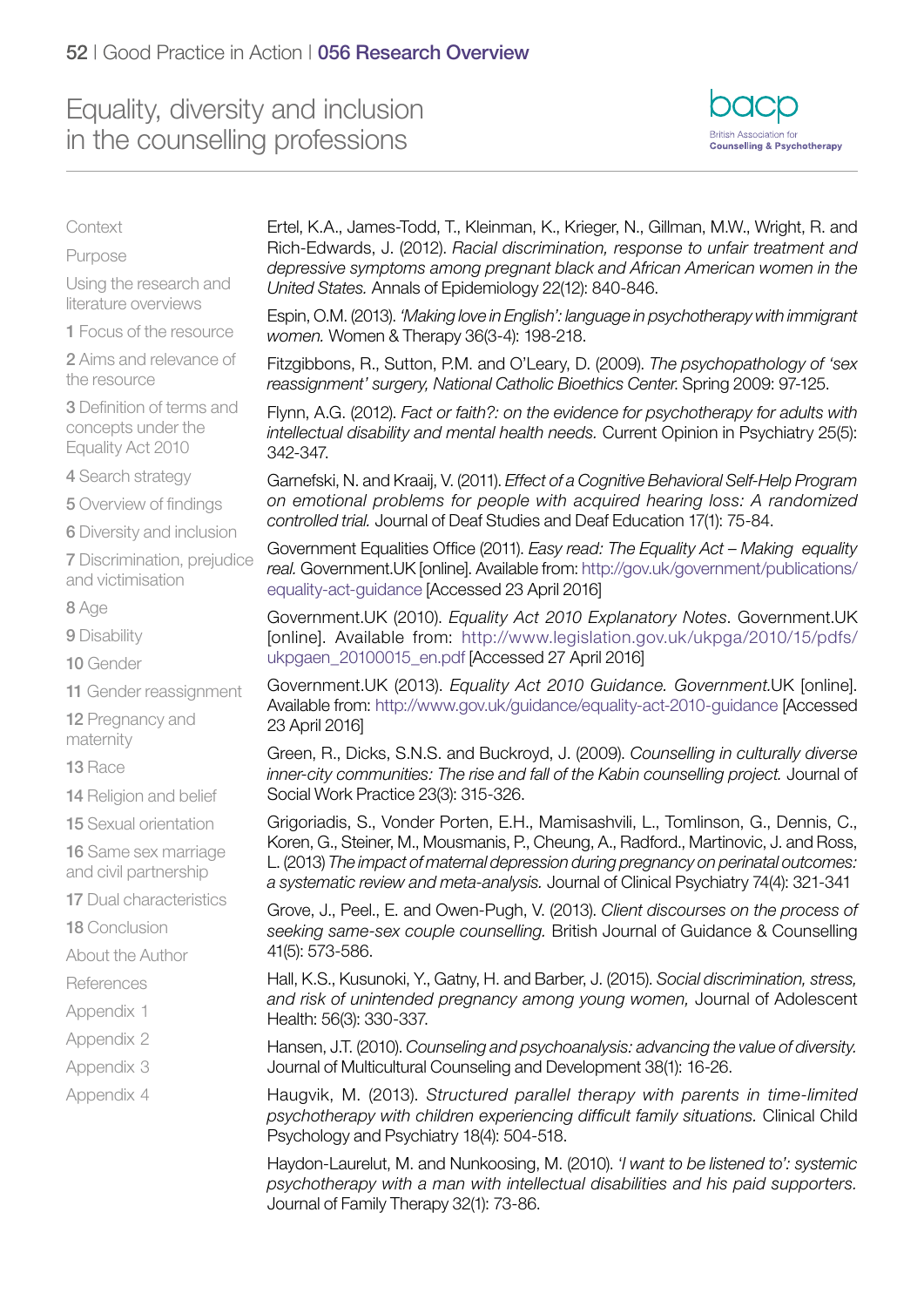

<span id="page-52-0"></span>**[Context](#page-4-0)** 

[Purpose](#page-4-0)

[Using the research and](#page-4-0)  [literature overviews](#page-4-0)

[1](#page-5-0) Focus of the resource

[2](#page-6-0) Aims and relevance of the resource

3 [Definition of terms and](#page-9-0)  [concepts under the](#page-9-0)  [Equality Act 2010](#page-9-0)

4 [Search strategy](#page-10-0)

[5](#page-12-0) Overview of findings

6 [Diversity and inclusion](#page-13-0)

7 [Discrimination, prejudice](#page-14-0)  [and victimisation](#page-14-0)

8 [Age](#page-15-0)

9 [Disability](#page-16-0)

10 [Gender](#page-40-0)

11 [Gender reassignment](#page-41-0)

[12](#page-42-0) Pregnancy and maternity

- 13 [Race](#page-13-0)
- 14 [Religion and belief](#page-14-0)
- 15 [Sexual orientation](#page-15-0)

16 [Same sex marriage](#page-16-0)  [and civil partnership](#page-16-0)

**17** [Dual characteristics](#page-40-0)

[18](#page-41-0) Conclusion

About the Autho[r](#page-43-0)

**References** 

Appendix 1

Appendix 2

Appendix 3

Appendix 4

Herlihy, B.J., Hermann, M.A., and Gredin, L.R. (2014). *Legal and ethical implications of using religious beliefs as the basis for refusing to counsel certain clients.* Journal of Counseling and Development 92(2): 148-153.

Hodge, S., Barr, W., Bowen, L., Leeven, M. and Knox, P. *Exploring the role of an emotional support and counselling service for people with visual impairments.* British Journal of Visual Impairment 31(1): 5-19.

Hollwich, S., Franke, I., Riecher-Rossler, A. and Reiter-Theil, S. (2015). *Therapist-client sex in psychotherapy: attitudes of professionals and students towards ethical arguments.* Swiss Medical Weekly 145.

Holman, D. (2014). *'What help can you get talking to somebody?'" Explaining class differences in the use of talking treatments.* Sociology of Health & Illness 36(4): 531- 548.

Hovey, A., Rye, B.J. and Stalker. C.A. (2013). *Do therapists' beliefs about sexual offending affect counseling practices with women?* Journal of Child Sexual Abuse 22(5): 572-592.

Hunter, D. and Pierscionek, B.K. (2007). *Children, Gillick competence and consent for involvement in research.* Journal of Medical Ethics, 33(11): 659-662.

Ince, B.U., Riper, H., van't Hof, E. and Cuijpers, P. (2014). *The effects of psychotherapy on depression among racial-ethnic minority groups: a metaregression analysis.*  Psychiatric Services 65(5): 612-617.

Ishikawa, R.Z., Cardemil, E.V. and Falmagne, R.J. (2010). *Help seeking and help receiving for emotional distress among Latino men and women.* Qualitative Health Research 20(11): 1558-1572.

Jones, R.A. (2014). *Therapeutic relationships with individuals with learning disabilities: a qualitative study of the counselling psychologists' experience.* British Journal of Learning Disabilities 42(3): 193-203.

Katz, A.D. and Hoyt, W.T. (2014). *the influence of multicultural counseling competence and anti-black prejudice on therapists' outcome expectancies.* Journal of Counseling Psychology 61(2): 299-305.

Knight, Z.G. (2013). *Black client, white therapist: working with race in psychoanalytic psychotherapy in South Africa.* International Journal of Psychoanalysis 94(1): 17-31.

Korenis, P. and Billick, S.B. (2014). *The pregnant therapist: the effect of a negative pregnancy outcome on a psychotherapy patient.* Psychiatric Quarterly 85(3): 377- 382.

Kruse, J., Joksimov, L., Cavka, M., Woller, W. and Smitz, N. (2009). *Effects of traumafocused psychotherapy upon war refugees.* Journal of Traumatic Stress 22(6): 585- 592.

Leis, J.A., Mendelson, T., Perry, D.E. and Tandon, S.D. (2011). *Perceptions of mental health services among low-income, perinatal African-American women.* Women's Health Issues 21(4): 314-319.

Leong, F.T.L., Kim, H.H.W. and Gupta, A. (2011). *Attitudes toward professional counseling among Asian-American college students: acculturation, conceptions of mental illness, and loss of face.* Asian American Journal of Psychology 2(2): 140-153.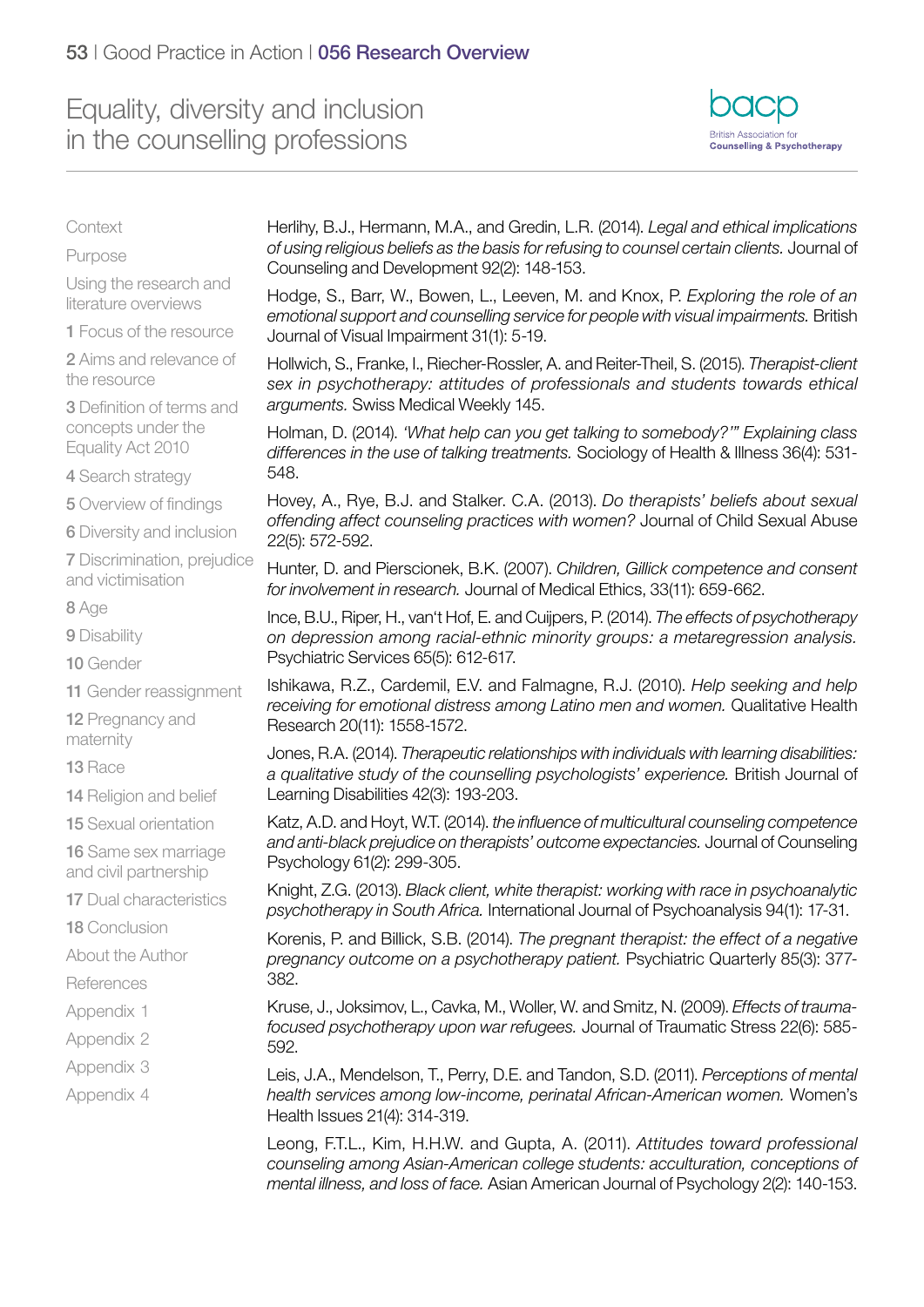

**[Context](#page-4-0)** 

[Purpose](#page-4-0)

[Using the research and](#page-4-0)  [literature overviews](#page-4-0)

[1](#page-5-0) Focus of the resource

[2](#page-6-0) Aims and relevance of the resource

3 [Definition of terms and](#page-9-0)  [concepts under the](#page-9-0)  [Equality Act 2010](#page-9-0)

4 [Search strategy](#page-10-0)

[5](#page-12-0) Overview of findings

6 [Diversity and inclusion](#page-13-0)

7 [Discrimination, prejudice](#page-14-0)  [and victimisation](#page-14-0)

8 [Age](#page-15-0)

9 [Disability](#page-16-0)

10 [Gender](#page-40-0)

11 [Gender reassignment](#page-41-0)

[12](#page-42-0) Pregnancy and maternity

13 [Race](#page-13-0)

14 [Religion and belief](#page-14-0)

15 [Sexual orientation](#page-15-0)

16 [Same sex marriage](#page-16-0)  [and civil partnership](#page-16-0)

**17** [Dual characteristics](#page-40-0)

[18](#page-41-0) Conclusion

About the Autho[r](#page-43-0)

**[References](#page-52-0)** 

Appendix 1

Appendix 2

Appendix 3

Appendix 4

Lovell, K., Lamb, J., Gask, L., Bower, P., Waheed, W., Chew-Graham, C., Lamb, J., Aseem. S., Beatty, S., Burroughs, H., Clarke, P., Dowrick, A., Edwards, S., Gabbay, M., Lloyd Williams, M. and Dowrick, C. (2014). *Development and evaluation of culturally sensitive psychosocial interventions for under-served people in primary care.* BiomedCentral Psychiatry 14.

Marriage (Same Sex Couples) Act 2013, Section 1.

Marriage and Civil Partnership (Scotland) Act 2014.

Mengesha, M. and Ward, E.C. (2012). *Psychotherapy with African American women with depression: is it okay to talk about their religious/spiritual beliefs?* Religions 3(1): 19-36.

Meyer, J. and Kashubeck-West, S. (2013). *Well-being of individuals with late deafness.*  Rehabilitation Psychology, 58(2): 124-136.

Minnis, A.M., Mavedzenge, S.N., Luenke, E. and Dehlendorf, C. (2014). *provider counseling to young women seeking family planning services.* Perspectives on Sexual and Reproductive Health 46(4): 223-231.

Mintz, L.B., Jackson, A.P., Neville, H.A., Kaye, J.I., Winterowd, C.L. and Loewy, M.I. (2009). *The need for a counseling psychology model training values statement addressing diversity.* Counseling Psychologist 37(5): 644-675.

Mizock, L. and Russinova, Z. (2013). *Racial and ethnic cultural factors in the process of acceptance of mental illness.* Rehabilitation Counseling Bulletin, 56 (4): 229-239.

Moradi, B., Mohr, J.J., Worthington, R.L. and Fassinger, R.E. (2009). *Counseling psychology research on sexual (orientation) minority issues: conceptual and methodological challenges and opportunities.* Journal of Counseling Psychology 56(1): 5-22.

Nezu, A.M. (2010). *Cultural influences on the process of conducting psychotherapy: personal reflections of an ethnic minority psychologist.* Psychotherapy 47(2): 169-176.

O'Mahony, J. and Donnelly, T. (2010). *Immigrant and refugee women's post-partum depression help-seeking experiences and access to care: a review and analysis of the literature.* Journal of Psychiatric and Mental Health Nursing 17(10): 917-928.

Parker, G., Blanch, B. and Crawford, J. (2011). *Does gender influence response to differing psychotherapies by those with unipolar depression?* Journal of Affective Disorders 130(1-2): 17-20.

Pattison, S. (2010). *Reaching out: a proactive process to include young people with learning disabilities in counselling in secondary schools in the UK.* British Journal of Guidance & Counselling 38(3): 301-311.

Paulhus, D.L. (1991). *Measurement and control of response bias.* In Robinson, J.P., Shaver, P.R. and Wrightsman, L.S. (Eds.), Measures of personality and social psychological attitudes (pp17-59). San Diego, CA: Academic Press.

Pepin, R., Segal, D.L. and Coolidge, F.L. (2009). *Intrinsic and extrinsic barriers to mental health care among community-dwelling younger and older adults.* Aging & Mental Health 13(5): 769-777.

Project Implicit (2011). *Implicit associations test.* Project implicit. [Harvard.edu](http://Harvard.edu) [online]. Available from:<https://implicit.harvard.edu/implicit/education.html>[Accessed 05 May 2016]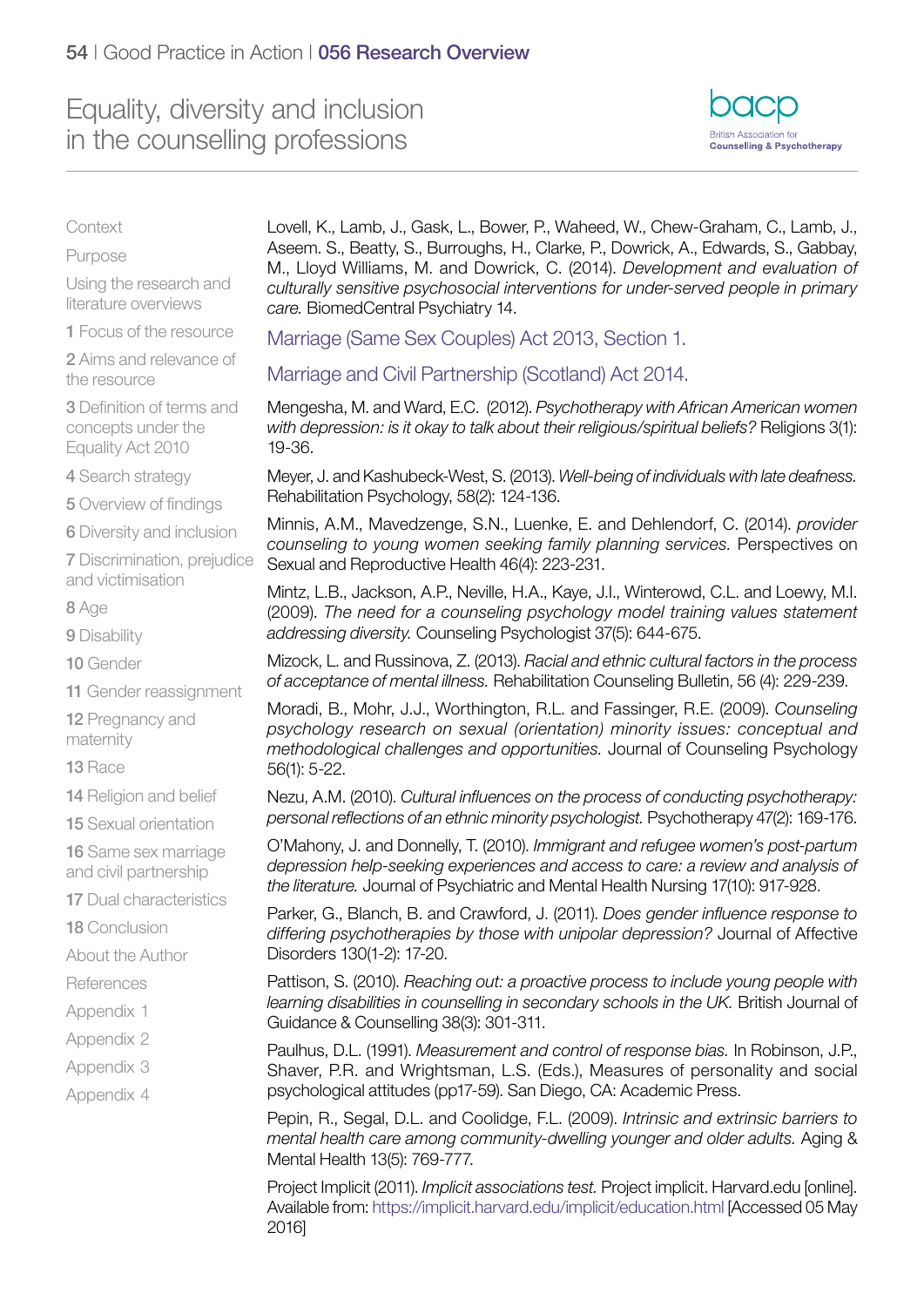

**[Context](#page-4-0)** 

[Purpose](#page-4-0)

[Using the research and](#page-4-0)  [literature overviews](#page-4-0)

[1](#page-5-0) Focus of the resource

[2](#page-6-0) Aims and relevance of the resource

3 [Definition of terms and](#page-9-0)  [concepts under the](#page-9-0)  [Equality Act 2010](#page-9-0)

4 [Search strategy](#page-10-0)

[5](#page-12-0) Overview of findings

6 [Diversity and inclusion](#page-13-0)

7 [Discrimination, prejudice](#page-14-0)  [and victimisation](#page-14-0)

8 [Age](#page-15-0)

9 [Disability](#page-16-0)

10 [Gender](#page-40-0)

11 [Gender reassignment](#page-41-0)

[12](#page-42-0) Pregnancy and maternity

- 13 [Race](#page-13-0)
- 14 [Religion and belief](#page-14-0)

15 [Sexual orientation](#page-15-0)

16 [Same sex marriage](#page-16-0)  [and civil partnership](#page-16-0)

**17** [Dual characteristics](#page-40-0)

[18](#page-41-0) Conclusion

About the Autho[r](#page-43-0)

**[References](#page-52-0)** 

Appendix 1

Appendix 2

Appendix 3

Appendix 4

Pseekos, A.C. and Lyddon, W.J. (2009). *The use of metaphor to address gender and sexual orientation stereotypes in counseling: a feminist perspective.* Women & Therapy 32(4): 393-405.

Quinones, A.R., Thielke, S.M., Beaver, K.A., Triveli, R.P., Williams, E.C. and Fan, V.S. (2014). *Racial and ethnic differences in receipt of antidepressants and psychotherapy by veterans with chronic depression.* Psychiatric Services 65(2): 193-200.

Renner, W. (2009). *The effectiveness of psychotherapy with refugees and asylum seekers: preliminary results from an Austrian study.* Journal of Immigrant and Minority Health 11(1): 41-45.

Rohlfing, S., Rembold, S., Ofer, A., Schwarz, P., Jankovic, L., Barumbach, N., Puchner, C.l Horn, E., Tress, W. and Tschuschke, V. (2014). *'Doing gender' in group psychotherapy: does the group elicit gender-stereotypical behavior?*  Gruppenpsychotherapie und Gruppendynamik 50(3): 190-218.

Rosenfeld, G.W. (2010). *Identifying and integrating helpful and harmful religious beliefs into psychotherapy.* Psychotherapy 47(4): 512-526.

Sandberg, D.E., Gardner, M. and Cohen-Kettenis, P.T. (2012). *Psychological aspects of the treatment of patients with disorder of sex development.* Seminar on Reproductive Medicine 30(5): 443-452.

Sodowsky, G.R., Taffe, R.C., Gutkin, T.D. and Wise, S.L. (1994). *Multicultural counseling competency inventory (MCI): A self-report measure of multicultural competencies.* Journal of Counseling Psychology, 41(2), pp137-148.

Sakiz, H., Woods, C., Sart, H., Ersahin, Z., Aftab, R., Koc, N. and Saricam, H. (2015). *The route to 'inclusive counselling': counsellors' perceptions of disability inclusion in Turkey.* International Journal of Inclusive Education 19(3): 250-269.

Schmitz, D. (2009). *Opportunities and limitations of counselling in (late) termination of pregnancy.* Ethik in der Medizin 21(2): 113-124.

Schnall, E., Kalkstein, S., Gottesman, A., Feinberg, K., Schaeffer, C.B. and Feinberg, S.S. (2014). *Barriers to mental health care: a 25-year follow-up study of the Orthodox Jewish community.* Journal of Multicultural Counseling and Development 42(3): 161- 173.

Schuengel, C., Sterkenburg, P., Jeczynski, P. and Jongbloed, G. (2009). *Supporting affect regulation in children with multiple disabilities during psychotherapy: a multiple case design study of therapeutic attachment.* Journal of Consulting and Clinical Psychology 77(2): 291-301.

Scott, L.D., Munson, M.R. and White, T. (2009). *Satisfaction with counseling among black males in transition from the foster care system.* Children and Youth Services Review 31(1): 161-168.

Shalev, O. and Yerushalmi, H. (2009). *Status of sexuality in contemporary psychoanalytic psychotherapy as reported by therapists.* Psychoanalytic Psychology 26(4): 343-361.

Shelton, K. and Delgado-Romero, E.A. (2011). *Sexual orientation microaggressions: the experience of lesbian, gay, bisexual, and queer clients in psychotherapy.* Journal of Counseling Psychology 58(2): 210-221.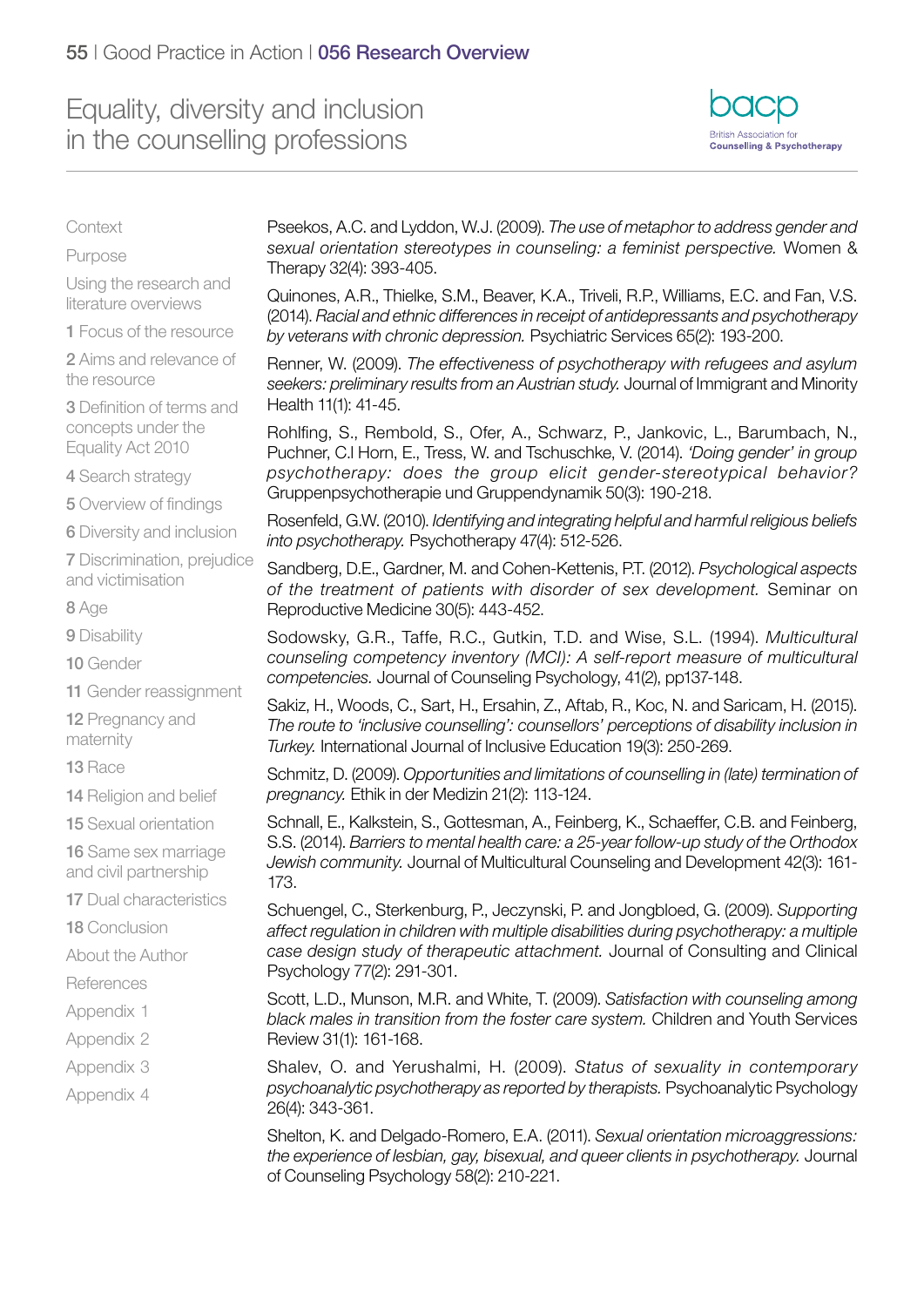

**[Context](#page-4-0)** 

[Purpose](#page-4-0)

[Using the research and](#page-4-0)  [literature overviews](#page-4-0)

[1](#page-5-0) Focus of the resource

[2](#page-6-0) Aims and relevance of the resource

3 [Definition of terms and](#page-9-0)  [concepts under the](#page-9-0)  [Equality Act 2010](#page-9-0)

4 [Search strategy](#page-10-0)

[5](#page-12-0) Overview of findings

6 [Diversity and inclusion](#page-13-0)

7 [Discrimination, prejudice](#page-14-0)  [and victimisation](#page-14-0)

8 [Age](#page-15-0)

9 [Disability](#page-16-0)

10 [Gender](#page-40-0)

11 [Gender reassignment](#page-41-0)

[12](#page-42-0) Pregnancy and maternity

13 [Race](#page-13-0)

14 [Religion and belief](#page-14-0)

15 [Sexual orientation](#page-15-0)

16 [Same sex marriage](#page-16-0)  [and civil partnership](#page-16-0)

**17** [Dual characteristics](#page-40-0)

[18](#page-41-0) Conclusion

About the Autho[r](#page-43-0)

**[References](#page-52-0)** 

Appendix 1

Appendix 2

Appendix 3

Appendix 4

Smith, K.M., Chesin, M.S. and Jeglic, E.L. (2014). *Minority college student mental health: does majority status matter? Implications for college counseling services.*  Journal of Multicultural Counseling and Development 42(2): 77-92.

Stephenson, R., Chard, A., Finneran, C. and Sullivan, P. (2014). *Willingness to use couples voluntary counseling and testing services among men who have sex with men in seven countries.* Aids Care-Psychological and Socio-Medical Aspects of Aids/Hiv 26(2): 191-198

Stracuzzi, T.I., Mohr, J.J. and Fuertes, J.N. (2011). *Gay and bisexual male clients' perceptions of counseling: the role of perceived sexual orientation similarity and counselor universal-diverse orientation.* Journal of Counseling Psychology 58(3): 299-309.

Sue, D.W., Rivera, D.P., Capodilupo, C.M., Lin, A.I. and Torino, G.C. (2010). *Racial dialogues and white trainee fears: implications for education and training.* Cultural Diversity & Ethnic Minority Psychology 16(2): 206-214.

Sue, S., Zane, N., Hall G.C.N. and Berger, L.K. (2009). *The case for cultural competency in psychotherapeutic interventions.* Annual Review of Psychology, 60: 525-548.

Tribe, R. and Lane, P. (2009). *Working with interpreters across language and culture in mental health.* Journal of Mental Health, 18(3): 233-241.

Ueda, Y. and Tsuda, A. (2013). *Differential outcomes of skill training, group counseling, and individual cognitive therapy for persons with acquired visual impairment.*  Japanese Psychological Research 55(3): 229-240.

Uebelacker, L.A., Marootian, B.A., Pirragia, P.A., Primack, J., Tigue, P.M., Haggartz, R., Velazquez, L., Bowdoin, J.J., Kalibatseva, Z. and Miller, I.W. (2012). *Barriers and*  facilitators of treatment for depression in a latino community: a focus group study. Community Mental Health Journal 48(1): 114-126.

Ward, E.C. and Besson, D.D. (2013). *African American men's beliefs about mental illness, perceptions of stigma, and help-seeking barriers.* Counseling Psychologist 41(3): 359-391.

Watkins, C.E. (2012). *Race/ethnicity in short-term and long-term psychodynamic psychotherapy treatment research: How 'white' are the data?* Psychoanalytic Psychology 29(3): 292-307.

Zane, N. and Ku, H. (2014). *Effects of ethnic match, gender match, acculturation, cultural identity, and face concern on self-disclosure in counseling for Asian Americans.* Asian American Journal of Psychology 5(1): 66-74.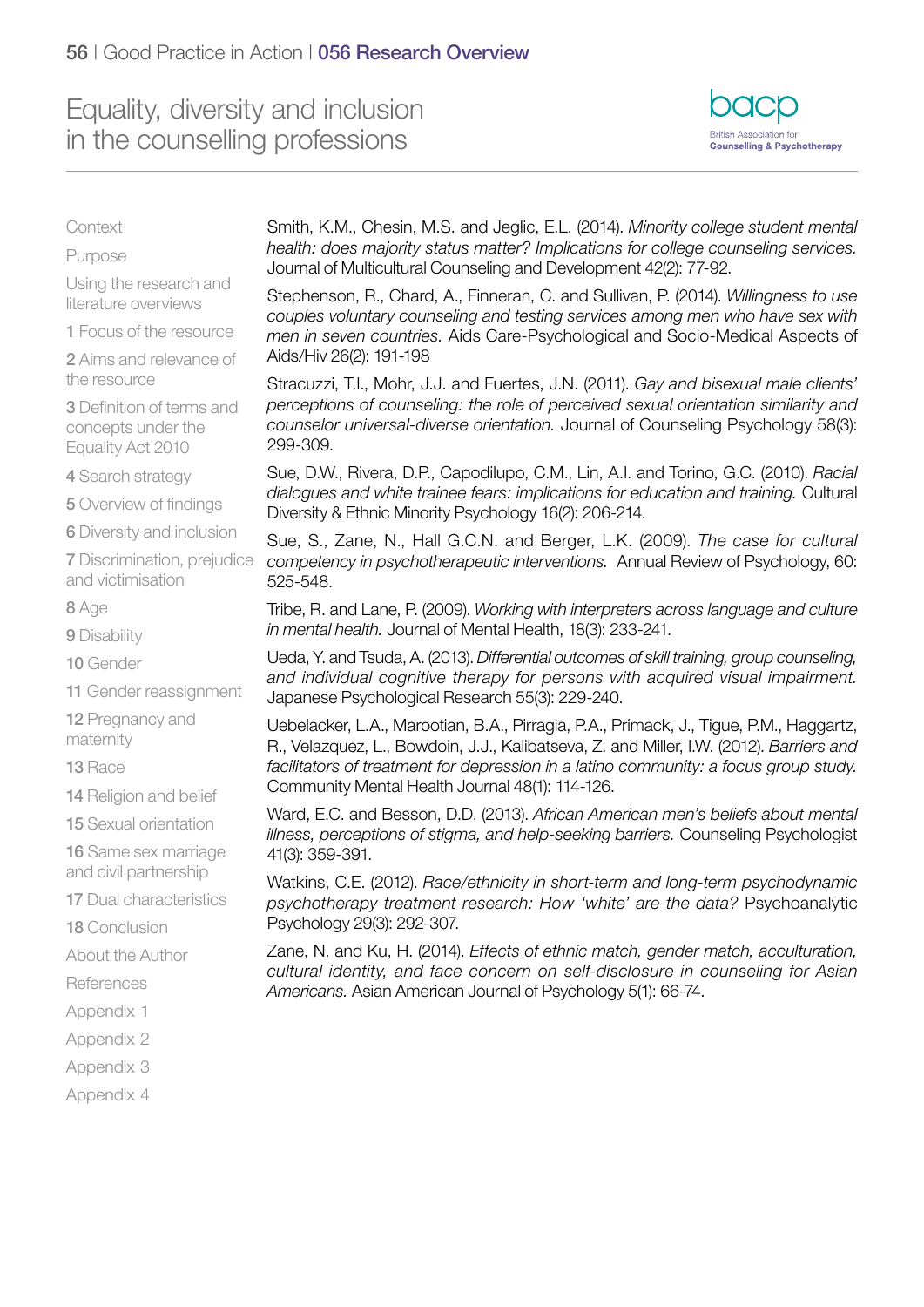

<span id="page-56-0"></span>**[Context](#page-4-0)** 

[Purpose](#page-4-0)

[Using the research and](#page-4-0)  [literature overviews](#page-4-0)

[1](#page-5-0) Focus of the resource

[2](#page-6-0) Aims and relevance of the resource

3 [Definition of terms and](#page-9-0)  [concepts under the](#page-9-0)  [Equality Act 2010](#page-9-0)

4 [Search strategy](#page-10-0)

[5](#page-12-0) Overview of findings

6 [Diversity and inclusion](#page-13-0)

7 [Discrimination, prejudice](#page-14-0)  [and victimisation](#page-14-0)

8 [Age](#page-15-0)

9 [Disability](#page-16-0)

10 [Gender](#page-40-0)

11 [Gender reassignment](#page-41-0)

[12](#page-42-0) Pregnancy and maternity

13 [Race](#page-13-0)

14 [Religion and belief](#page-14-0)

15 [Sexual orientation](#page-15-0)

16 [Same sex marriage](#page-16-0)  [and civil partnership](#page-16-0)

**17** [Dual characteristics](#page-40-0)

[18](#page-41-0) Conclusion

About the Autho[r](#page-43-0)

- [References](#page-52-0)
- Appendix 1
- Appendix 2
- Appendix 3
- Appendix 4

# **Appendix**

### Appendix 1: Multicultural Competency Inventory (MCI, Sodowsky, 1994)

The MCI Instrument consists of 40 self-report statements rated on a 4-point Likert scale  $(4 = \text{very accurate}, 3 = \text{somewhat accurate}, 2 = \text{somewhat inaccurate}, 1 = \text{very}$ inaccurate). Items are worded so that a score of 1 indicates low multicultural competence and a score of 4 indicates high multicultural competence; seven items are presented in reverse to reduce the effects of a response set. Items are behaviourally stated, including the attitudinal and sensitivity items (e.g. statements begin with expressions such as "I am able to", "I use", "I am skilled at", "I am effective with", "I am comfortable", "I make", "I recognize", and "I am successful at"). A summary of the MCI item contents, loadings on the four factors, and related psychometric information for Studies 1 and 2 are shown in Table l.

The 40 items are summarised as follows:

- 1. Client mistrust of racially different counsellor.
- 2. Counsellor over-compensation, over-solicitation, and guilt
- 3. Case conceptualizations not stereotypical or biased
- 4. Differences between counsellor world views and client world views
- 5. Cognitive differences make communication difficult
- 6. Understanding the effects of age, gender roles, and socioeconomic status
- 7. Innovative concepts and treatment methods
- 8. A "world-minded" or pluralistic outlook
- 9. Self-examination of counsellor cultural biases
- 10. Minority clients compared with majority group members
- 11. Research on minority clients' preferences applied
- 12. Aware of the changing practices, views, and interests of people
- 13. The range of differences within a minority group considered
- 14. Referrals and consultations on the basis of clients' minority identity development
- 15. Self-examination of personal limitations shakes counsellor confidence
- 16. Counsellor defensiveness is self-monitored and corrected
- 17. The socio-political history of the clients' respective minority groups is applied
- 18. 50% of clients seen more than once
- 19. Client differences causing counsellor discomfort
- 20. Cultural mistakes quickly recognized and recovered
- 21. Use of several methods of assessment
- 22. Solving problems in unfamiliar settings
- 23. Understanding client's level of acculturation
- 24. Counsellor philosophical preferences are understood
- 25. Having an understanding of specific racial and ethnic minority groups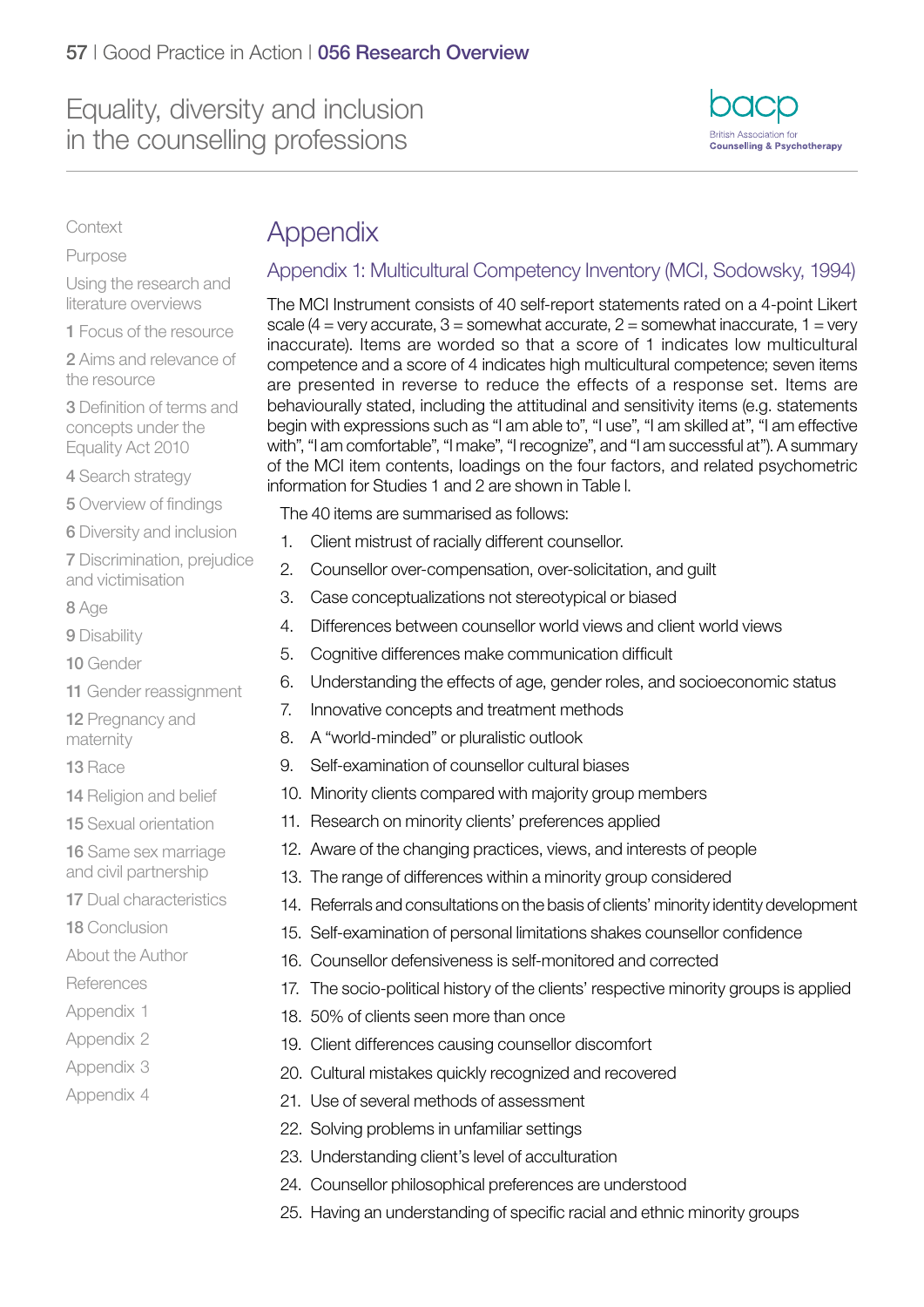

### <span id="page-57-0"></span>**[Context](#page-4-0)**

[Purpose](#page-4-0)

[Using the research and](#page-4-0)  [literature overviews](#page-4-0)

[1](#page-5-0) Focus of the resource

[2](#page-6-0) Aims and relevance of the resource

3 [Definition of terms and](#page-9-0)  [concepts under the](#page-9-0)  [Equality Act 2010](#page-9-0)

4 [Search strategy](#page-10-0)

[5](#page-12-0) Overview of findings

6 [Diversity and inclusion](#page-13-0)

7 [Discrimination, prejudice](#page-14-0)  [and victimisation](#page-14-0)

8 [Age](#page-15-0)

9 [Disability](#page-16-0)

10 [Gender](#page-40-0)

11 [Gender reassignment](#page-41-0)

[12](#page-42-0) Pregnancy and maternity

- 13 [Race](#page-13-0)
- 14 [Religion and belief](#page-14-0)

15 [Sexual orientation](#page-15-0)

16 [Same sex marriage](#page-16-0)  [and civil partnership](#page-16-0)

**17** [Dual characteristics](#page-40-0)

[18](#page-41-0) Conclusion

About the Autho[r](#page-43-0)

**[References](#page-52-0)** 

Appendix 1

Appendix 2

- Appendix 3
- Appendix 4
- 26. Able to distinguish between those who need short-term therapy and long-term therapy
- 27. Understanding the importance of the legalities of immigration
- 28. Extensive professional or collegial interactions with minority individuals
- 29. Multicultural case load has doubled in the past year
- 30. Interactions with people of different cultures are enjoyable
- 31. Involved in working against institutional barriers for minority services
- 32. Well-versed with nonstandard English
- 33. Extensive life experiences with minority individuals
- 34. Frequently seek consultation and attend multicultural workshops or training sessions
- 35. Effective crisis interventions
- 36. Various counselling techniques and skills used
- 37. Concise and to the point in verbal skills
- 38. Comfortable exploring sexual issues
- 39. Effective in getting a client to be specific
- 40. Compatible nonverbal and verbal responses

### Appendix 2: Conceptual Models of Disability (Cornell University, School of Industrial and Labor Relations, Employment and Disability Institute)

The two major conceptual models of disability are the World Health Organization's (WHO, 2001) International Classification of Functioning, Disability and Health (ICF) and the disability model developed by Saad Nagi (1965, 1979). They recognise disability as a dynamic process that involves the interaction of a person's health condition, personal characteristics, the physical environment and the social environment. Changes to any one of these factors over time can have an impact on a person's ability to function and participate in activities. A detailed description of these models, as well as a comparison of these models, is in Jette and Badley (1998).

We use ICF concepts to create operational definitions of disability. The concepts used include *impairment, activity limitation, participation restriction, and disability*  (see WHO, 2001). A prerequisite to each of these concepts is the presence of a health condition. Examples of health conditions are listed in the International Classification of Diseases, Tenth Edition (ICD-10) and they encompass diseases, injuries, health disorders, and other health-related conditions. An *impairment* is defined as a significant deviation or loss in body function or structure. For example, the loss of a limb or vision loss may be classified as impairments. In some surveys, impairments are defined as long lasting health conditions that limit a person's ability to see or hear, limit a person's physical activity, or limit a person's mental capabilities. An *activity limitation* is defined as a difficulty an individual may have in executing activities. For example, a person who experiences difficulty dressing, bathing or performing other activities of daily living due to a health condition may be classified as having an activity limitation. In some surveys, activity limitations are identified based upon a standard set of activities of daily living questions (ADLs).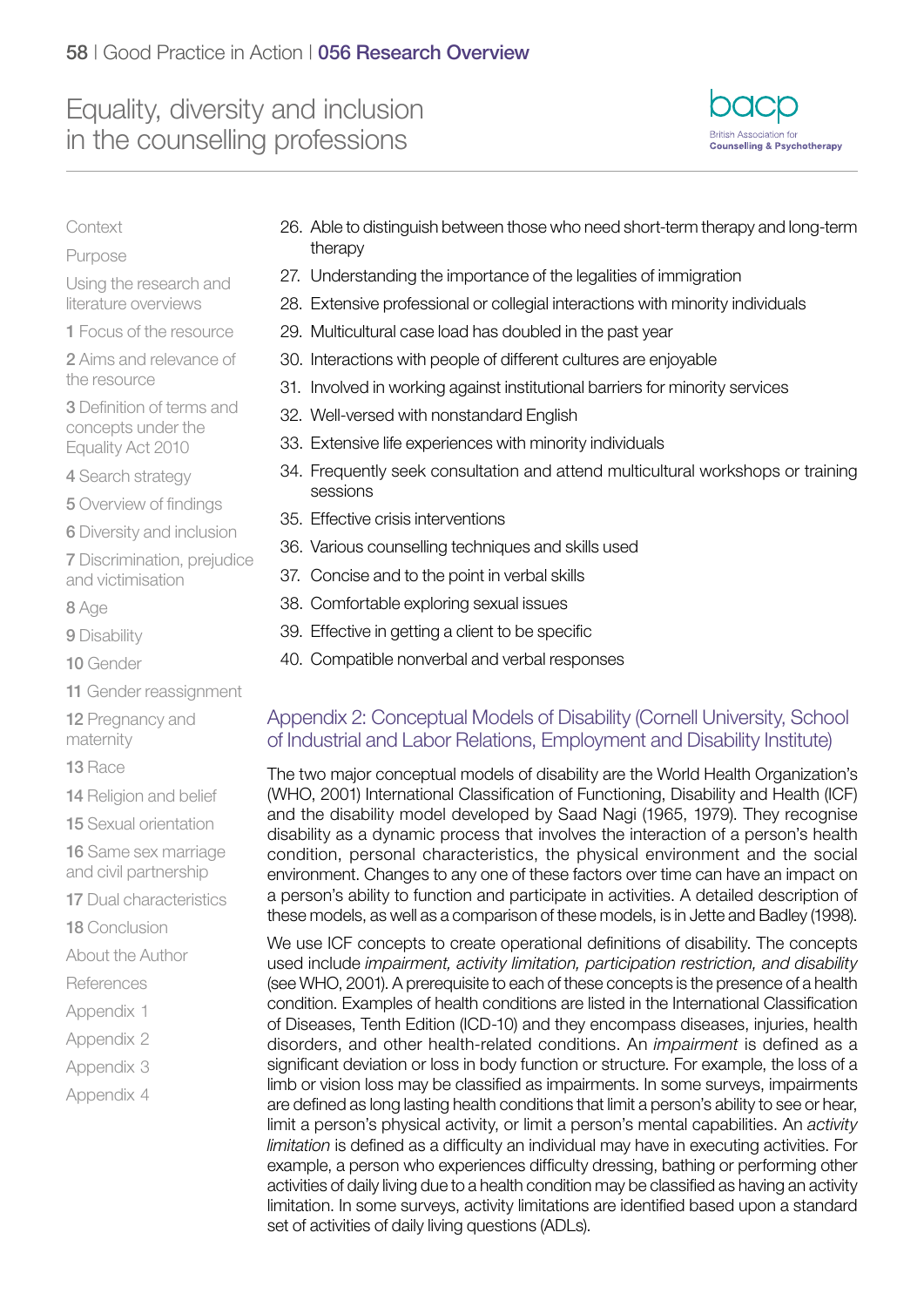

### <span id="page-58-0"></span>**[Context](#page-4-0)**

### [Purpose](#page-4-0)

[Using the research and](#page-4-0)  [literature overviews](#page-4-0)

[1](#page-5-0) Focus of the resource

[2](#page-6-0) Aims and relevance of the resource

3 [Definition of terms and](#page-9-0)  [concepts under the](#page-9-0)  [Equality Act 2010](#page-9-0)

4 [Search strategy](#page-10-0)

[5](#page-12-0) Overview of findings

6 [Diversity and inclusion](#page-13-0)

7 [Discrimination, prejudice](#page-14-0)  [and victimisation](#page-14-0)

8 [Age](#page-15-0)

9 [Disability](#page-16-0)

10 [Gender](#page-40-0)

11 [Gender reassignment](#page-41-0)

[12](#page-42-0) Pregnancy and maternity

13 [Race](#page-13-0)

14 [Religion and belief](#page-14-0)

15 [Sexual orientation](#page-15-0)

16 [Same sex marriage](#page-16-0)  [and civil partnership](#page-16-0)

**17** [Dual characteristics](#page-40-0)

[18](#page-41-0) Conclusion

About the Autho[r](#page-43-0)

**[References](#page-52-0)** 

Appendix 1

Appendix 2

Appendix 3

Appendix 4

A *participation restriction* is defined as a problem that an individual may experience in involvement in life situations. For example, a working-age person with a severe health condition may have difficulty participating in employment as a result of the physical environment (e.g. lack of reasonable employer accommodations) and/or the social environment (e.g. discrimination). In some surveys, participation restrictions are identified by questions that ask whether the person has a long lasting health condition that limits his or her ability to work, or whether health conditions affect his or her ability to go outside his or her home to go shopping, to church or to the doctor's office.

The final ICF concept that we use is a *disability*. The term disability is used to describe the presence of an impairment, an activity limitation and/or participation restrictions. This concept is similar to the definition used in the Americans with Disabilities Act of 1990 (ADA). The ADA defines a disability as *"a physical or mental impairment that substantially limits one or more of the major life activities, a record of such an impairment, or being regarded as having such an impairment."*

While these concepts may seem to follow a progression, that is, an impairment leading to an activity limitation leading to a participation restriction, it is not necessarily the case. It is possible that a person may have a participation restriction without an activity limitation or impairment. For example, a person diagnosed as HIV positive may not have an evident impairment or activity limitation but may not be able to find employment due to discrimination resulting from his health condition. Similarly, a person with a history of mental illness, but who no longer has a loss in capacity or activity limitation, may also be unable to find employment due to discrimination resulting from his health condition.

### Appendix 3: Proactive Model for Counselling in Secondary Schools (Pattison et al., 2010)